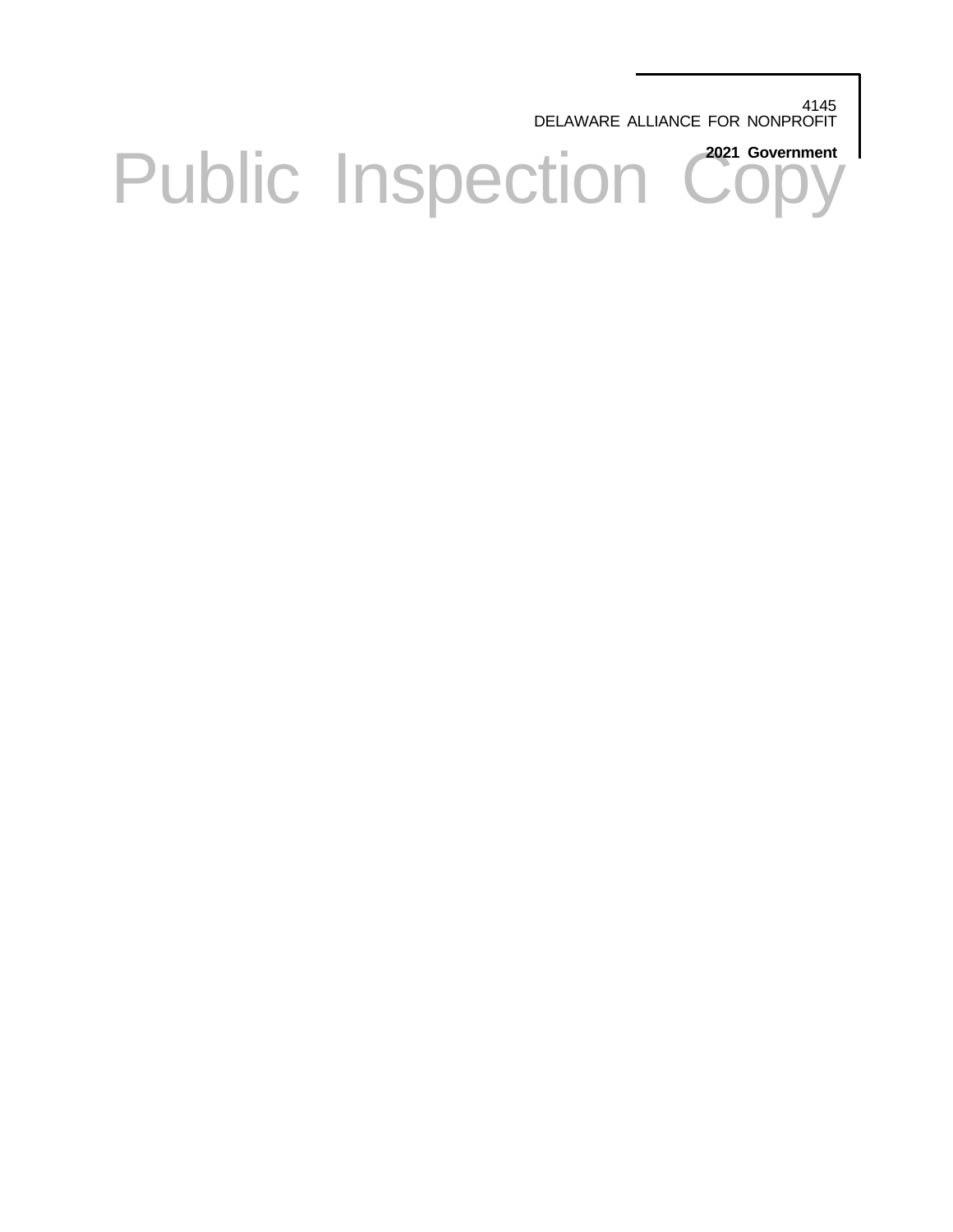Form

# **Return of Organization Exempt From Income Tax**

u **Do not enter social security numbers on this form as it may be made public. Open to Public Under section 501(c), 527, or 4947(a)(1) of the Internal Revenue Code (except private foundations)**

OMB No. 1545-0047

| ZUZ I                 |  |
|-----------------------|--|
| <b>Open to Public</b> |  |
| Inenaction            |  |

|                                |                      | Department of the Treasury<br>Internal Revenue Service |                                                                                                                                                                            | <b>u</b> Go to www.irs.gov/Form990 for instructions and the latest information. |                    |                                               |                          | PULL IN LAND<br><b>Inspection</b>        |
|--------------------------------|----------------------|--------------------------------------------------------|----------------------------------------------------------------------------------------------------------------------------------------------------------------------------|---------------------------------------------------------------------------------|--------------------|-----------------------------------------------|--------------------------|------------------------------------------|
|                                |                      |                                                        | For the 2021 calendar year, or tax year beginning                                                                                                                          | , and ending                                                                    |                    |                                               |                          |                                          |
| в                              | Check if applicable: |                                                        | C Name of organization                                                                                                                                                     | DELAWARE ALLIANCE FOR NONPROFIT                                                 |                    |                                               |                          | D Employer identification number         |
|                                | Address change       |                                                        | ADVANCEMENT INC                                                                                                                                                            |                                                                                 |                    |                                               |                          |                                          |
|                                |                      |                                                        | Doing business as                                                                                                                                                          |                                                                                 |                    |                                               |                          | 22-2792474                               |
|                                | Name change          |                                                        | Number and street (or P.O. box if mail is not delivered to street address)                                                                                                 |                                                                                 |                    | Room/suite                                    | E Telephone number       |                                          |
|                                | Initial return       |                                                        | 100 W 10TH STREET SUITE 1012                                                                                                                                               |                                                                                 |                    |                                               |                          | 302-777-5500                             |
|                                | Final return/        |                                                        | City or town, state or province, country, and ZIP or foreign postal code                                                                                                   |                                                                                 |                    |                                               |                          |                                          |
|                                | terminated           |                                                        | <b>WILMINGTON</b>                                                                                                                                                          | DE 19801                                                                        |                    |                                               | G Gross receipts \$      | 2,002,737                                |
|                                | Amended return       |                                                        | F Name and address of principal officer:                                                                                                                                   |                                                                                 |                    |                                               |                          |                                          |
|                                | Application pending  |                                                        | SHEILA BRAVO                                                                                                                                                               |                                                                                 |                    | H(a) Is this a group return for subordinates? |                          | X No<br>Yes                              |
|                                |                      |                                                        | 100 WEST 10TH STREET SUITE 1012                                                                                                                                            |                                                                                 |                    | H(b) Are all subordinates included?           |                          | No<br>Yes                                |
|                                |                      |                                                        | WILMINGTON                                                                                                                                                                 | DE 19801                                                                        |                    |                                               |                          | If "No," attach a list. See instructions |
|                                |                      | $\vert \mathbf{x} \vert$                               |                                                                                                                                                                            |                                                                                 |                    |                                               |                          |                                          |
|                                |                      | Tax-exempt status:                                     | 501(c)(3)<br>$501(c)$ (<br>WWW.DELAWARENONPROFIT.ORG                                                                                                                       | ) $t$ (insert no.)<br>4947(a)(1) or                                             | 527                |                                               |                          |                                          |
|                                | Website: U           |                                                        |                                                                                                                                                                            |                                                                                 |                    | H(c) Group exemption number U                 |                          |                                          |
| κ                              |                      | Form of organization:                                  | $ \mathbf{X} $ Corporation<br>Trust<br>Association                                                                                                                         | Other <b>u</b>                                                                  |                    | L Year of formation: 1986                     |                          | M State of legal domicile: DE            |
|                                | Part I               | <b>Summary</b>                                         |                                                                                                                                                                            |                                                                                 |                    |                                               |                          |                                          |
|                                |                      |                                                        | 1 Briefly describe the organization's mission or most significant activities:                                                                                              |                                                                                 |                    |                                               |                          |                                          |
|                                |                      |                                                        | AS THE LEADER OF THE NONPROFIT SECTOR, DANA'S MISSION IS TO STRENGTHEN,                                                                                                    |                                                                                 |                    |                                               |                          |                                          |
|                                |                      |                                                        | ENHANCE, AND ADVANCE NONPROFITS AND THE SECTOR IN DELAWARE THROUGH                                                                                                         |                                                                                 |                    |                                               |                          |                                          |
| Governance                     |                      |                                                        | ADVOCACY, TRAINING, CAPACITY BUILDING AND RESEARCH.                                                                                                                        |                                                                                 |                    |                                               |                          |                                          |
|                                |                      |                                                        | 2 Check this box $\mathbf{u}$   if the organization discontinued its operations or disposed of more than 25% of its net assets.                                            |                                                                                 |                    |                                               |                          |                                          |
| ಯ                              |                      |                                                        | 3 Number of voting members of the governing body (Part VI, line 1a)                                                                                                        |                                                                                 |                    |                                               | 3                        | 14                                       |
|                                |                      |                                                        | Number of independent voting members of the governing body (Part VI, line 1b) [11] [11] Number of independent voting members of the governing body (Part VI, line 1b)      |                                                                                 |                    |                                               | $\blacktriangle$         | 14                                       |
| Activities                     | 5.                   |                                                        | Total number of individuals employed in calendar year 2021 (Part V, line 2a) [[[[[[[[[[[[[[[[[[[[[[[[[[[[[[[[                                                              |                                                                                 |                    |                                               | 5                        | 14                                       |
|                                |                      |                                                        | 6 Total number of volunteers (estimate if necessary)                                                                                                                       |                                                                                 |                    |                                               | 6                        | 14                                       |
|                                |                      |                                                        | 7a Total unrelated business revenue from Part VIII, column (C), line 12                                                                                                    |                                                                                 |                    |                                               | 7a                       | 0                                        |
|                                |                      |                                                        |                                                                                                                                                                            |                                                                                 |                    |                                               |                          | $\Omega$                                 |
|                                |                      |                                                        |                                                                                                                                                                            |                                                                                 |                    | Prior Year                                    | 7b                       | Current Year                             |
|                                |                      |                                                        |                                                                                                                                                                            |                                                                                 |                    |                                               | 441,654                  | 1,316,321                                |
|                                |                      |                                                        | 9 Program service revenue (Part VIII, line 2g)                                                                                                                             |                                                                                 |                    |                                               | 398,467                  | 685,501                                  |
| Revenue                        |                      |                                                        |                                                                                                                                                                            |                                                                                 |                    |                                               | 1,727                    | 444                                      |
|                                |                      |                                                        |                                                                                                                                                                            |                                                                                 |                    |                                               |                          |                                          |
|                                |                      |                                                        | 11 Other revenue (Part VIII, column (A), lines 5, 6d, 8c, 9c, 10c, and 11e)                                                                                                |                                                                                 |                    |                                               |                          |                                          |
|                                |                      |                                                        | 12 Total revenue - add lines 8 through 11 (must equal Part VIII, column (A), line 12)                                                                                      |                                                                                 |                    |                                               | 841,848                  | 2,002,266                                |
|                                |                      |                                                        | 13 Grants and similar amounts paid (Part IX, column (A), lines 1-3)                                                                                                        |                                                                                 |                    |                                               |                          |                                          |
|                                |                      |                                                        | 14 Benefits paid to or for members (Part IX, column (A), line 4)                                                                                                           |                                                                                 |                    |                                               |                          |                                          |
|                                |                      |                                                        | 15 Salaries, other compensation, employee benefits (Part IX, column (A), lines 5-10)                                                                                       |                                                                                 |                    |                                               | 639,354                  | 760,994                                  |
| nses                           |                      |                                                        | 16a Professional fundraising fees (Part IX, column (A), line 11e)                                                                                                          |                                                                                 |                    |                                               |                          |                                          |
| Exper                          |                      |                                                        | <b>b</b> Total fundraising expenses (Part IX, column (D), line 25) $\mathbf{u}$                                                                                            |                                                                                 | 33,970             |                                               |                          |                                          |
|                                |                      |                                                        | 17 Other expenses (Part IX, column (A), lines 11a-11d, 11f-24e)                                                                                                            |                                                                                 |                    |                                               | 356,433                  | 548,101                                  |
|                                |                      |                                                        | 18 Total expenses. Add lines 13-17 (must equal Part IX, column (A), line 25)                                                                                               |                                                                                 |                    |                                               | 995,787                  | 1,309,095                                |
|                                | 19                   |                                                        | Revenue less expenses. Subtract line 18 from line 12                                                                                                                       |                                                                                 |                    |                                               | $-153,939$               | 693,171                                  |
|                                |                      |                                                        |                                                                                                                                                                            |                                                                                 |                    | Beginning of Current Year                     |                          | End of Year                              |
| Net Assets or<br>Fund Balances |                      | 20 Total assets (Part X, line 16)                      |                                                                                                                                                                            |                                                                                 |                    |                                               | 464,087                  | 1,228,411                                |
|                                |                      | 21 Total liabilities (Part X, line 26)                 |                                                                                                                                                                            |                                                                                 |                    |                                               | 75,929                   | 147,082                                  |
|                                |                      |                                                        | 22 Net assets or fund balances. Subtract line 21 from line 20                                                                                                              |                                                                                 |                    |                                               | 388,158                  | $\overline{1}$ , 081, 329                |
|                                | Part II              | <b>Signature Block</b>                                 |                                                                                                                                                                            |                                                                                 |                    |                                               |                          |                                          |
|                                |                      |                                                        | Under penalties of perjury, I declare that I have examined this return, including accompanying schedules and statements, and to the best of my knowledge and belief, it is |                                                                                 |                    |                                               |                          |                                          |
|                                |                      |                                                        | true, correct, and complete. Declaration of preparer (other than officer) is based on all information of which preparer has any knowledge.                                 |                                                                                 |                    |                                               |                          |                                          |
|                                |                      |                                                        |                                                                                                                                                                            |                                                                                 |                    |                                               |                          |                                          |
| Sign                           |                      | Signature of officer                                   |                                                                                                                                                                            |                                                                                 |                    |                                               | Date                     |                                          |
|                                |                      |                                                        |                                                                                                                                                                            |                                                                                 |                    |                                               |                          |                                          |
| Here                           |                      | <b>SHEILA</b>                                          | <b>BRAVO</b><br>Type or print name and title                                                                                                                               |                                                                                 |                    | <b>PRESIDENT</b><br>& CEO                     |                          |                                          |
|                                |                      |                                                        |                                                                                                                                                                            |                                                                                 |                    |                                               |                          |                                          |
|                                |                      | Print/Type preparer's name                             |                                                                                                                                                                            | Preparer's signature                                                            |                    | Date                                          | Check                    | PTIN                                     |
| Paid                           |                      | <b>JOSEPH A. GIORDANO, CPA</b>                         |                                                                                                                                                                            | JOSEPH A. GIORDANO, CPA                                                         |                    |                                               | $05/27/22$ self-employed | P00578904                                |
|                                | Preparer             | Firm's name                                            | GIORDANO &<br><b>WHISMAN,</b>                                                                                                                                              |                                                                                 | <b>ASSOCIATES,</b> | <b>LLC</b>                                    | Firm's EIN }             | 20-3934956                               |
|                                | <b>Use Only</b>      |                                                        | 111 CONTINENTAL DR STE 210                                                                                                                                                 |                                                                                 |                    |                                               |                          |                                          |
|                                |                      | Firm's address                                         | NEWARK,<br>DE                                                                                                                                                              | 19713-4330                                                                      |                    |                                               | Phone no.                | 302-266-0202                             |
|                                |                      |                                                        | May the IRS discuss this return with the preparer shown above? See instructions                                                                                            |                                                                                 |                    |                                               |                          | $ X $ Yes<br>No                          |

| Sign     |                            | Signature of officer                          |                                                                                 |                    |                      |               |                  |      |              | Date                     |                    |                           |
|----------|----------------------------|-----------------------------------------------|---------------------------------------------------------------------------------|--------------------|----------------------|---------------|------------------|------|--------------|--------------------------|--------------------|---------------------------|
| Here     |                            | <b>SHEILA</b><br>Type or print name and title | <b>BRAVO</b>                                                                    |                    |                      |               | <b>PRESIDENT</b> | δŁ.  | CEO          |                          |                    |                           |
|          | Print/Type preparer's name |                                               |                                                                                 |                    | Preparer's signature |               |                  | Date |              | Check                    | PTIN               |                           |
| Paid     | JOSEPH A.                  |                                               | GIORDANO, CPA                                                                   |                    | JOSEPH A.            | GIORDANO, CPA |                  |      |              | $05/27/22$ self-employed | P00578904          |                           |
| Preparer | Firm's name                |                                               | <b>WHISMAN,</b>                                                                 | <b>GIORDANO</b>    | &.                   | ASSOCIATES,   | LLC              |      | Firm's EIN Y |                          | 20-3934956         |                           |
| Use Only |                            |                                               | 111                                                                             | <b>CONTINENTAL</b> | DR STE               | -210          |                  |      |              |                          |                    |                           |
|          | Firm's address             |                                               | <b>NEWARK,</b>                                                                  | DE                 | 19713-4330           |               |                  |      | Phone no.    |                          | $302 - 266 - 0202$ |                           |
|          |                            |                                               | May the IRS discuss this return with the preparer shown above? See instructions |                    |                      |               |                  |      |              |                          | $ {\bf X} $ Yes    | No                        |
|          |                            |                                               | For Paperwork Reduction Act Notice, see the separate instructions.              |                    |                      |               |                  |      |              |                          |                    | $F_{\text{O}}$ 990 (2021) |

DAA **For Paperwork Reduction Act Notice, see the separate instructions.**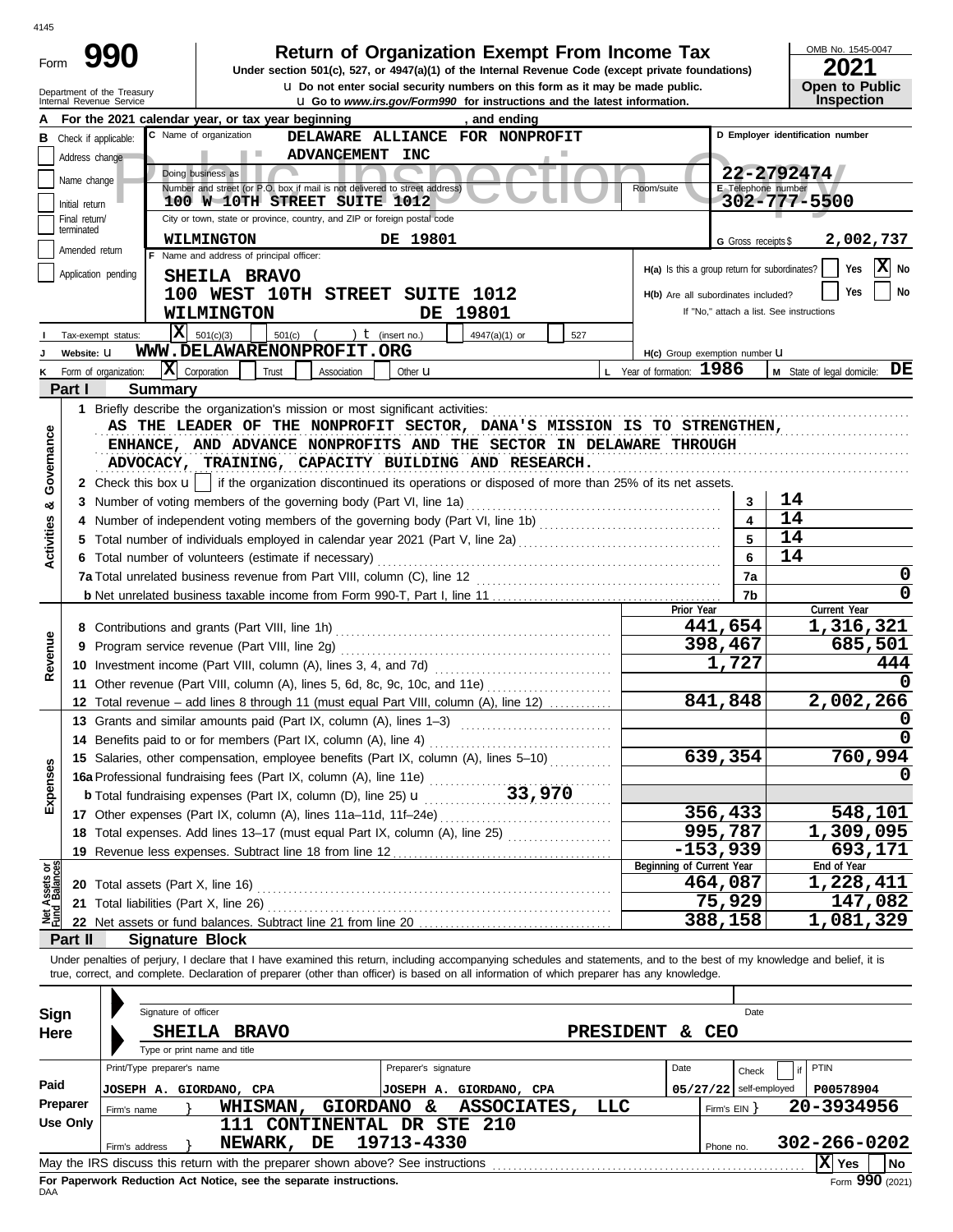| Form 990 (2021) DELAWARE ALLIANCE FOR NONPROFIT                                                                                                                                                                                                                                                                                                                                                                                                                                                 |                                                     | 22-2792474                                                                                                                 | Page 2                                                                                              |
|-------------------------------------------------------------------------------------------------------------------------------------------------------------------------------------------------------------------------------------------------------------------------------------------------------------------------------------------------------------------------------------------------------------------------------------------------------------------------------------------------|-----------------------------------------------------|----------------------------------------------------------------------------------------------------------------------------|-----------------------------------------------------------------------------------------------------|
| Part III                                                                                                                                                                                                                                                                                                                                                                                                                                                                                        | <b>Statement of Program Service Accomplishments</b> |                                                                                                                            |                                                                                                     |
|                                                                                                                                                                                                                                                                                                                                                                                                                                                                                                 |                                                     |                                                                                                                            | $ \mathbf{x} $                                                                                      |
| 1 Briefly describe the organization's mission:                                                                                                                                                                                                                                                                                                                                                                                                                                                  |                                                     |                                                                                                                            |                                                                                                     |
| AS THE LEADER OF THE NONPROFIT SECTOR, DANA'S MISSION IS TO STRENGTHEN,                                                                                                                                                                                                                                                                                                                                                                                                                         |                                                     |                                                                                                                            |                                                                                                     |
| ENHANCE, AND ADVANCE NONPROFITS AND THE SECTOR IN DELAWARE THROUGH                                                                                                                                                                                                                                                                                                                                                                                                                              |                                                     |                                                                                                                            |                                                                                                     |
| ADVOCACY, TRAINING, CAPACITY BUILDING AND RESEARCH                                                                                                                                                                                                                                                                                                                                                                                                                                              |                                                     |                                                                                                                            |                                                                                                     |
| 2 Did the organization undertake any significant program services during the year which were not listed on the                                                                                                                                                                                                                                                                                                                                                                                  |                                                     |                                                                                                                            |                                                                                                     |
| prior Form 990 or 990-EZ?                                                                                                                                                                                                                                                                                                                                                                                                                                                                       |                                                     |                                                                                                                            | Yes $ X $ No                                                                                        |
| If "Yes," describe these new services on Schedule O.<br>3                                                                                                                                                                                                                                                                                                                                                                                                                                       |                                                     |                                                                                                                            |                                                                                                     |
| Did the organization cease conducting, or make significant changes in how it conducts, any program<br>services?                                                                                                                                                                                                                                                                                                                                                                                 |                                                     |                                                                                                                            | Yes $ \mathbf{X} $ No                                                                               |
| If "Yes," describe these changes on Schedule O.                                                                                                                                                                                                                                                                                                                                                                                                                                                 |                                                     |                                                                                                                            |                                                                                                     |
| Describe the organization's program service accomplishments for each of its three largest program services, as measured by                                                                                                                                                                                                                                                                                                                                                                      |                                                     |                                                                                                                            |                                                                                                     |
| expenses. Section 501(c)(3) and 501(c)(4) organizations are required to report the amount of grants and allocations to others,                                                                                                                                                                                                                                                                                                                                                                  |                                                     |                                                                                                                            |                                                                                                     |
| the total expenses, and revenue, if any, for each program service reported.                                                                                                                                                                                                                                                                                                                                                                                                                     |                                                     |                                                                                                                            |                                                                                                     |
|                                                                                                                                                                                                                                                                                                                                                                                                                                                                                                 |                                                     |                                                                                                                            |                                                                                                     |
| 4a (Code:<br>) (Expenses \$                                                                                                                                                                                                                                                                                                                                                                                                                                                                     |                                                     | 619,717 including grants of $\sqrt{s}$                                                                                     | 424,992<br>) (Revenue \$                                                                            |
| SEE SCHEDULE O                                                                                                                                                                                                                                                                                                                                                                                                                                                                                  |                                                     |                                                                                                                            |                                                                                                     |
|                                                                                                                                                                                                                                                                                                                                                                                                                                                                                                 |                                                     |                                                                                                                            |                                                                                                     |
|                                                                                                                                                                                                                                                                                                                                                                                                                                                                                                 |                                                     |                                                                                                                            |                                                                                                     |
|                                                                                                                                                                                                                                                                                                                                                                                                                                                                                                 |                                                     |                                                                                                                            |                                                                                                     |
|                                                                                                                                                                                                                                                                                                                                                                                                                                                                                                 |                                                     |                                                                                                                            |                                                                                                     |
|                                                                                                                                                                                                                                                                                                                                                                                                                                                                                                 |                                                     |                                                                                                                            |                                                                                                     |
|                                                                                                                                                                                                                                                                                                                                                                                                                                                                                                 |                                                     |                                                                                                                            |                                                                                                     |
|                                                                                                                                                                                                                                                                                                                                                                                                                                                                                                 |                                                     |                                                                                                                            |                                                                                                     |
|                                                                                                                                                                                                                                                                                                                                                                                                                                                                                                 |                                                     |                                                                                                                            |                                                                                                     |
|                                                                                                                                                                                                                                                                                                                                                                                                                                                                                                 |                                                     |                                                                                                                            |                                                                                                     |
|                                                                                                                                                                                                                                                                                                                                                                                                                                                                                                 |                                                     |                                                                                                                            |                                                                                                     |
| <b>OFFICIALS</b><br><b>GOVERNMENT</b><br>THE STATE OF DELAWARE.<br>LEGISLATIVE SESSIONS, DANA OFFERS EDUCATIONAL INFORMATION ON STATE AND<br>FEDERAL LEGISLATIVE AND BUDGET MATTERS THAT<br>WITH THE PANDEMIC STILL IMPACTING NONPROFITS AND THOSE THEY SERVE DANA'S<br>ADVOCACY EFFORTS WERE<br>ON HOW TO BEST SUPPORT THE DELAWARE NONPROFIT SECTOR.<br>SESSIONS AND SURVEYS, DANA CONDUCTED A FOLLOW-UP COVID<br>2021 TO HELP INFORM PHILANTHROPY AND GOVERNMENT OF THE NEEDS OF THE SECTOR. | EXPANDED                                            | IN DIALOGUE AROUND THE IMPORTANT ROLE OF NONPROFITS<br>THROUGH WORKSHOPS, MEETINGS AND ATTENDANCE AT<br>IMPACT THE SECTOR. | ΙN<br>TO CONVERSE WITH PHILANTHROPY AND GOVERNMENT<br>THROUGH FEEDBACK<br><b>IMPACT SURVEY MID-</b> |
| 4c (Code:<br>) (Expenses \$<br>SEE SCHEDULE O                                                                                                                                                                                                                                                                                                                                                                                                                                                   | 154, 929 including grants of \$                     |                                                                                                                            | 63,545<br>) (Revenue \$                                                                             |
|                                                                                                                                                                                                                                                                                                                                                                                                                                                                                                 |                                                     |                                                                                                                            |                                                                                                     |
|                                                                                                                                                                                                                                                                                                                                                                                                                                                                                                 |                                                     |                                                                                                                            |                                                                                                     |
|                                                                                                                                                                                                                                                                                                                                                                                                                                                                                                 |                                                     |                                                                                                                            |                                                                                                     |
|                                                                                                                                                                                                                                                                                                                                                                                                                                                                                                 |                                                     |                                                                                                                            |                                                                                                     |
|                                                                                                                                                                                                                                                                                                                                                                                                                                                                                                 |                                                     |                                                                                                                            |                                                                                                     |
|                                                                                                                                                                                                                                                                                                                                                                                                                                                                                                 |                                                     |                                                                                                                            |                                                                                                     |
|                                                                                                                                                                                                                                                                                                                                                                                                                                                                                                 |                                                     |                                                                                                                            |                                                                                                     |
|                                                                                                                                                                                                                                                                                                                                                                                                                                                                                                 |                                                     |                                                                                                                            |                                                                                                     |
|                                                                                                                                                                                                                                                                                                                                                                                                                                                                                                 |                                                     |                                                                                                                            |                                                                                                     |
|                                                                                                                                                                                                                                                                                                                                                                                                                                                                                                 |                                                     |                                                                                                                            |                                                                                                     |
| 4d Other program services (Describe on Schedule O.)                                                                                                                                                                                                                                                                                                                                                                                                                                             |                                                     |                                                                                                                            |                                                                                                     |
| (Expenses \$                                                                                                                                                                                                                                                                                                                                                                                                                                                                                    | 37,524 including grants of \$                       | (Revenue \$                                                                                                                | 196,964                                                                                             |
| 4e Total program service expenses u                                                                                                                                                                                                                                                                                                                                                                                                                                                             | 1,070,385                                           |                                                                                                                            |                                                                                                     |
| DAA                                                                                                                                                                                                                                                                                                                                                                                                                                                                                             |                                                     |                                                                                                                            | Form 990 (2021)                                                                                     |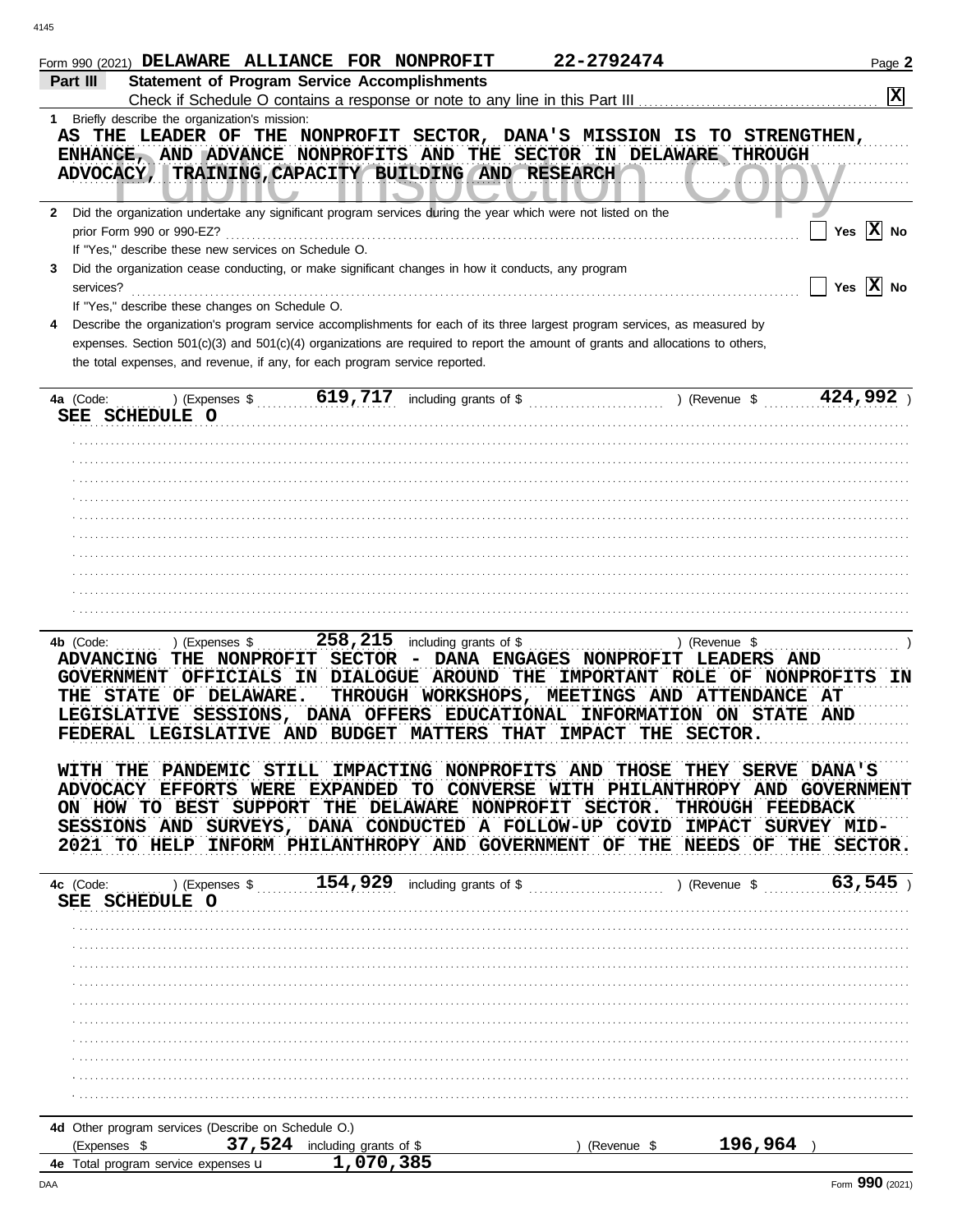# **Part IV Checklist of Required Schedules Form 990 (2021) DELAWARE ALLIANCE FOR NONPROFIT 22-2792474** Page 3

|     |                                                                                                                                                                                                                                       |                 | Yes                     | No          |
|-----|---------------------------------------------------------------------------------------------------------------------------------------------------------------------------------------------------------------------------------------|-----------------|-------------------------|-------------|
| 1   | Is the organization described in section $501(c)(3)$ or $4947(a)(1)$ (other than a private foundation)? If "Yes,"                                                                                                                     |                 |                         |             |
|     | complete Schedule A                                                                                                                                                                                                                   | 1               | X                       |             |
| 2   | Is the organization required to complete Schedule B, Schedule of Contributors (see instructions)?                                                                                                                                     | $\overline{2}$  | $\overline{\mathbf{x}}$ |             |
| 3   | Did the organization engage in direct or indirect political campaign activities on behalf of or in opposition to                                                                                                                      |                 |                         |             |
|     | candidates for public office? If "Yes," complete Schedule C, Part I                                                                                                                                                                   | 3               |                         | x           |
| 4   | Section 501(c)(3) organizations. Did the organization engage in lobbying activities, or have a section 501(h)                                                                                                                         |                 |                         |             |
|     | election in effect during the tax year? If "Yes," complete Schedule C, Part II                                                                                                                                                        | 4               |                         | x           |
| 5   | Is the organization a section $501(c)(4)$ , $501(c)(5)$ , or $501(c)(6)$ organization that receives membership dues,                                                                                                                  |                 |                         |             |
|     | assessments, or similar amounts as defined in Rev. Proc. 98-19? If "Yes," complete Schedule C, Part III                                                                                                                               | 5               |                         | X           |
| 6   | Did the organization maintain any donor advised funds or any similar funds or accounts for which donors                                                                                                                               |                 |                         |             |
|     | have the right to provide advice on the distribution or investment of amounts in such funds or accounts? If                                                                                                                           |                 |                         |             |
|     | "Yes," complete Schedule D, Part I                                                                                                                                                                                                    | 6               |                         | X           |
| 7   | Did the organization receive or hold a conservation easement, including easements to preserve open space,                                                                                                                             |                 |                         |             |
|     | the environment, historic land areas, or historic structures? If "Yes," complete Schedule D, Part II                                                                                                                                  | 7               |                         | X           |
| 8   | Did the organization maintain collections of works of art, historical treasures, or other similar assets? If "Yes,"                                                                                                                   |                 |                         |             |
|     |                                                                                                                                                                                                                                       | 8               |                         | x           |
| 9   | Did the organization report an amount in Part X, line 21, for escrow or custodial account liability, serve as a                                                                                                                       |                 |                         |             |
|     | custodian for amounts not listed in Part X; or provide credit counseling, debt management, credit repair, or                                                                                                                          |                 |                         |             |
|     | debt negotiation services? If "Yes," complete Schedule D, Part IV                                                                                                                                                                     | 9               |                         | x           |
| 10  | Did the organization, directly or through a related organization, hold assets in donor-restricted endowments                                                                                                                          |                 |                         |             |
|     | or in quasi endowments? If "Yes," complete Schedule D, Part V                                                                                                                                                                         | 10              |                         | x           |
| 11  | If the organization's answer to any of the following questions is "Yes," then complete Schedule D, Parts VI,                                                                                                                          |                 |                         |             |
|     | VII, VIII, IX, or X, as applicable.                                                                                                                                                                                                   |                 |                         |             |
|     | a Did the organization report an amount for land, buildings, and equipment in Part X, line 10? If "Yes,"                                                                                                                              |                 |                         |             |
|     | complete Schedule D, Part VI                                                                                                                                                                                                          | 11a             | X                       |             |
|     | <b>b</b> Did the organization report an amount for investments—other securities in Part X, line 12, that is 5% or more                                                                                                                |                 |                         |             |
|     | of its total assets reported in Part X, line 16? If "Yes," complete Schedule D, Part VII                                                                                                                                              | 11 b            |                         | x           |
|     | c Did the organization report an amount for investments—program related in Part X, line 13, that is 5% or more                                                                                                                        | 11c             |                         | x           |
|     | of its total assets reported in Part X, line 16? If "Yes," complete Schedule D, Part VIII [[[[[[[[[[[[[[[[[[[[<br>d Did the organization report an amount for other assets in Part X, line 15, that is 5% or more of its total assets |                 |                         |             |
|     | reported in Part X, line 16? If "Yes," complete Schedule D, Part IX                                                                                                                                                                   | 11d             |                         | X           |
|     | e Did the organization report an amount for other liabilities in Part X, line 25? If "Yes," complete Schedule D, Part X                                                                                                               | 11e             |                         | X           |
| f   | Did the organization's separate or consolidated financial statements for the tax year include a footnote that addresses                                                                                                               |                 |                         |             |
|     | the organization's liability for uncertain tax positions under FIN 48 (ASC 740)? If "Yes," complete Schedule D, Part X                                                                                                                | 11f             |                         | X           |
|     | 12a Did the organization obtain separate, independent audited financial statements for the tax year? If "Yes," complete                                                                                                               |                 |                         |             |
|     |                                                                                                                                                                                                                                       | 12a             | X                       |             |
| b   | Was the organization included in consolidated, independent audited financial statements for the tax year? If                                                                                                                          |                 |                         |             |
|     | "Yes," and if the organization answered "No" to line 12a, then completing Schedule D, Parts XI and XII is optional                                                                                                                    | 12 <sub>b</sub> |                         | х           |
| 13  |                                                                                                                                                                                                                                       | 13              |                         | $\mathbf x$ |
| 14a |                                                                                                                                                                                                                                       | 14a             |                         | $\mathbf x$ |
| b   | Did the organization have aggregate revenues or expenses of more than \$10,000 from grantmaking,                                                                                                                                      |                 |                         |             |
|     | fundraising, business, investment, and program service activities outside the United States, or aggregate                                                                                                                             |                 |                         |             |
|     | foreign investments valued at \$100,000 or more? If "Yes," complete Schedule F, Parts I and IV [[[[[[[[[[[[[[[[                                                                                                                       | 14b             |                         | X           |
| 15  | Did the organization report on Part IX, column (A), line 3, more than \$5,000 of grants or other assistance to or                                                                                                                     |                 |                         |             |
|     | for any foreign organization? If "Yes," complete Schedule F, Parts II and IV                                                                                                                                                          | 15              |                         | X           |
| 16  | Did the organization report on Part IX, column (A), line 3, more than \$5,000 of aggregate grants or other                                                                                                                            |                 |                         |             |
|     |                                                                                                                                                                                                                                       | 16              |                         | X           |
| 17  | Did the organization report a total of more than \$15,000 of expenses for professional fundraising services on                                                                                                                        |                 |                         |             |
|     |                                                                                                                                                                                                                                       | 17              |                         | X           |
| 18  | Did the organization report more than \$15,000 total of fundraising event gross income and contributions on                                                                                                                           |                 |                         |             |
|     |                                                                                                                                                                                                                                       | 18              |                         | X           |
| 19  | Did the organization report more than \$15,000 of gross income from gaming activities on Part VIII, line 9a?                                                                                                                          |                 |                         |             |
|     |                                                                                                                                                                                                                                       | 19              |                         | X           |
| 20a |                                                                                                                                                                                                                                       | 20a             |                         | X           |
| b   |                                                                                                                                                                                                                                       | 20 <sub>b</sub> |                         |             |
| 21  | Did the organization report more than \$5,000 of grants or other assistance to any domestic organization or                                                                                                                           |                 |                         |             |
|     |                                                                                                                                                                                                                                       | 21              |                         | X           |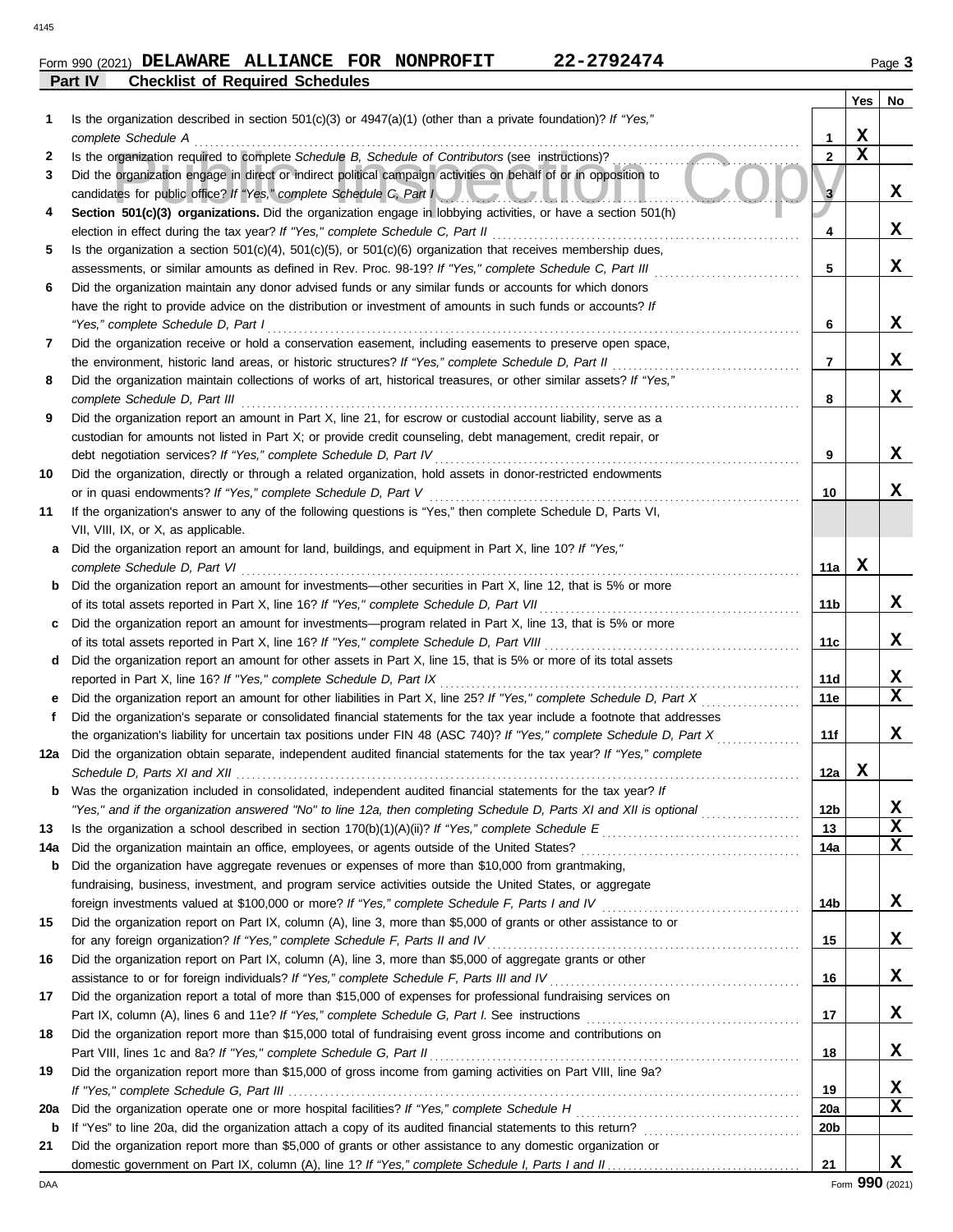| Form 990 (2021) | DELAWARE ALLIANCE FOR                              |  | NONPROFIT | 22-2792474 | Page 4 |
|-----------------|----------------------------------------------------|--|-----------|------------|--------|
| <b>Part IV</b>  | <b>Checklist of Required Schedules (continued)</b> |  |           |            |        |

|     |                                                                                                                                                                                                                                                                         |                 | Yes | No |
|-----|-------------------------------------------------------------------------------------------------------------------------------------------------------------------------------------------------------------------------------------------------------------------------|-----------------|-----|----|
| 22  | Did the organization report more than \$5,000 of grants or other assistance to or for domestic individuals on                                                                                                                                                           |                 |     |    |
|     | Part IX, column (A), line 2? If "Yes," complete Schedule I, Parts I and III                                                                                                                                                                                             | 22              |     | x  |
| 23  | Did the organization answer "Yes" to Part VII, Section A, line 3, 4, or 5 about compensation of the<br>organization's current and former officers, directors, trustees, key employees, and highest compensated<br>employees? If "Yes," complete Schedule J<br>IN JUNIOR | 23              | X   |    |
| 24a | Did the organization have a tax-exempt bond issue with an outstanding principal amount of more than                                                                                                                                                                     |                 |     |    |
|     | \$100,000 as of the last day of the year, that was issued after December 31, 2002? If "Yes," answer lines 24b                                                                                                                                                           |                 |     |    |
|     | through 24d and complete Schedule K. If "No," go to line 25a                                                                                                                                                                                                            | 24a             |     | x  |
| b   | Did the organization invest any proceeds of tax-exempt bonds beyond a temporary period exception?                                                                                                                                                                       | 24b             |     |    |
| c   | Did the organization maintain an escrow account other than a refunding escrow at any time during the year                                                                                                                                                               |                 |     |    |
|     | to defease any tax-exempt bonds?                                                                                                                                                                                                                                        | 24c             |     |    |
| d   |                                                                                                                                                                                                                                                                         | 24d             |     |    |
| 25a | Section 501(c)(3), 501(c)(4), and 501(c)(29) organizations. Did the organization engage in an excess benefit                                                                                                                                                            |                 |     |    |
|     | transaction with a disqualified person during the year? If "Yes," complete Schedule L, Part I                                                                                                                                                                           | 25a             |     | x  |
| b   | Is the organization aware that it engaged in an excess benefit transaction with a disqualified person in a prior<br>year, and that the transaction has not been reported on any of the organization's prior Forms 990 or 990-EZ?                                        |                 |     |    |
|     | If "Yes," complete Schedule L, Part I                                                                                                                                                                                                                                   | 25b             |     | х  |
| 26  | Did the organization report any amount on Part X, line 5 or 22, for receivables from or payables to any current                                                                                                                                                         |                 |     |    |
|     | or former officer, director, trustee, key employee, creator or founder, substantial contributor, or 35%                                                                                                                                                                 |                 |     |    |
|     | controlled entity or family member of any of these persons? If "Yes," complete Schedule L, Part II                                                                                                                                                                      | 26              |     | х  |
| 27  | Did the organization provide a grant or other assistance to any current or former officer, director, trustee, key                                                                                                                                                       |                 |     |    |
|     | employee, creator or founder, substantial contributor or employee thereof, a grant selection committee                                                                                                                                                                  |                 |     |    |
|     | member, or to a 35% controlled entity (including an employee thereof) or family member of any of these                                                                                                                                                                  |                 |     |    |
|     | persons? If "Yes," complete Schedule L, Part III                                                                                                                                                                                                                        | 27              |     | х  |
| 28  | Was the organization a party to a business transaction with one of the following parties (see the Schedule L,                                                                                                                                                           |                 |     |    |
|     | Part IV, instructions for applicable filing thresholds, conditions, and exceptions):                                                                                                                                                                                    |                 |     |    |
| а   | A current or former officer, director, trustee, key employee, creator or founder, or substantial contributor? If                                                                                                                                                        |                 |     |    |
|     | "Yes," complete Schedule L, Part IV                                                                                                                                                                                                                                     | 28a             |     | х  |
| b   | A family member of any individual described in line 28a? If "Yes," complete Schedule L, Part IV                                                                                                                                                                         | 28b             |     | X  |
| c   | A 35% controlled entity of one or more individuals and/or organizations described in line 28a or 28b? If<br>"Yes," complete Schedule L, Part IV                                                                                                                         | 28c             |     | х  |
| 29  |                                                                                                                                                                                                                                                                         | 29              |     | X  |
| 30  | Did the organization receive contributions of art, historical treasures, or other similar assets, or qualified                                                                                                                                                          |                 |     |    |
|     | conservation contributions? If "Yes," complete Schedule M                                                                                                                                                                                                               | 30              |     | х  |
| 31  | Did the organization liquidate, terminate, or dissolve and cease operations? If "Yes," complete Schedule N, Part I                                                                                                                                                      | 31              |     | X  |
| 32  | Did the organization sell, exchange, dispose of, or transfer more than 25% of its net assets? If "Yes,"                                                                                                                                                                 |                 |     |    |
|     | complete Schedule N, Part II                                                                                                                                                                                                                                            | 32              |     | х  |
| 33  | Did the organization own 100% of an entity disregarded as separate from the organization under Regulations                                                                                                                                                              |                 |     |    |
|     | sections 301.7701-2 and 301.7701-3? If "Yes," complete Schedule R, Part I                                                                                                                                                                                               | 33              |     | X  |
| 34  | Was the organization related to any tax-exempt or taxable entity? If "Yes," complete Schedule R, Part II, III,                                                                                                                                                          |                 |     |    |
|     | or IV, and Part V, line 1                                                                                                                                                                                                                                               | 34              |     | X  |
| 35a |                                                                                                                                                                                                                                                                         | 35a             |     | X  |
| b   | If "Yes" to line 35a, did the organization receive any payment from or engage in any transaction with a                                                                                                                                                                 |                 |     |    |
| 36  | Section 501(c)(3) organizations. Did the organization make any transfers to an exempt non-charitable                                                                                                                                                                    | 35 <sub>b</sub> |     |    |
|     | related organization? If "Yes," complete Schedule R, Part V, line 2                                                                                                                                                                                                     | 36              |     | x  |
| 37  | Did the organization conduct more than 5% of its activities through an entity that is not a related organization                                                                                                                                                        |                 |     |    |
|     | and that is treated as a partnership for federal income tax purposes? If "Yes," complete Schedule R, Part VI                                                                                                                                                            | 37              |     | X  |
| 38  | Did the organization complete Schedule O and provide explanations on Schedule O for Part VI, lines 11b and                                                                                                                                                              |                 |     |    |
|     | 19? Note: All Form 990 filers are required to complete Schedule O.                                                                                                                                                                                                      | 38              | X   |    |
|     | <b>Statements Regarding Other IRS Filings and Tax Compliance</b><br>Part V                                                                                                                                                                                              |                 |     |    |
|     |                                                                                                                                                                                                                                                                         |                 |     |    |
|     |                                                                                                                                                                                                                                                                         |                 | Yes | No |
| 1а  | 19<br>1a                                                                                                                                                                                                                                                                |                 |     |    |
| b   | $\mathbf 0$<br>1 <sub>b</sub><br>Enter the number of Forms W-2G included on line 1a. Enter -0- if not applicable                                                                                                                                                        |                 |     |    |
| с   | Did the organization comply with backup withholding rules for reportable payments to vendors and                                                                                                                                                                        | 1c              | X   |    |
|     |                                                                                                                                                                                                                                                                         |                 |     |    |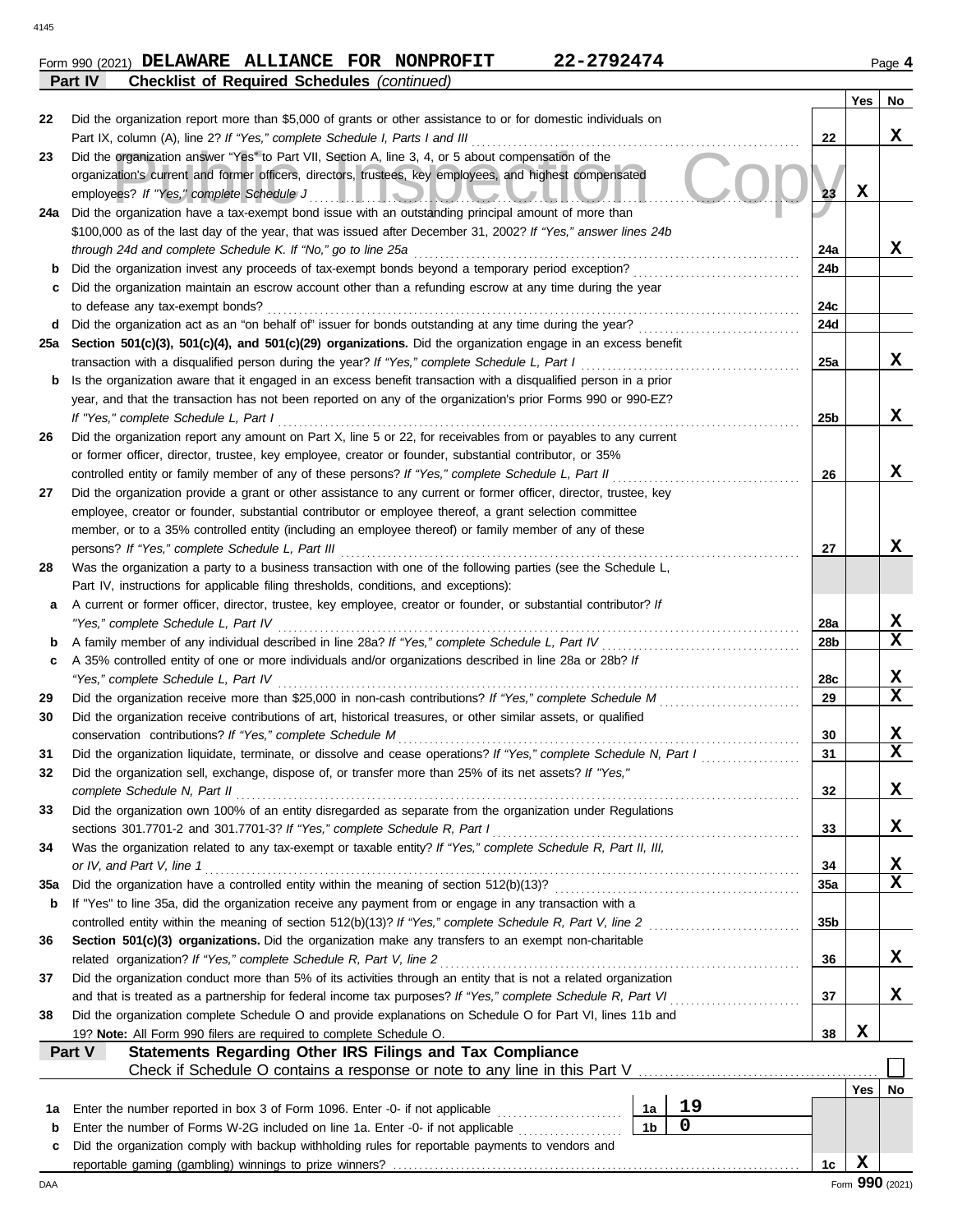|                                                                                                                       | <b>Part V</b><br>Statements Regarding Other IRS Filings and Tax Compliance (continued)                                                |                 |    |                         | Yes | No          |  |  |  |
|-----------------------------------------------------------------------------------------------------------------------|---------------------------------------------------------------------------------------------------------------------------------------|-----------------|----|-------------------------|-----|-------------|--|--|--|
| 2a                                                                                                                    | Enter the number of employees reported on Form W-3, Transmittal of Wage and Tax                                                       |                 |    |                         |     |             |  |  |  |
|                                                                                                                       | Statements, filed for the calendar year ending with or within the year covered by this return                                         | 2a              | 14 |                         |     |             |  |  |  |
| b                                                                                                                     | If at least one is reported on line 2a, did the organization file all required federal employment tax returns?                        |                 |    | 2b                      | х   |             |  |  |  |
|                                                                                                                       | Note: If the sum of lines 1a and 2a is greater than 250, you may be required to e-file. See instructions.                             |                 |    |                         |     |             |  |  |  |
| За                                                                                                                    | Did the organization have unrelated business gross income of \$1,000 or more during the year?                                         |                 |    | 3a                      |     | X           |  |  |  |
| b                                                                                                                     | If "Yes," has it filed a Form 990-T for this year? If "No" to line 3b, provide an explanation on Schedule O                           |                 |    | 3 <sub>b</sub>          |     |             |  |  |  |
| 4a                                                                                                                    | At any time during the calendar year, did the organization have an interest in, or a signature or other authority over,               |                 |    |                         |     |             |  |  |  |
|                                                                                                                       | a financial account in a foreign country (such as a bank account, securities account, or other financial account)?                    |                 |    | 4a                      |     | x           |  |  |  |
| b                                                                                                                     | If "Yes," enter the name of the foreign country $\mathbf u$                                                                           |                 |    |                         |     |             |  |  |  |
|                                                                                                                       | See instructions for filing requirements for FinCEN Form 114, Report of Foreign Bank and Financial Accounts (FBAR).                   |                 |    |                         |     |             |  |  |  |
| 5а                                                                                                                    | Was the organization a party to a prohibited tax shelter transaction at any time during the tax year?                                 |                 |    | 5a                      |     | X           |  |  |  |
| b                                                                                                                     |                                                                                                                                       | 5 <sub>b</sub>  |    | $\overline{\mathbf{x}}$ |     |             |  |  |  |
| c                                                                                                                     | If "Yes" to line 5a or 5b, did the organization file Form 8886-T?                                                                     |                 |    | 5c                      |     |             |  |  |  |
| 6а                                                                                                                    | Does the organization have annual gross receipts that are normally greater than \$100,000, and did the                                |                 |    |                         |     |             |  |  |  |
|                                                                                                                       | organization solicit any contributions that were not tax deductible as charitable contributions?                                      |                 |    | 6a                      |     | X           |  |  |  |
| b                                                                                                                     | If "Yes," did the organization include with every solicitation an express statement that such contributions or                        |                 |    |                         |     |             |  |  |  |
|                                                                                                                       | gifts were not tax deductible?                                                                                                        |                 |    | 6b                      |     |             |  |  |  |
| 7                                                                                                                     | Organizations that may receive deductible contributions under section 170(c).                                                         |                 |    |                         |     |             |  |  |  |
| а                                                                                                                     | Did the organization receive a payment in excess of \$75 made partly as a contribution and partly for goods                           |                 |    |                         |     |             |  |  |  |
|                                                                                                                       | and services provided to the payor?                                                                                                   |                 |    | 7a                      | X   |             |  |  |  |
| $\mathbf b$                                                                                                           |                                                                                                                                       |                 |    | 7b                      | X   |             |  |  |  |
| c                                                                                                                     | Did the organization sell, exchange, or otherwise dispose of tangible personal property for which it was                              |                 |    |                         |     |             |  |  |  |
|                                                                                                                       | required to file Form 8282?                                                                                                           |                 |    | 7c                      |     | X           |  |  |  |
| d                                                                                                                     |                                                                                                                                       | 7d              |    |                         |     |             |  |  |  |
| е                                                                                                                     |                                                                                                                                       |                 |    | 7e                      |     | X           |  |  |  |
|                                                                                                                       | Did the organization, during the year, pay premiums, directly or indirectly, on a personal benefit contract?                          |                 |    | 7f                      |     | $\mathbf x$ |  |  |  |
|                                                                                                                       | If the organization received a contribution of qualified intellectual property, did the organization file Form 8899 as required?<br>g |                 |    |                         |     |             |  |  |  |
| h                                                                                                                     | If the organization received a contribution of cars, boats, airplanes, or other vehicles, did the organization file a Form 1098-C?    |                 |    |                         |     |             |  |  |  |
| 8                                                                                                                     | Sponsoring organizations maintaining donor advised funds. Did a donor advised fund maintained by the                                  |                 |    |                         |     |             |  |  |  |
|                                                                                                                       | sponsoring organization have excess business holdings at any time during the year?                                                    |                 |    |                         |     |             |  |  |  |
| 9                                                                                                                     | Sponsoring organizations maintaining donor advised funds.                                                                             |                 |    |                         |     |             |  |  |  |
| а                                                                                                                     | Did the sponsoring organization make any taxable distributions under section 4966?                                                    |                 |    |                         |     |             |  |  |  |
| b                                                                                                                     |                                                                                                                                       |                 |    | 9b                      |     |             |  |  |  |
| 10                                                                                                                    | Section 501(c)(7) organizations. Enter:                                                                                               |                 |    |                         |     |             |  |  |  |
| а                                                                                                                     | Initiation fees and capital contributions included on Part VIII, line 12                                                              | 10a             |    |                         |     |             |  |  |  |
| b                                                                                                                     | Gross receipts, included on Form 990, Part VIII, line 12, for public use of club facilities                                           | 10 <sub>b</sub> |    |                         |     |             |  |  |  |
| 11                                                                                                                    | Section 501(c)(12) organizations. Enter:                                                                                              |                 |    |                         |     |             |  |  |  |
| а                                                                                                                     | Gross income from members or shareholders                                                                                             | 11a             |    |                         |     |             |  |  |  |
| b                                                                                                                     | Gross income from other sources. (Do not net amounts due or paid to other sources                                                     |                 |    |                         |     |             |  |  |  |
|                                                                                                                       | against amounts due or received from them.)                                                                                           | 11 <sub>b</sub> |    |                         |     |             |  |  |  |
| 12a                                                                                                                   | Section 4947(a)(1) non-exempt charitable trusts. Is the organization filing Form 990 in lieu of Form 1041?                            |                 |    | 12a                     |     |             |  |  |  |
| b                                                                                                                     | If "Yes," enter the amount of tax-exempt interest received or accrued during the year <i>[[COSTERRY]</i>                              | 12b             |    |                         |     |             |  |  |  |
| 13                                                                                                                    | Section 501(c)(29) qualified nonprofit health insurance issuers.                                                                      |                 |    |                         |     |             |  |  |  |
| а                                                                                                                     | Is the organization licensed to issue qualified health plans in more than one state?                                                  |                 |    | 13а                     |     |             |  |  |  |
|                                                                                                                       | Note: See the instructions for additional information the organization must report on Schedule O.                                     |                 |    |                         |     |             |  |  |  |
| b                                                                                                                     | Enter the amount of reserves the organization is required to maintain by the states in which                                          |                 |    |                         |     |             |  |  |  |
|                                                                                                                       |                                                                                                                                       | 13 <sub>b</sub> |    |                         |     |             |  |  |  |
| c                                                                                                                     | Enter the amount of reserves on hand                                                                                                  | 13с             |    |                         |     |             |  |  |  |
| 14a                                                                                                                   | Did the organization receive any payments for indoor tanning services during the tax year?                                            |                 |    | 14a                     |     | x           |  |  |  |
| b                                                                                                                     |                                                                                                                                       |                 |    | 14b                     |     |             |  |  |  |
| 15                                                                                                                    | Is the organization subject to the section 4960 tax on payment(s) of more than \$1,000,000 in remuneration or                         |                 |    |                         |     |             |  |  |  |
|                                                                                                                       | excess parachute payment(s) during the year?                                                                                          |                 |    | 15                      |     | x           |  |  |  |
|                                                                                                                       | If "Yes," see instructions and file Form 4720, Schedule N.                                                                            |                 |    |                         |     |             |  |  |  |
| 16<br>Is the organization an educational institution subject to the section 4968 excise tax on net investment income? |                                                                                                                                       |                 |    |                         |     |             |  |  |  |
|                                                                                                                       | If "Yes," complete Form 4720, Schedule O.                                                                                             |                 |    | 16                      |     | x           |  |  |  |
| 17                                                                                                                    | Section 501(c)(21) organizations. Did the trust, any disqualified person, or mine operator engage in                                  |                 |    |                         |     |             |  |  |  |
|                                                                                                                       |                                                                                                                                       |                 |    | 17                      |     |             |  |  |  |
|                                                                                                                       | If "Yes," complete Form 6069.                                                                                                         |                 |    |                         |     |             |  |  |  |
|                                                                                                                       |                                                                                                                                       |                 |    |                         |     |             |  |  |  |

**Form 990 (2021) DELAWARE ALLIANCE FOR NONPROFIT 22-2792474** Page 5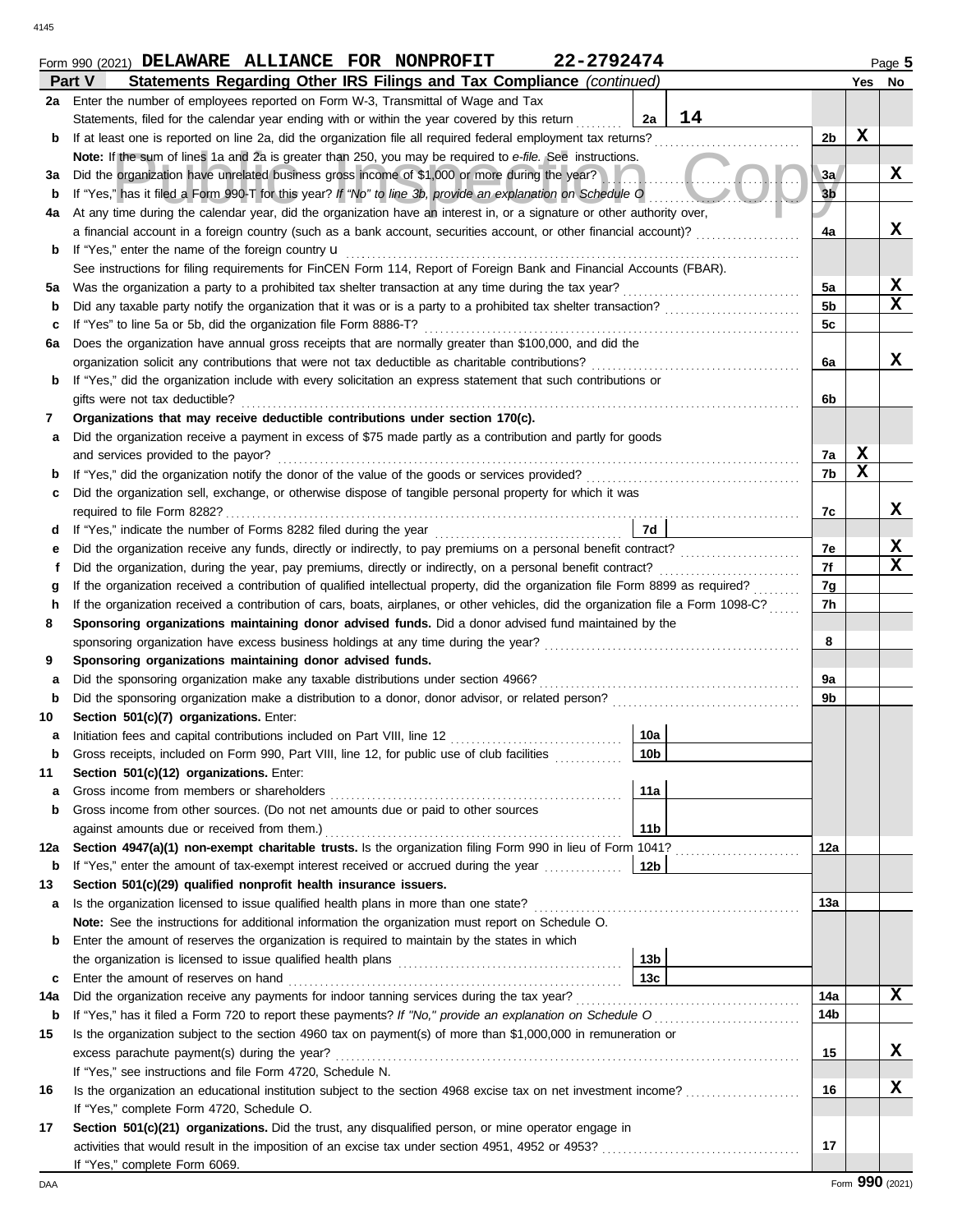|     |                                                                                                                                     |                         |             | $ \mathbf{x} $  |
|-----|-------------------------------------------------------------------------------------------------------------------------------------|-------------------------|-------------|-----------------|
|     | Section A. Governing Body and Management                                                                                            |                         |             |                 |
|     |                                                                                                                                     |                         | Yes         | No              |
| 1а  | 14<br>Enter the number of voting members of the governing body at the end of the tax year<br>1a                                     |                         |             |                 |
|     | If there are material differences in voting rights among members of the governing body, or                                          |                         |             |                 |
|     | if the governing body delegated broad authority to an executive committee or similar                                                |                         |             |                 |
|     | committee, explain on Schedule O.                                                                                                   |                         |             |                 |
| b   | 14<br>1b<br>Enter the number of voting members included on line 1a, above, who are independent                                      |                         |             |                 |
| 2   | Did any officer, director, trustee, or key employee have a family relationship or a business relationship with                      |                         |             |                 |
|     | any other officer, director, trustee, or key employee?                                                                              | 2                       |             | x               |
| 3   | Did the organization delegate control over management duties customarily performed by or under the direct                           |                         |             |                 |
|     | supervision of officers, directors, trustees, or key employees to a management company or other person?                             | 3                       |             | X               |
| 4   |                                                                                                                                     | $\overline{\mathbf{4}}$ |             | $\mathbf x$     |
| 5   |                                                                                                                                     | 5                       |             | $\mathbf x$     |
| 6   | Did the organization have members or stockholders?                                                                                  | 6                       | X           |                 |
| 7a  | Did the organization have members, stockholders, or other persons who had the power to elect or appoint                             |                         |             |                 |
|     | one or more members of the governing body?                                                                                          | 7a                      | X           |                 |
| b   | Are any governance decisions of the organization reserved to (or subject to approval by) members,                                   |                         |             |                 |
|     | stockholders, or persons other than the governing body?                                                                             | 7b                      | X           |                 |
| 8   | Did the organization contemporaneously document the meetings held or written actions undertaken during the year by the following:   |                         |             |                 |
| а   | The governing body?                                                                                                                 | 8a                      | X           |                 |
| b   | Each committee with authority to act on behalf of the governing body?                                                               | 8b                      | X           |                 |
| 9   | Is there any officer, director, trustee, or key employee listed in Part VII, Section A, who cannot be reached at                    |                         |             |                 |
|     |                                                                                                                                     | 9                       |             | x               |
|     | Section B. Policies (This Section B requests information about policies not required by the Internal Revenue Code.)                 |                         |             |                 |
|     |                                                                                                                                     |                         | Yes         | No              |
| 10a | Did the organization have local chapters, branches, or affiliates?                                                                  | 10a                     |             | x               |
| b   | If "Yes," did the organization have written policies and procedures governing the activities of such chapters,                      |                         |             |                 |
|     | affiliates, and branches to ensure their operations are consistent with the organization's exempt purposes?                         | 10 <sub>b</sub>         |             |                 |
| 11a | Has the organization provided a complete copy of this Form 990 to all members of its governing body before filing the form?         | 11a                     | X           |                 |
| b   | Describe on Schedule O the process, if any, used by the organization to review this Form 990.                                       |                         |             |                 |
| 12a |                                                                                                                                     | 12a                     | X           |                 |
| b   | Were officers, directors, or trustees, and key employees required to disclose annually interests that could give rise to conflicts? | 12 <sub>b</sub>         | X           |                 |
| c   | Did the organization regularly and consistently monitor and enforce compliance with the policy? If "Yes,"                           |                         |             |                 |
|     | describe on Schedule O how this was done                                                                                            | 12c                     | X           |                 |
| 13  |                                                                                                                                     | 13                      | X           |                 |
| 14  |                                                                                                                                     | 14                      | $\mathbf x$ |                 |
| 15  | Did the process for determining compensation of the following persons include a review and approval by                              |                         |             |                 |
|     | independent persons, comparability data, and contemporaneous substantiation of the deliberation and decision?                       |                         |             |                 |
| а   | The organization's CEO, Executive Director, or top management official                                                              | 15a                     | X           |                 |
| b   | Other officers or key employees of the organization                                                                                 | 15b                     | X           |                 |
|     | If "Yes" to line 15a or 15b, describe the process on Schedule O. See instructions.                                                  |                         |             |                 |
| 16a | Did the organization invest in, contribute assets to, or participate in a joint venture or similar arrangement                      |                         |             |                 |
|     | with a taxable entity during the year?                                                                                              | 16a                     |             | x               |
| b   | If "Yes," did the organization follow a written policy or procedure requiring the organization to evaluate its                      |                         |             |                 |
|     | participation in joint venture arrangements under applicable federal tax law, and take steps to safeguard the                       |                         |             |                 |
|     |                                                                                                                                     | 16b                     |             |                 |
|     | <b>Section C. Disclosure</b>                                                                                                        |                         |             |                 |
|     | List the states with which a copy of this Form 990 is required to be filed $\mathbf{u}$ NONE                                        |                         |             |                 |
| 17  |                                                                                                                                     |                         |             |                 |
| 18  | Section 6104 requires an organization to make its Forms 1023 (1024 or 1024-A, if applicable), 990, and 990-T (section 501(c)        |                         |             |                 |
|     | (3)s only) available for public inspection. Indicate how you made these available. Check all that apply.                            |                         |             |                 |
|     | $ \mathbf{x} $<br>X Own website<br>Another's website $ \mathbf{X} $ Upon request<br>Other (explain on Schedule O)                   |                         |             |                 |
| 19  | Describe on Schedule O whether (and if so, how) the organization made its governing documents, conflict of interest policy, and     |                         |             |                 |
|     | financial statements available to the public during the tax year.                                                                   |                         |             |                 |
| 20  | State the name, address, and telephone number of the person who possesses the organization's books and records u                    |                         |             |                 |
|     | 100 WEST 10TH STREET NO 1012<br><b>THE ORGANIZATION</b>                                                                             |                         |             |                 |
|     | DE 19801<br>WILMINGTON                                                                                                              | 302-777-5500            |             |                 |
| DAA |                                                                                                                                     |                         |             | Form 990 (2021) |

**Part VI Governance, Management, and Disclosure** *For each "Yes" response to lines 2 through 7b below, and for a "No"*

*response to line 8a, 8b, or 10b below, describe the circumstances, processes, or changes on Schedule O. See instructions.*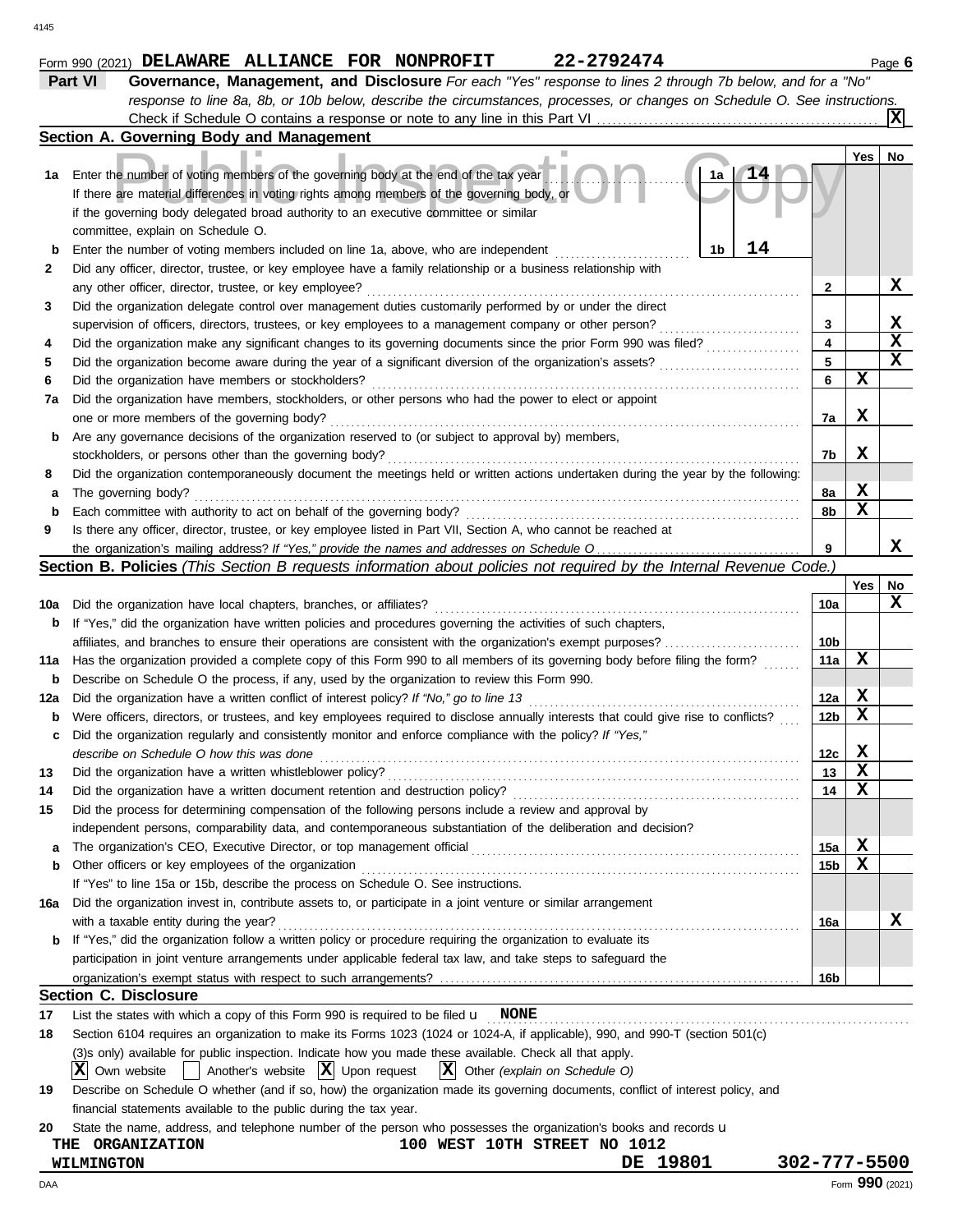## **Part VII Compensation of Officers, Directors, Trustees, Key Employees, Highest Compensated Employees, and Form 990 (2021) DELAWARE ALLIANCE FOR NONPROFIT 22-2792474** Page 7

| <b>Independent Contractors</b><br>Check if Schedule O contains a response or note to any line in this Part VII.                                                                                                                                         |                       |                                   |                       |         |              |                                 |        |                         |                         |                                           |  |  |  |
|---------------------------------------------------------------------------------------------------------------------------------------------------------------------------------------------------------------------------------------------------------|-----------------------|-----------------------------------|-----------------------|---------|--------------|---------------------------------|--------|-------------------------|-------------------------|-------------------------------------------|--|--|--|
| Officers, Directors, Trustees, Key Employees, and Highest Compensated Employees<br>Section A.                                                                                                                                                           |                       |                                   |                       |         |              |                                 |        |                         |                         |                                           |  |  |  |
|                                                                                                                                                                                                                                                         |                       |                                   |                       |         |              |                                 |        |                         |                         |                                           |  |  |  |
| 1a Complete this table for all persons required to be listed. Report compensation for the calendar year ending with or within the<br>organization's tax year.                                                                                           |                       |                                   |                       |         |              |                                 |        |                         |                         |                                           |  |  |  |
| List all of the organization's current officers, directors, trustees (whether individuals or organizations), regardless of amount of                                                                                                                    |                       |                                   |                       |         |              |                                 |        |                         |                         |                                           |  |  |  |
| compensation. Enter -0- in columns (D), (E), and (F) if no compensation was paid.<br>• List all of the organization's current key employees, if any. See instructions for definition of "key employee."                                                 |                       |                                   |                       |         |              |                                 |        |                         |                         |                                           |  |  |  |
| List the organization's five current highest compensated employees (other than an officer, director, trustee, or key employee)                                                                                                                          |                       |                                   |                       |         |              |                                 |        |                         |                         |                                           |  |  |  |
| who received reportable compensation (box 5 of Form W-2, Form 1099-MISC, and/or box 1 of Form 1099-NEC) of more than                                                                                                                                    |                       |                                   |                       |         |              |                                 |        |                         |                         |                                           |  |  |  |
| \$100,000 from the organization and any related organizations.                                                                                                                                                                                          |                       |                                   |                       |         |              |                                 |        |                         |                         |                                           |  |  |  |
| • List all of the organization's former officers, key employees, and highest compensated employees who received more than<br>\$100,000 of reportable compensation from the organization and any related organizations.                                  |                       |                                   |                       |         |              |                                 |        |                         |                         |                                           |  |  |  |
| • List all of the organization's former directors or trustees that received, in the capacity as a former director or trustee of the<br>organization, more than \$10,000 of reportable compensation from the organization and any related organizations. |                       |                                   |                       |         |              |                                 |        |                         |                         |                                           |  |  |  |
| See the instructions for the order in which to list the persons above.                                                                                                                                                                                  |                       |                                   |                       |         |              |                                 |        |                         |                         |                                           |  |  |  |
| Check this box if neither the organization nor any related organization compensated any current officer, director, or trustee.                                                                                                                          |                       |                                   |                       |         |              |                                 |        |                         |                         |                                           |  |  |  |
|                                                                                                                                                                                                                                                         |                       |                                   |                       |         | (C)          |                                 |        |                         |                         |                                           |  |  |  |
| (A)                                                                                                                                                                                                                                                     | (B)                   |                                   |                       |         | Position     |                                 |        | (D)                     | (E)                     | (F)                                       |  |  |  |
| Name and title                                                                                                                                                                                                                                          | Average               |                                   |                       |         |              | (do not check more than one     |        | Reportable              | Reportable              | Estimated amount                          |  |  |  |
| box, unless person is both an<br>compensation<br>compensation<br>of other<br>hours<br>officer and a director/trustee)<br>from the<br>from related<br>per week<br>compensation                                                                           |                       |                                   |                       |         |              |                                 |        |                         |                         |                                           |  |  |  |
|                                                                                                                                                                                                                                                         | (list any             |                                   |                       | Officer |              |                                 | Former | organization (W-2/      | organizations (W-2/     | from the                                  |  |  |  |
|                                                                                                                                                                                                                                                         | hours for<br>related  |                                   |                       |         | Key employee |                                 |        | 1099-MISC/<br>1099-NEC) | 1099-MISC/<br>1099-NEC) | organization and<br>related organizations |  |  |  |
|                                                                                                                                                                                                                                                         | organizations         |                                   |                       |         |              |                                 |        |                         |                         |                                           |  |  |  |
|                                                                                                                                                                                                                                                         | below<br>dotted line) | Individual trustee<br>or director | Institutional trustee |         |              | Highest compensated<br>employee |        |                         |                         |                                           |  |  |  |
|                                                                                                                                                                                                                                                         |                       |                                   |                       |         |              |                                 |        |                         |                         |                                           |  |  |  |
| (1) DOMINIC CANUSO,                                                                                                                                                                                                                                     | <b>CFA</b>            |                                   |                       |         |              |                                 |        |                         |                         |                                           |  |  |  |
|                                                                                                                                                                                                                                                         | 2.00                  |                                   |                       |         |              |                                 |        |                         |                         |                                           |  |  |  |
| <b>CHAIR</b>                                                                                                                                                                                                                                            | 0.00                  | X                                 |                       | X       |              |                                 |        | 0                       | 0                       | 0                                         |  |  |  |
| $(2)$ $PATTI$<br><b>GRIMES</b>                                                                                                                                                                                                                          |                       |                                   |                       |         |              |                                 |        |                         |                         |                                           |  |  |  |
|                                                                                                                                                                                                                                                         | 2.00                  |                                   |                       |         |              |                                 |        |                         |                         |                                           |  |  |  |
| VICE CHAIR                                                                                                                                                                                                                                              | 0.00                  | X                                 |                       | X       |              |                                 |        | 0                       | 0                       | 0                                         |  |  |  |
| (3) CHARLES<br><b>VINCENT</b>                                                                                                                                                                                                                           |                       |                                   |                       |         |              |                                 |        |                         |                         |                                           |  |  |  |
|                                                                                                                                                                                                                                                         | 2.00                  |                                   |                       |         |              |                                 |        |                         |                         |                                           |  |  |  |
| <b>SECRETARY</b>                                                                                                                                                                                                                                        | 0.00                  | X                                 |                       | X       |              |                                 |        | 0                       | 0                       | 0                                         |  |  |  |
| (4) VICKIE YOUNG BEAM,                                                                                                                                                                                                                                  | <b>CPA</b>            |                                   |                       |         |              |                                 |        |                         |                         |                                           |  |  |  |
|                                                                                                                                                                                                                                                         | 2.00                  |                                   |                       |         |              |                                 |        |                         |                         |                                           |  |  |  |
| TREASURER                                                                                                                                                                                                                                               | 0.00                  | X                                 |                       | X       |              |                                 |        | 0                       | 0                       | $\mathbf 0$                               |  |  |  |
| (5) SHEILA BRAVO                                                                                                                                                                                                                                        |                       |                                   |                       |         |              |                                 |        |                         |                         |                                           |  |  |  |
|                                                                                                                                                                                                                                                         | 40.00                 |                                   |                       |         |              |                                 |        |                         |                         |                                           |  |  |  |
| PRESIDENT & CEO                                                                                                                                                                                                                                         | 0.00                  |                                   |                       | X       |              |                                 |        | 156,579                 | 0                       | $\mathbf 0$                               |  |  |  |
| (6) FAYE BLAKE                                                                                                                                                                                                                                          |                       |                                   |                       |         |              |                                 |        |                         |                         |                                           |  |  |  |
|                                                                                                                                                                                                                                                         | 0.50                  |                                   |                       |         |              |                                 |        |                         |                         |                                           |  |  |  |
| <b>BOARD MEMBER</b>                                                                                                                                                                                                                                     | 0.00                  | X                                 |                       |         |              |                                 |        | 0                       | 0                       | $\mathbf 0$                               |  |  |  |
| (7) JENNIFER CHO                                                                                                                                                                                                                                        | 0.50                  |                                   |                       |         |              |                                 |        |                         |                         |                                           |  |  |  |
| BOARD MEMBER                                                                                                                                                                                                                                            | 0.00                  | X                                 |                       |         |              |                                 |        | 0                       | 0                       | $\mathbf 0$                               |  |  |  |
| (8) PATRICIA DAILEY                                                                                                                                                                                                                                     | LEWIS                 |                                   |                       |         |              |                                 |        |                         |                         |                                           |  |  |  |
|                                                                                                                                                                                                                                                         | 0.50                  |                                   |                       |         |              |                                 |        |                         |                         |                                           |  |  |  |
| BOARD MEMBER                                                                                                                                                                                                                                            | 0.00                  | X                                 |                       |         |              |                                 |        | 0                       | 0                       | $\mathbf 0$                               |  |  |  |
| (9) GUILLERMINA GONZALEZ                                                                                                                                                                                                                                |                       |                                   |                       |         |              |                                 |        |                         |                         |                                           |  |  |  |
|                                                                                                                                                                                                                                                         | 0.50                  |                                   |                       |         |              |                                 |        |                         |                         |                                           |  |  |  |
| <b>BOARD MEMBER</b>                                                                                                                                                                                                                                     | 0.00                  | X                                 |                       |         |              |                                 |        | 0                       | 0                       | $\mathbf 0$                               |  |  |  |
| (10) LISA LUCCHESE                                                                                                                                                                                                                                      |                       |                                   |                       |         |              |                                 |        |                         |                         |                                           |  |  |  |
|                                                                                                                                                                                                                                                         | 0.50                  |                                   |                       |         |              |                                 |        |                         |                         |                                           |  |  |  |
| <b>BOARD MEMBER</b>                                                                                                                                                                                                                                     | 0.00                  | X                                 |                       |         |              |                                 |        | 0                       | 0                       | $\mathbf 0$                               |  |  |  |
| $(11)$ DR. VITA PICKRUM,                                                                                                                                                                                                                                | <b>CFRE</b>           |                                   |                       |         |              |                                 |        |                         |                         |                                           |  |  |  |

**(11) DR. VITA PICKRUM, CFRE**

**BOARD MEMBER** 0.00

 $0.50$ <br> $0.00$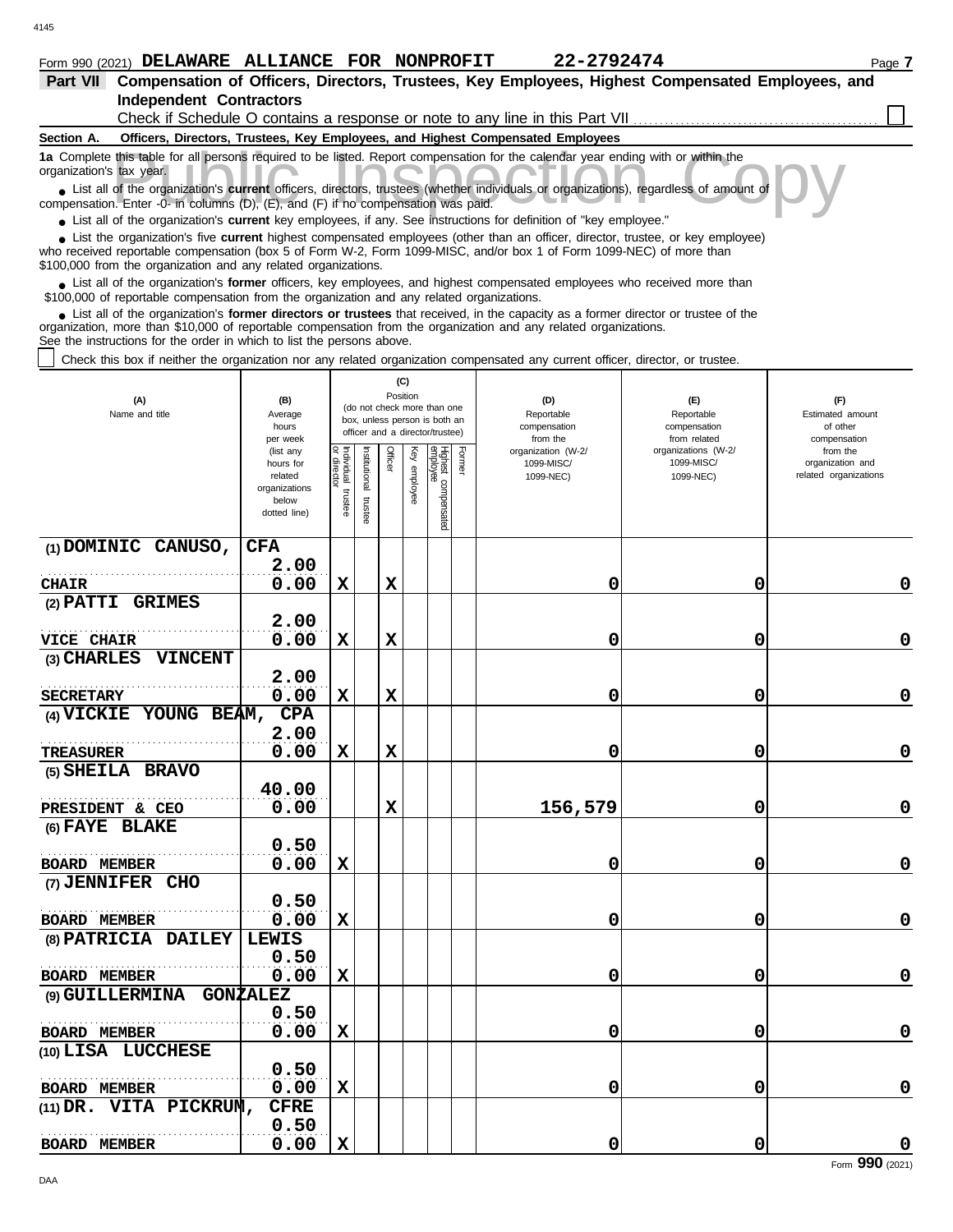| 4145<br>Form 990 (2021) DELAWARE ALLIANCE FOR NONPROFIT<br><b>Part VII</b>                                                                                                                                                |                                                                                                                                                                                                                                                                                                                          |   |  |  |  |                              |                       | 22-2792474<br>Section A. Officers, Directors, Trustees, Key Employees, and Highest Compensated Employees (continued) |                                |                                                     |                     | Page 8 |  |
|---------------------------------------------------------------------------------------------------------------------------------------------------------------------------------------------------------------------------|--------------------------------------------------------------------------------------------------------------------------------------------------------------------------------------------------------------------------------------------------------------------------------------------------------------------------|---|--|--|--|------------------------------|-----------------------|----------------------------------------------------------------------------------------------------------------------|--------------------------------|-----------------------------------------------------|---------------------|--------|--|
| (A)<br>Name and title                                                                                                                                                                                                     | (C)<br>Position<br>(D)<br>(E)<br>(B)<br>(do not check more than one<br>Average<br>box, unless person is both an<br>Reportable<br>Reportable<br>compensation<br>compensation<br>hours<br>officer and a director/trustee)<br>from the<br>from related<br>per week                                                          |   |  |  |  |                              |                       |                                                                                                                      |                                | (F)<br>Estimated amount<br>of other<br>compensation |                     |        |  |
| PII                                                                                                                                                                                                                       | Key employee<br>Individual trustee<br>or director<br>Officer<br>Highest compensated<br>employee<br>Former<br>nstitutional trustee<br>organizations (W-2/<br>organization (W-2/<br>(list any<br>1099-MISC/<br>1099-MISC/<br>hours for<br>related<br>1099-NEC)<br>1099-NEC)<br>organizations<br>V<br>below<br>dotted line) |   |  |  |  | from the<br>organization and | related organizations |                                                                                                                      |                                |                                                     |                     |        |  |
| (12)<br><b>JOANNE REILLY</b>                                                                                                                                                                                              |                                                                                                                                                                                                                                                                                                                          |   |  |  |  |                              |                       |                                                                                                                      |                                |                                                     |                     |        |  |
| <b>MEMBER</b><br>BOARD                                                                                                                                                                                                    | 0.50<br>0.00                                                                                                                                                                                                                                                                                                             | X |  |  |  |                              |                       | 0                                                                                                                    | 0                              |                                                     |                     | 0      |  |
| (13)<br>TOM SHERIDAN                                                                                                                                                                                                      |                                                                                                                                                                                                                                                                                                                          |   |  |  |  |                              |                       |                                                                                                                      |                                |                                                     |                     |        |  |
| <b>BOARD MEMBER</b>                                                                                                                                                                                                       | 0.50<br>0.00                                                                                                                                                                                                                                                                                                             | X |  |  |  |                              |                       | 0                                                                                                                    | 0                              |                                                     |                     | 0      |  |
| MARY VAN VEEN<br>(14)                                                                                                                                                                                                     |                                                                                                                                                                                                                                                                                                                          |   |  |  |  |                              |                       |                                                                                                                      |                                |                                                     |                     |        |  |
| <b>BOARD MEMBER</b>                                                                                                                                                                                                       | 0.50<br>0.00                                                                                                                                                                                                                                                                                                             | X |  |  |  |                              |                       | 0                                                                                                                    | 0                              |                                                     |                     | 0      |  |
| <b>ROBERT</b><br>(15)<br><b>WINFREE</b>                                                                                                                                                                                   | 0.50                                                                                                                                                                                                                                                                                                                     |   |  |  |  |                              |                       |                                                                                                                      |                                |                                                     |                     |        |  |
| <b>BOARD MEMBER</b>                                                                                                                                                                                                       | 0.00                                                                                                                                                                                                                                                                                                                     | X |  |  |  |                              |                       | 0                                                                                                                    | 0                              |                                                     |                     | 0      |  |
|                                                                                                                                                                                                                           |                                                                                                                                                                                                                                                                                                                          |   |  |  |  |                              |                       |                                                                                                                      |                                |                                                     |                     |        |  |
|                                                                                                                                                                                                                           |                                                                                                                                                                                                                                                                                                                          |   |  |  |  |                              |                       |                                                                                                                      |                                |                                                     |                     |        |  |
|                                                                                                                                                                                                                           |                                                                                                                                                                                                                                                                                                                          |   |  |  |  |                              |                       |                                                                                                                      |                                |                                                     |                     |        |  |
|                                                                                                                                                                                                                           |                                                                                                                                                                                                                                                                                                                          |   |  |  |  |                              |                       |                                                                                                                      |                                |                                                     |                     |        |  |
| Subtotal<br>1b                                                                                                                                                                                                            |                                                                                                                                                                                                                                                                                                                          |   |  |  |  |                              | u                     | 156,579                                                                                                              |                                |                                                     |                     |        |  |
| Total from continuation sheets to Part VII, Section A <i>Communi</i><br>c                                                                                                                                                 |                                                                                                                                                                                                                                                                                                                          |   |  |  |  |                              | u                     |                                                                                                                      |                                |                                                     |                     |        |  |
| d                                                                                                                                                                                                                         |                                                                                                                                                                                                                                                                                                                          |   |  |  |  |                              | $\mathbf u$           | 156,579                                                                                                              |                                |                                                     |                     |        |  |
| Total number of individuals (including but not limited to those listed above) who received more than \$100,000 of<br>$\mathbf{2}$<br>reportable compensation from the organization $\bf{u}$ $\bf{1}$                      |                                                                                                                                                                                                                                                                                                                          |   |  |  |  |                              |                       |                                                                                                                      |                                |                                                     |                     |        |  |
| Did the organization list any former officer, director, trustee, key employee, or highest compensated<br>3                                                                                                                |                                                                                                                                                                                                                                                                                                                          |   |  |  |  |                              |                       |                                                                                                                      |                                |                                                     | Yes                 | No     |  |
|                                                                                                                                                                                                                           |                                                                                                                                                                                                                                                                                                                          |   |  |  |  |                              |                       |                                                                                                                      |                                | 3                                                   |                     | X      |  |
| For any individual listed on line 1a, is the sum of reportable compensation and other compensation from the<br>4<br>organization and related organizations greater than \$150,000? If "Yes," complete Schedule J for such |                                                                                                                                                                                                                                                                                                                          |   |  |  |  |                              |                       |                                                                                                                      |                                |                                                     |                     |        |  |
| Did any person listed on line 1a receive or accrue compensation from any unrelated organization or individual<br>5                                                                                                        |                                                                                                                                                                                                                                                                                                                          |   |  |  |  |                              |                       |                                                                                                                      |                                | 4                                                   | х                   |        |  |
|                                                                                                                                                                                                                           |                                                                                                                                                                                                                                                                                                                          |   |  |  |  |                              |                       |                                                                                                                      |                                | 5                                                   |                     | x      |  |
| Section B. Independent Contractors<br>Complete this table for your five highest compensated independent contractors that received more than \$100,000 of<br>1                                                             |                                                                                                                                                                                                                                                                                                                          |   |  |  |  |                              |                       |                                                                                                                      |                                |                                                     |                     |        |  |
| compensation from the organization. Report compensation for the calendar year ending with or within the organization's tax year.                                                                                          |                                                                                                                                                                                                                                                                                                                          |   |  |  |  |                              |                       |                                                                                                                      |                                |                                                     |                     |        |  |
| <b>NONE</b>                                                                                                                                                                                                               | (A)<br>Name and business address                                                                                                                                                                                                                                                                                         |   |  |  |  |                              |                       |                                                                                                                      | (B)<br>Description of services |                                                     | (C)<br>Compensation |        |  |
|                                                                                                                                                                                                                           |                                                                                                                                                                                                                                                                                                                          |   |  |  |  |                              |                       |                                                                                                                      |                                |                                                     |                     |        |  |
|                                                                                                                                                                                                                           |                                                                                                                                                                                                                                                                                                                          |   |  |  |  |                              |                       |                                                                                                                      |                                |                                                     |                     |        |  |
|                                                                                                                                                                                                                           |                                                                                                                                                                                                                                                                                                                          |   |  |  |  |                              |                       |                                                                                                                      |                                |                                                     |                     |        |  |
|                                                                                                                                                                                                                           |                                                                                                                                                                                                                                                                                                                          |   |  |  |  |                              |                       |                                                                                                                      |                                |                                                     |                     |        |  |
|                                                                                                                                                                                                                           |                                                                                                                                                                                                                                                                                                                          |   |  |  |  |                              |                       |                                                                                                                      |                                |                                                     |                     |        |  |
| Total number of independent contractors (including but not limited to those listed above) who<br>2<br>received more than \$100,000 of compensation from the organization <b>u</b>                                         |                                                                                                                                                                                                                                                                                                                          |   |  |  |  |                              |                       |                                                                                                                      | 0                              |                                                     |                     |        |  |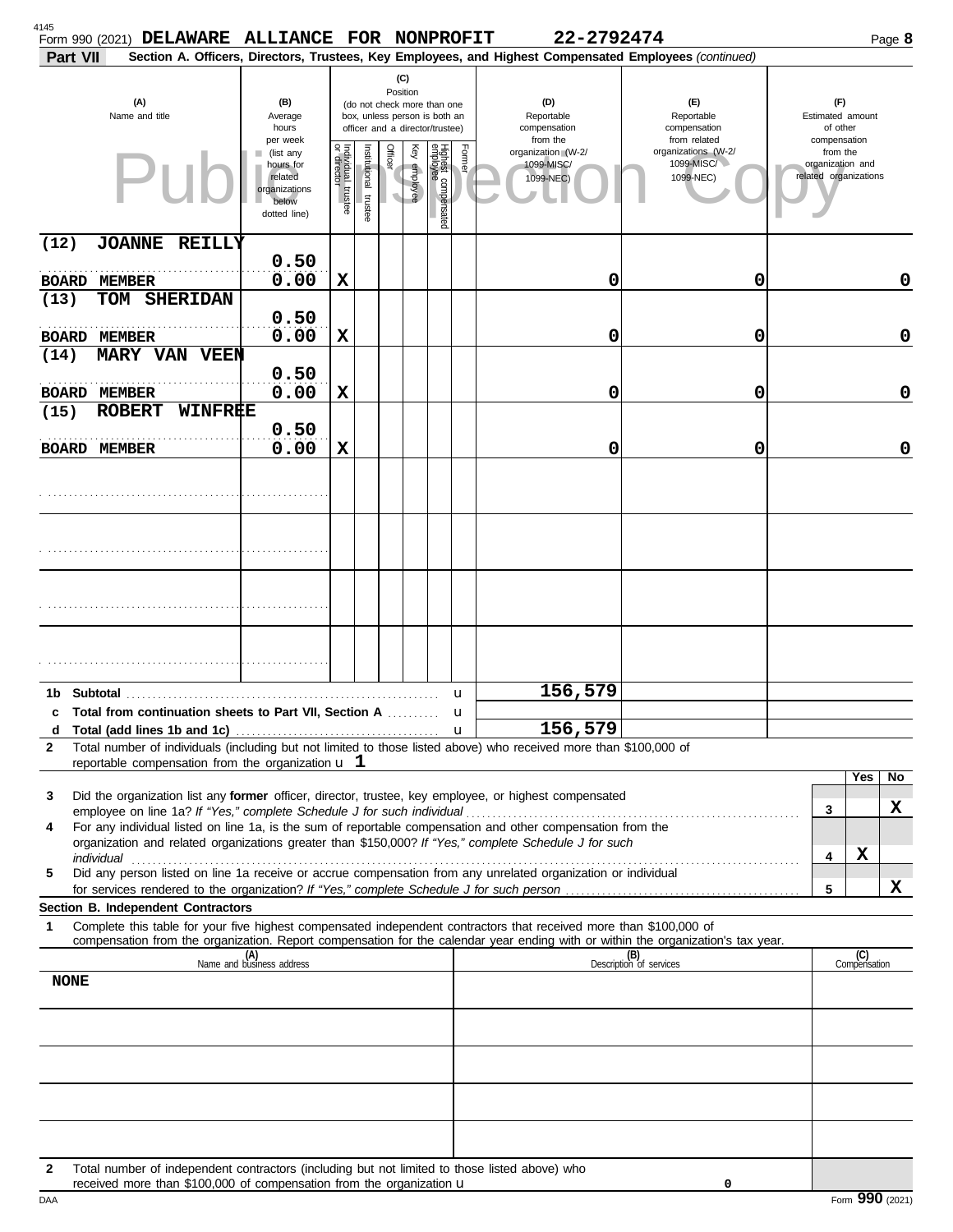Form 990 (2021) **DELAWARE ALLIANCE FOR NONPROFIT** 22-2792474 Page 9 **DELAWARE ALLIANCE FOR NONPROFIT 22-2792474**

|                                                                  | Part VIII |                                                                                                                                                                                                                                    |    | <b>Statement of Revenue</b> |                 |                                      | Check if Schedule O contains a response or note to any line in this Part VIII |                                              |                               | ΙX                                 |
|------------------------------------------------------------------|-----------|------------------------------------------------------------------------------------------------------------------------------------------------------------------------------------------------------------------------------------|----|-----------------------------|-----------------|--------------------------------------|-------------------------------------------------------------------------------|----------------------------------------------|-------------------------------|------------------------------------|
|                                                                  |           |                                                                                                                                                                                                                                    |    |                             |                 |                                      | (A)                                                                           |                                              | (C)                           | (D)                                |
|                                                                  |           |                                                                                                                                                                                                                                    |    |                             |                 |                                      | Total revenue                                                                 | (B)<br>Related or exempt<br>function revenue | Unrelated<br>business revenue | Revenue excluded<br>from tax under |
|                                                                  |           |                                                                                                                                                                                                                                    |    |                             |                 |                                      |                                                                               |                                              |                               | sections 512-514                   |
|                                                                  |           | 1a Federated campaigns                                                                                                                                                                                                             |    |                             | 1a              |                                      |                                                                               |                                              |                               |                                    |
|                                                                  |           | <b>b</b> Membership dues                                                                                                                                                                                                           |    |                             | 1b              | 124,529                              |                                                                               |                                              |                               |                                    |
|                                                                  |           | c Fundraising events                                                                                                                                                                                                               |    |                             | 1 <sub>c</sub>  |                                      |                                                                               |                                              |                               |                                    |
|                                                                  |           | d Related organizations                                                                                                                                                                                                            |    |                             | 1 <sub>d</sub>  |                                      |                                                                               |                                              |                               |                                    |
|                                                                  |           | e Government grants (contributions)                                                                                                                                                                                                |    |                             | 1e              | 155,377                              |                                                                               |                                              |                               |                                    |
|                                                                  |           | f All other contributions, gifts, grants,                                                                                                                                                                                          |    |                             |                 |                                      |                                                                               |                                              |                               |                                    |
|                                                                  |           | and similar amounts not included above<br><b>g</b> Noncash contributions included in                                                                                                                                               |    |                             | 1f              | 1,036,415                            |                                                                               |                                              |                               |                                    |
| <b>Contributions, Gifts, Grants</b><br>and Other Similar Amounts |           |                                                                                                                                                                                                                                    |    |                             | 1g $\sqrt{5}$   | 2,290                                |                                                                               |                                              |                               |                                    |
|                                                                  |           |                                                                                                                                                                                                                                    |    |                             |                 | $\mathbf{u}$                         | 1,316,321                                                                     |                                              |                               |                                    |
|                                                                  |           |                                                                                                                                                                                                                                    |    |                             |                 | <b>Business Code</b>                 |                                                                               |                                              |                               |                                    |
|                                                                  | 2a        | EXCELLENCE ACADEMY INC                                                                                                                                                                                                             |    |                             |                 | 611430                               | 424,992                                                                       | 424,992                                      |                               |                                    |
|                                                                  | b         | DANA DEI INITIATIVE                                                                                                                                                                                                                |    | .                           |                 | 900099                               | 150,000                                                                       | 150,000                                      |                               |                                    |
|                                                                  | c         | <b>WORKSHOPS</b>                                                                                                                                                                                                                   |    |                             |                 | 611430                               | 53,545                                                                        | 53,545                                       |                               |                                    |
|                                                                  | d         | OTHER PROGRAM INCOME                                                                                                                                                                                                               |    |                             |                 |                                      | 34,464                                                                        | 34,464                                       |                               |                                    |
| Program Service<br>Revenue                                       | е         | ANNUAL CONFERENCE                                                                                                                                                                                                                  |    |                             |                 |                                      | 10,000                                                                        | 10,000                                       |                               |                                    |
|                                                                  |           | f All other program service revenue                                                                                                                                                                                                |    |                             |                 |                                      | 12,500                                                                        | 12,500                                       |                               |                                    |
|                                                                  |           |                                                                                                                                                                                                                                    |    |                             |                 | $\mathbf{u}$                         | 685,501                                                                       |                                              |                               |                                    |
|                                                                  | 3         | Investment income (including dividends, interest, and                                                                                                                                                                              |    |                             |                 |                                      |                                                                               |                                              |                               |                                    |
|                                                                  |           |                                                                                                                                                                                                                                    |    |                             |                 | u                                    | 545                                                                           |                                              |                               | 545                                |
|                                                                  | 4         | Income from investment of tax-exempt bond proceeds                                                                                                                                                                                 |    |                             |                 | $\mathbf{u}$                         |                                                                               |                                              |                               |                                    |
|                                                                  | 5         |                                                                                                                                                                                                                                    |    |                             |                 | u                                    |                                                                               |                                              |                               |                                    |
|                                                                  |           |                                                                                                                                                                                                                                    |    | (i) Real                    |                 | (ii) Personal                        |                                                                               |                                              |                               |                                    |
|                                                                  |           | 6a Gross rents                                                                                                                                                                                                                     | 6a |                             |                 |                                      |                                                                               |                                              |                               |                                    |
|                                                                  |           | <b>b</b> Less: rental expenses                                                                                                                                                                                                     | 6b |                             |                 |                                      |                                                                               |                                              |                               |                                    |
|                                                                  |           | <b>c</b> Rental inc. or (loss)                                                                                                                                                                                                     | 6c |                             |                 |                                      |                                                                               |                                              |                               |                                    |
|                                                                  |           | <b>7a</b> Gross amount from                                                                                                                                                                                                        |    | (i) Securities              |                 | u<br>(ii) Other                      |                                                                               |                                              |                               |                                    |
|                                                                  |           | sales of assets<br>other than inventory                                                                                                                                                                                            | 7a |                             |                 | 370                                  |                                                                               |                                              |                               |                                    |
|                                                                  |           | <b>b</b> Less: cost or other                                                                                                                                                                                                       |    |                             |                 |                                      |                                                                               |                                              |                               |                                    |
|                                                                  |           | basis and sales exps.                                                                                                                                                                                                              | 7b |                             |                 | 471                                  |                                                                               |                                              |                               |                                    |
| Revenue                                                          |           | c Gain or (loss)                                                                                                                                                                                                                   | 7c |                             |                 | $-101$                               |                                                                               |                                              |                               |                                    |
|                                                                  |           |                                                                                                                                                                                                                                    |    |                             |                 | u                                    | $-101$                                                                        | $-101$                                       |                               |                                    |
| Other                                                            |           | 8a Gross income from fundraising events                                                                                                                                                                                            |    |                             |                 |                                      |                                                                               |                                              |                               |                                    |
|                                                                  |           | (not including $$$                                                                                                                                                                                                                 |    | .                           |                 |                                      |                                                                               |                                              |                               |                                    |
|                                                                  |           | of contributions reported on line                                                                                                                                                                                                  |    |                             |                 |                                      |                                                                               |                                              |                               |                                    |
|                                                                  |           | 1c). See Part IV, line 18                                                                                                                                                                                                          |    |                             | 8а              |                                      |                                                                               |                                              |                               |                                    |
|                                                                  |           | <b>b</b> Less: direct expenses                                                                                                                                                                                                     |    |                             | 8b              |                                      |                                                                               |                                              |                               |                                    |
|                                                                  |           | c Net income or (loss) from fundraising events                                                                                                                                                                                     |    |                             |                 | u                                    |                                                                               |                                              |                               |                                    |
|                                                                  |           | 9a Gross income from gaming                                                                                                                                                                                                        |    |                             |                 |                                      |                                                                               |                                              |                               |                                    |
|                                                                  |           | activities. See Part IV, line 19                                                                                                                                                                                                   |    |                             | 9а              |                                      |                                                                               |                                              |                               |                                    |
|                                                                  |           | <b>b</b> Less: direct expenses                                                                                                                                                                                                     |    |                             | 9 <sub>b</sub>  |                                      |                                                                               |                                              |                               |                                    |
|                                                                  |           | c Net income or (loss) from gaming activities                                                                                                                                                                                      |    |                             |                 | u                                    |                                                                               |                                              |                               |                                    |
|                                                                  |           | 10a Gross sales of inventory, less                                                                                                                                                                                                 |    |                             |                 |                                      |                                                                               |                                              |                               |                                    |
|                                                                  |           | returns and allowances                                                                                                                                                                                                             |    |                             | 10a             |                                      |                                                                               |                                              |                               |                                    |
|                                                                  |           | <b>b</b> Less: cost of goods sold                                                                                                                                                                                                  |    |                             | 10 <sub>b</sub> |                                      |                                                                               |                                              |                               |                                    |
|                                                                  |           | c Net income or (loss) from sales of inventory                                                                                                                                                                                     |    |                             |                 | $\mathbf{u}$<br><b>Business Code</b> |                                                                               |                                              |                               |                                    |
|                                                                  |           |                                                                                                                                                                                                                                    |    |                             |                 |                                      |                                                                               |                                              |                               |                                    |
|                                                                  | 11a       |                                                                                                                                                                                                                                    |    |                             |                 |                                      |                                                                               |                                              |                               |                                    |
| Miscellaneous<br>Revenue                                         | b         |                                                                                                                                                                                                                                    |    |                             |                 |                                      |                                                                               |                                              |                               |                                    |
|                                                                  | d         | All other revenue <i>containance</i> and the container and the container and the container and the container and the container and the container and the container and the container and the container and container and container |    |                             |                 |                                      |                                                                               |                                              |                               |                                    |
|                                                                  |           |                                                                                                                                                                                                                                    |    |                             |                 | u                                    |                                                                               |                                              |                               |                                    |
|                                                                  |           |                                                                                                                                                                                                                                    |    |                             |                 | $\mathbf{u}$                         | 2,002,266                                                                     | 685,400                                      | 0                             | 545                                |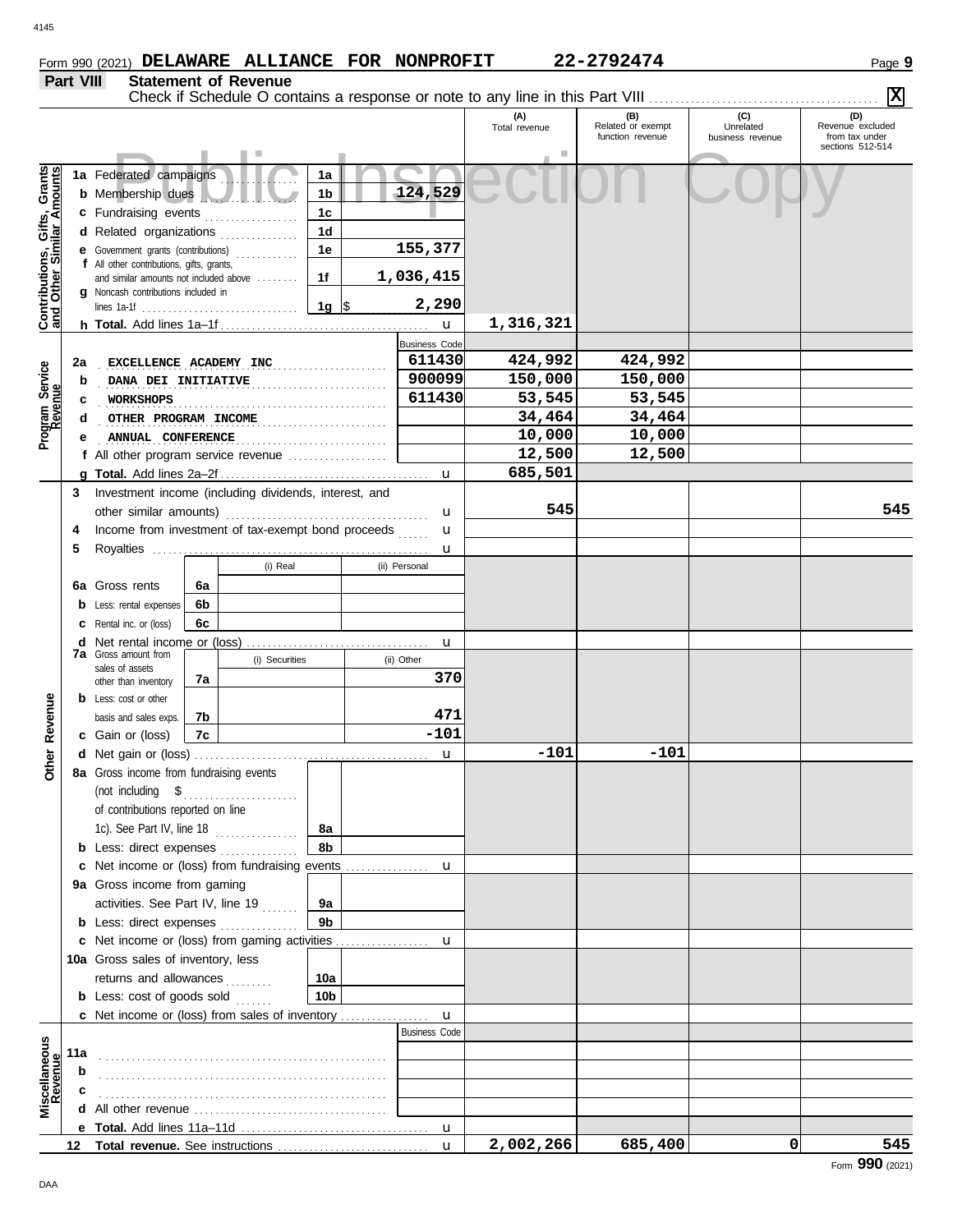# **Part IX Statement of Functional Expenses Form 990 (2021) DELAWARE ALLIANCE FOR NONPROFIT 22-2792474** Page 10

|    | Section 501(c)(3) and 501(c)(4) organizations must complete all columns. All other organizations must complete column (A).                                                                                                                                                                                                                                                                                                                                                                                                  |                       |                        |                       |                    |
|----|-----------------------------------------------------------------------------------------------------------------------------------------------------------------------------------------------------------------------------------------------------------------------------------------------------------------------------------------------------------------------------------------------------------------------------------------------------------------------------------------------------------------------------|-----------------------|------------------------|-----------------------|--------------------|
|    | Check if Schedule O contains a response or note to any line in this Part IX                                                                                                                                                                                                                                                                                                                                                                                                                                                 |                       |                        |                       |                    |
|    | Do not include amounts reported on lines 6b, 7b,                                                                                                                                                                                                                                                                                                                                                                                                                                                                            | (A)<br>Total expenses | (B)<br>Program service | (C)<br>Management and | (D)<br>Fundraising |
|    | 8b, 9b, and 10b of Part VIII.<br><b>The State</b>                                                                                                                                                                                                                                                                                                                                                                                                                                                                           |                       | expenses               | general expenses      | expenses           |
| 1  | Grants and other assistance to domestic organizations                                                                                                                                                                                                                                                                                                                                                                                                                                                                       |                       |                        |                       |                    |
|    | and domestic governments. See Part IV, line 21                                                                                                                                                                                                                                                                                                                                                                                                                                                                              |                       |                        |                       |                    |
| 2  | Grants and other assistance to domestic                                                                                                                                                                                                                                                                                                                                                                                                                                                                                     |                       |                        |                       |                    |
|    | individuals. See Part IV, line 22                                                                                                                                                                                                                                                                                                                                                                                                                                                                                           |                       |                        |                       |                    |
| 3  | Grants and other assistance to foreign                                                                                                                                                                                                                                                                                                                                                                                                                                                                                      |                       |                        |                       |                    |
|    | organizations, foreign governments, and                                                                                                                                                                                                                                                                                                                                                                                                                                                                                     |                       |                        |                       |                    |
|    | foreign individuals. See Part IV, lines 15 and 16                                                                                                                                                                                                                                                                                                                                                                                                                                                                           |                       |                        |                       |                    |
| 5  | Benefits paid to or for members<br>Compensation of current officers, directors,                                                                                                                                                                                                                                                                                                                                                                                                                                             |                       |                        |                       |                    |
|    | trustees, and key employees                                                                                                                                                                                                                                                                                                                                                                                                                                                                                                 | 156,579               | 128,395                | 21,921                | 6,263              |
| 6  | Compensation not included above to disqualified                                                                                                                                                                                                                                                                                                                                                                                                                                                                             |                       |                        |                       |                    |
|    | persons (as defined under section 4958(f)(1)) and                                                                                                                                                                                                                                                                                                                                                                                                                                                                           |                       |                        |                       |                    |
|    | persons described in section 4958(c)(3)(B)                                                                                                                                                                                                                                                                                                                                                                                                                                                                                  |                       |                        |                       |                    |
| 7  | Other salaries and wages                                                                                                                                                                                                                                                                                                                                                                                                                                                                                                    | 506,453               | 415,291                | 70,904                | 20,258             |
| 8  | Pension plan accruals and contributions (include                                                                                                                                                                                                                                                                                                                                                                                                                                                                            |                       |                        |                       |                    |
|    | section 401(k) and 403(b) employer contributions)                                                                                                                                                                                                                                                                                                                                                                                                                                                                           |                       |                        |                       |                    |
| 9  | Other employee benefits                                                                                                                                                                                                                                                                                                                                                                                                                                                                                                     | 46,257                | 37,931                 | 6,476                 | 1,850              |
| 10 |                                                                                                                                                                                                                                                                                                                                                                                                                                                                                                                             | 51,705                | 42,398                 | 7,239                 | 2,068              |
| 11 | Fees for services (nonemployees):                                                                                                                                                                                                                                                                                                                                                                                                                                                                                           |                       |                        |                       |                    |
| a  |                                                                                                                                                                                                                                                                                                                                                                                                                                                                                                                             |                       |                        |                       |                    |
| b  |                                                                                                                                                                                                                                                                                                                                                                                                                                                                                                                             |                       |                        |                       |                    |
|    |                                                                                                                                                                                                                                                                                                                                                                                                                                                                                                                             | 43,152                |                        | 43,152                |                    |
| d  | Lobbying                                                                                                                                                                                                                                                                                                                                                                                                                                                                                                                    |                       |                        |                       |                    |
|    | Professional fundraising services. See Part IV, line 17                                                                                                                                                                                                                                                                                                                                                                                                                                                                     |                       |                        |                       |                    |
| f  | Investment management fees                                                                                                                                                                                                                                                                                                                                                                                                                                                                                                  |                       |                        |                       |                    |
| q  | Other. (If line 11g amount exceeds 10% of line 25, column                                                                                                                                                                                                                                                                                                                                                                                                                                                                   |                       |                        |                       |                    |
|    | (A) amount, list line 11g expenses on Schedule O.)                                                                                                                                                                                                                                                                                                                                                                                                                                                                          | 43,501                |                        | 43,501                |                    |
| 12 | Advertising and promotion                                                                                                                                                                                                                                                                                                                                                                                                                                                                                                   |                       |                        |                       |                    |
| 13 |                                                                                                                                                                                                                                                                                                                                                                                                                                                                                                                             | 6,888                 | 5,649                  | 275                   | 964                |
| 14 | Information technology                                                                                                                                                                                                                                                                                                                                                                                                                                                                                                      | 15,303                | 12,549                 | 2,142                 | 612                |
| 15 |                                                                                                                                                                                                                                                                                                                                                                                                                                                                                                                             |                       |                        |                       |                    |
| 16 |                                                                                                                                                                                                                                                                                                                                                                                                                                                                                                                             | 22,586                | 18,520                 | 3,162                 | 904                |
| 17 | $\begin{minipage}[c]{0.9\linewidth} \begin{tabular}{l} \textbf{Travel} \end{tabular} \end{minipage} \end{minipage} \begin{minipage}[c]{0.9\linewidth} \begin{tabular}{l} \textbf{True} \end{tabular} \end{minipage} \end{minipage} \begin{minipage}[c]{0.9\linewidth} \begin{tabular}{l} \textbf{True} \end{tabular} \end{minipage} \end{minipage} \begin{minipage}[c]{0.9\linewidth} \begin{tabular}{l} \textbf{True} \end{tabular} \end{minipage} \end{minipage} \begin{minipage}[c]{0.9\linewidth} \begin{tabular}{l} \$ | 2,075                 | 1,702                  | 290                   | 83                 |
| 18 | Payments of travel or entertainment expenses                                                                                                                                                                                                                                                                                                                                                                                                                                                                                |                       |                        |                       |                    |
|    | for any federal, state, or local public officials                                                                                                                                                                                                                                                                                                                                                                                                                                                                           |                       |                        |                       |                    |
| 19 | Conferences, conventions, and meetings                                                                                                                                                                                                                                                                                                                                                                                                                                                                                      | 17,684                | 17,684                 |                       |                    |
| 20 | $\textbf{Interest} \hspace{0.05in} \ldots \hspace{0.05in} \ldots \hspace{0.05in} \ldots \hspace{0.05in} \ldots \hspace{0.05in} \ldots \hspace{0.05in} \ldots \hspace{0.05in} \ldots \hspace{0.05in} \ldots \hspace{0.05in} \ldots \hspace{0.05in} \ldots$                                                                                                                                                                                                                                                                   |                       |                        |                       |                    |
| 21 |                                                                                                                                                                                                                                                                                                                                                                                                                                                                                                                             |                       |                        |                       |                    |
| 22 | Depreciation, depletion, and amortization                                                                                                                                                                                                                                                                                                                                                                                                                                                                                   | 4,995                 | 4,096                  | 699                   | 200                |
| 23 | Insurance with a continuum and the continuum of the continuum of the continuum of the continuum of the continuum of the continuum of the continuum of the continuum of the continuum of the continuum of the continuum of the                                                                                                                                                                                                                                                                                               | 5,389                 | 4,419                  | 754                   | 216                |
| 24 | Other expenses. Itemize expenses not covered                                                                                                                                                                                                                                                                                                                                                                                                                                                                                |                       |                        |                       |                    |
|    | above (List miscellaneous expenses on line 24e. If                                                                                                                                                                                                                                                                                                                                                                                                                                                                          |                       |                        |                       |                    |
|    | line 24e amount exceeds 10% of line 25, column                                                                                                                                                                                                                                                                                                                                                                                                                                                                              |                       |                        |                       |                    |
|    | (A) amount, list line 24e expenses on Schedule O.)                                                                                                                                                                                                                                                                                                                                                                                                                                                                          |                       |                        |                       |                    |
| а  | EXCELLENCE ACADEMY                                                                                                                                                                                                                                                                                                                                                                                                                                                                                                          | 220,324               | 220,324                |                       |                    |
| b  | RESEARCH AND DEVELOPMENT                                                                                                                                                                                                                                                                                                                                                                                                                                                                                                    | 55,079                | 55,079                 |                       |                    |
| c  | OTHER PROGRAM EXPENSES                                                                                                                                                                                                                                                                                                                                                                                                                                                                                                      | 37,524                | 37,524                 |                       |                    |
| d  | TRAINING EXPENSE                                                                                                                                                                                                                                                                                                                                                                                                                                                                                                            | 32,574                | 32,574                 |                       |                    |
| е  | All other expenses                                                                                                                                                                                                                                                                                                                                                                                                                                                                                                          | 41,027                | 36,250                 | 4,225                 | 552                |
| 25 | Total functional expenses. Add lines 1 through 24e                                                                                                                                                                                                                                                                                                                                                                                                                                                                          | 1,309,095             | 1,070,385              | 204,740               | 33,970             |
| 26 | Joint costs. Complete this line only if the<br>organization reported in column (B) joint costs                                                                                                                                                                                                                                                                                                                                                                                                                              |                       |                        |                       |                    |
|    | from a combined educational campaign and                                                                                                                                                                                                                                                                                                                                                                                                                                                                                    |                       |                        |                       |                    |
|    | fundraising solicitation. Check here u                                                                                                                                                                                                                                                                                                                                                                                                                                                                                      |                       |                        |                       |                    |
|    | following SOP 98-2 (ASC 958-720)                                                                                                                                                                                                                                                                                                                                                                                                                                                                                            |                       |                        |                       |                    |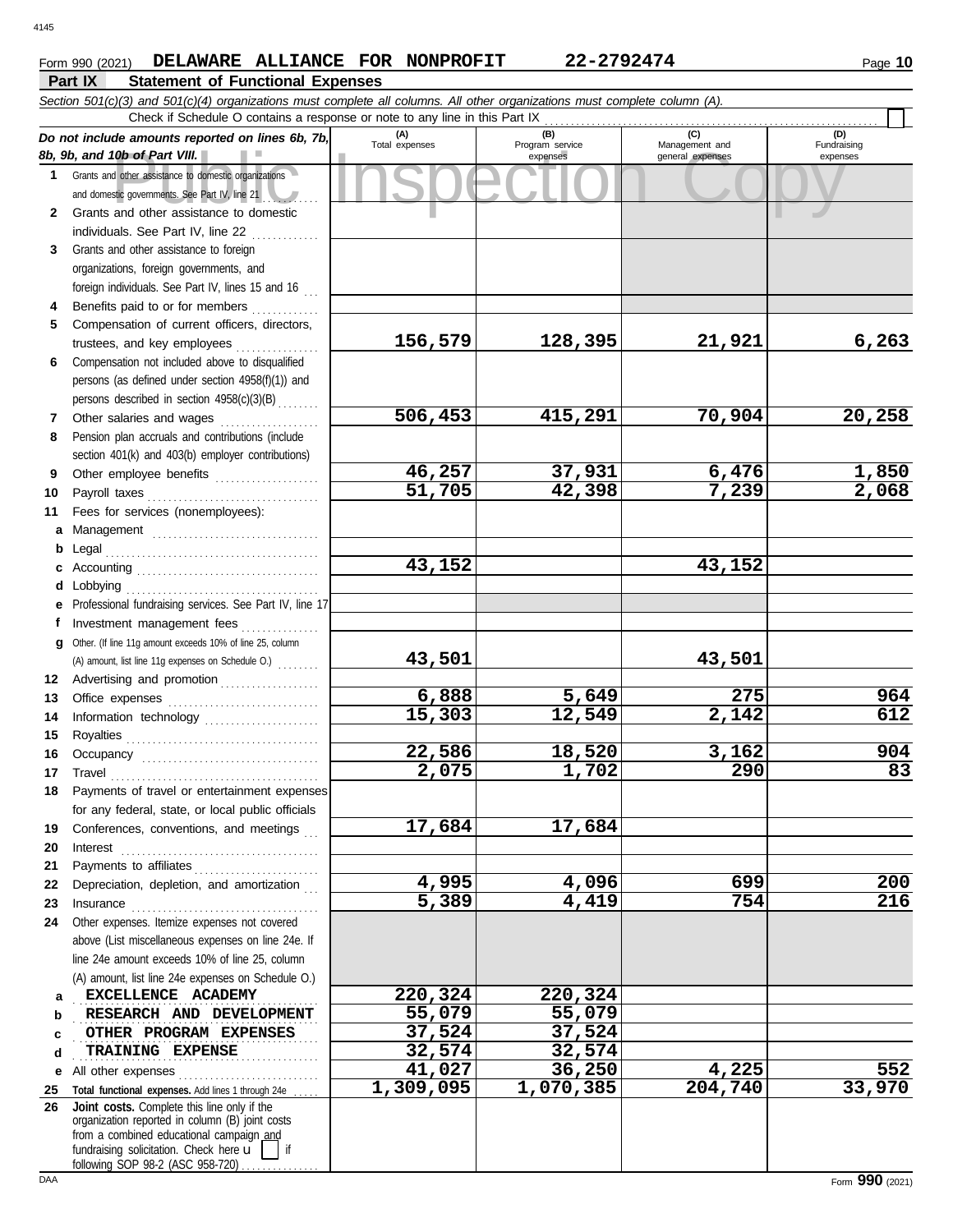| Form 990 (2021) | <b>DELAWARE</b>      | <b>ALLIANCE FOR</b> | NONPROFIT | $-2792474$<br>$22 -$ | Page |
|-----------------|----------------------|---------------------|-----------|----------------------|------|
| Part X          | <b>Balance Sheet</b> |                     |           |                      |      |

|                             |    |                                                                                                                            |   |                                            | (A)               |                | (B)         |
|-----------------------------|----|----------------------------------------------------------------------------------------------------------------------------|---|--------------------------------------------|-------------------|----------------|-------------|
|                             |    |                                                                                                                            |   |                                            | Beginning of year |                | End of year |
|                             | 1  |                                                                                                                            |   |                                            | 166,311           | $\mathbf{1}$   | 264,889     |
|                             | 2  | Cash—non-interest-bearing<br>Savings and temporary cash investments                                                        |   |                                            | 280,863           | $\sqrt{2}$     | 852,928     |
|                             | 3  | Pledges and grants receivable, net <b>All and School and School and School and School and School and School and School</b> |   |                                            | 3                 |                |             |
|                             | 4  | Accounts receivable, net                                                                                                   |   |                                            | 8,069             | 4              | 60,635      |
|                             | 5  | Loans and other receivables from any current or former officer, director,                                                  |   |                                            |                   |                |             |
|                             |    | trustee, key employee, creator or founder, substantial contributor, or 35%                                                 |   |                                            |                   |                |             |
|                             |    | controlled entity or family member of any of these persons                                                                 | 5 |                                            |                   |                |             |
|                             | 6  | Loans and other receivables from other disqualified persons (as defined                                                    |   |                                            |                   |                |             |
|                             |    | under section 4958(f)(1)), and persons described in section 4958(c)(3)(B)                                                  |   |                                            |                   | 6              |             |
| Assets                      | 7  | Notes and loans receivable, net                                                                                            |   |                                            |                   | $\overline{7}$ |             |
|                             | 8  | Inventories for sale or use                                                                                                |   |                                            |                   | 8              |             |
|                             | 9  | Prepaid expenses and deferred charges                                                                                      |   |                                            | 1,083             | 9              | 28,523      |
|                             |    | 10a Land, buildings, and equipment: cost or other                                                                          |   |                                            |                   |                |             |
|                             |    |                                                                                                                            |   | 69,544                                     |                   |                |             |
|                             |    |                                                                                                                            |   | 48,108                                     | 7,761             | 10c            | 21,436      |
|                             | 11 | Investments-publicly traded securities                                                                                     |   |                                            |                   | 11             |             |
|                             | 12 |                                                                                                                            |   |                                            |                   | 12             |             |
|                             | 13 |                                                                                                                            |   |                                            |                   | 13             |             |
|                             | 14 | Intangible assets                                                                                                          |   |                                            | 14                |                |             |
|                             | 15 | Other assets. See Part IV, line 11                                                                                         |   |                                            |                   | 15             |             |
|                             | 16 |                                                                                                                            |   |                                            | 464,087           | 16             | 1,228,411   |
|                             | 17 |                                                                                                                            |   |                                            | 50,184            | 17             | 63,474      |
|                             | 18 | Grants payable                                                                                                             |   | 18                                         |                   |                |             |
|                             | 19 | Deferred revenue                                                                                                           |   | 25,745                                     | 19                | 83,608         |             |
|                             | 20 | Tax-exempt bond liabilities                                                                                                |   |                                            |                   | 20             |             |
|                             | 21 | Escrow or custodial account liability. Complete Part IV of Schedule D                                                      |   | <u> 1999 - Johann Stoff, ameri</u> kansk f |                   | 21             |             |
|                             | 22 | Loans and other payables to any current or former officer, director,                                                       |   |                                            |                   |                |             |
| Liabilities                 |    | trustee, key employee, creator or founder, substantial contributor, or 35%                                                 |   |                                            |                   |                |             |
|                             |    | controlled entity or family member of any of these persons                                                                 |   |                                            |                   | 22             |             |
|                             | 23 |                                                                                                                            |   |                                            |                   | 23             |             |
|                             | 24 | Unsecured notes and loans payable to unrelated third parties                                                               |   |                                            |                   | 24             |             |
|                             | 25 | Other liabilities (including federal income tax, payables to related third                                                 |   |                                            |                   |                |             |
|                             |    | parties, and other liabilities not included on lines 17-24). Complete Part X                                               |   |                                            |                   |                |             |
|                             |    | of Schedule D                                                                                                              |   |                                            |                   | 25             |             |
|                             | 26 |                                                                                                                            |   |                                            | 75,929            | 26             | 147,082     |
|                             |    | Organizations that follow FASB ASC 958, check here $\mathbf{u} \mathbf{X}$                                                 |   |                                            |                   |                |             |
|                             |    | and complete lines 27, 28, 32, and 33.                                                                                     |   |                                            |                   |                |             |
|                             | 27 | Net assets without donor restrictions                                                                                      |   |                                            | 276,779           | 27             | 954,960     |
|                             | 28 | Net assets with donor restrictions                                                                                         |   |                                            | 111,379           | 28             | 126,369     |
|                             |    | Organizations that do not follow FASB ASC 958, check here u                                                                |   |                                            |                   |                |             |
|                             |    | and complete lines 29 through 33.                                                                                          |   |                                            |                   |                |             |
|                             | 29 | Capital stock or trust principal, or current funds                                                                         |   |                                            |                   | 29             |             |
|                             | 30 |                                                                                                                            |   |                                            |                   | 30             |             |
| Net Assets or Fund Balances | 31 | Retained earnings, endowment, accumulated income, or other funds                                                           |   |                                            |                   | 31             |             |
|                             | 32 | Total net assets or fund balances                                                                                          |   |                                            | 388,158           | 32             | 1,081,329   |
|                             | 33 |                                                                                                                            |   |                                            | 464,087           | 33             | 1,228,411   |

Form **990** (2021)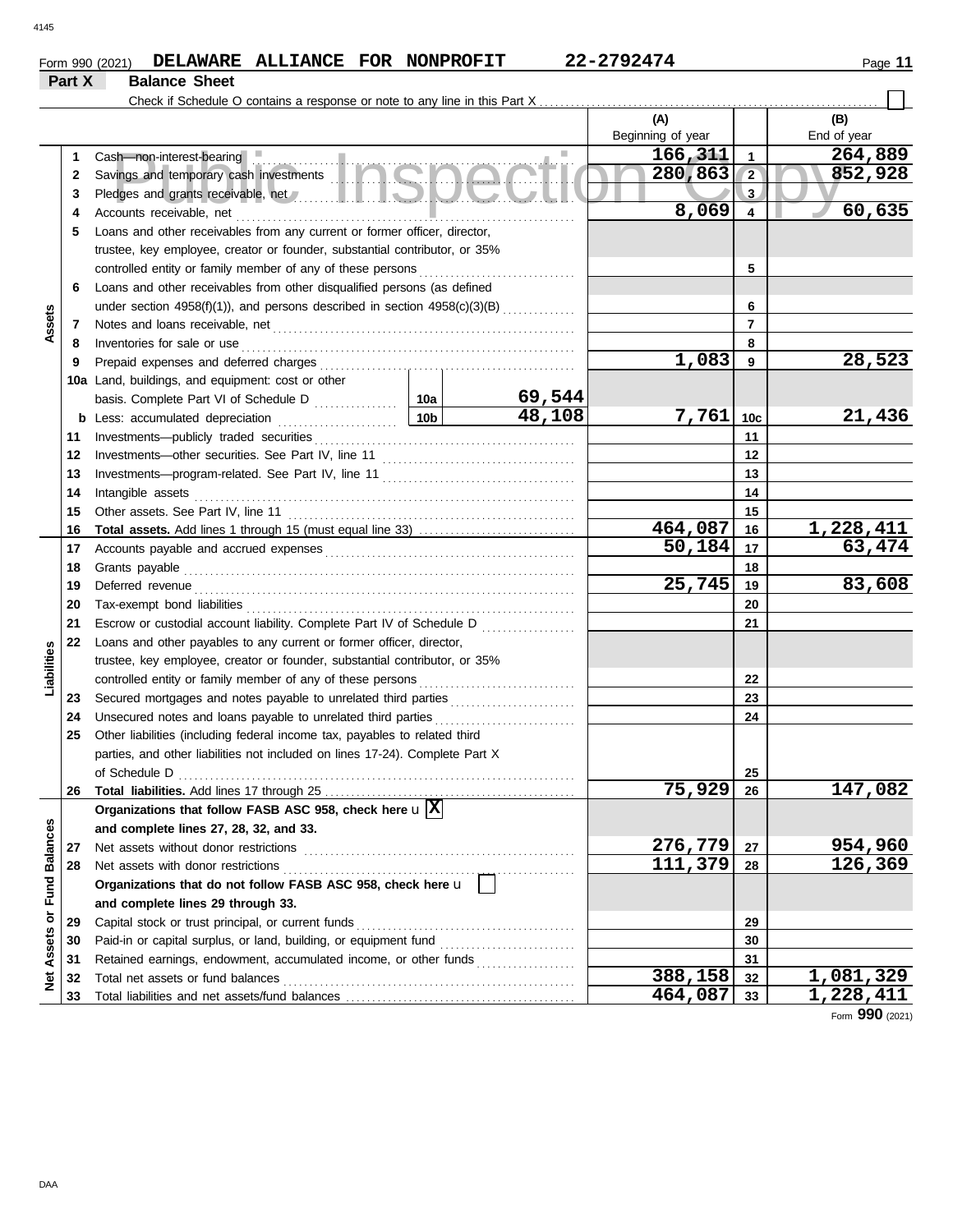|    | 22-2792474<br>Form 990 (2021) DELAWARE ALLIANCE FOR NONPROFIT                                                                                   |                |  |           |     | Page 12                 |
|----|-------------------------------------------------------------------------------------------------------------------------------------------------|----------------|--|-----------|-----|-------------------------|
|    | <b>Reconciliation of Net Assets</b><br>Part XI                                                                                                  |                |  |           |     |                         |
|    |                                                                                                                                                 |                |  |           |     | ΙX                      |
| 1  |                                                                                                                                                 | $\mathbf{1}$   |  | 2,002,266 |     |                         |
| 2  |                                                                                                                                                 | $\overline{2}$ |  |           |     | 1,309,095<br>693,171    |
| 3  | Revenue less expenses. Subtract line 2 from line 1<br>3                                                                                         |                |  |           |     |                         |
| 4  | Revenue less expenses. Subtract line 2 from line 1<br>Net assets or fund balances at beginning of year (must equal Part X, line 32, column (A)) | $\overline{4}$ |  |           |     | 388,158                 |
| 5  |                                                                                                                                                 | 5              |  |           |     |                         |
| 6  |                                                                                                                                                 | 6              |  |           |     |                         |
| 7  | Investment expenses                                                                                                                             | $\overline{7}$ |  |           |     |                         |
| 8  | Prior period adjustments                                                                                                                        | 8              |  |           |     |                         |
| 9  |                                                                                                                                                 | 9              |  |           |     |                         |
| 10 | Net assets or fund balances at end of year. Combine lines 3 through 9 (must equal Part X, line                                                  |                |  |           |     |                         |
|    |                                                                                                                                                 | 10             |  | 1,081,329 |     |                         |
|    | <b>Financial Statements and Reporting</b><br>Part XII                                                                                           |                |  |           |     |                         |
|    |                                                                                                                                                 |                |  |           |     | $\overline{\mathbf{x}}$ |
|    |                                                                                                                                                 |                |  |           | Yes | No                      |
| 1. | ΙXΙ<br>Accounting method used to prepare the Form 990:<br>Cash<br>Accrual<br>Other                                                              |                |  |           |     |                         |
|    | If the organization changed its method of accounting from a prior year or checked "Other," explain on                                           |                |  |           |     |                         |
|    | Schedule O.                                                                                                                                     |                |  |           |     |                         |
|    | 2a Were the organization's financial statements compiled or reviewed by an independent accountant?                                              |                |  | 2a        |     | X                       |
|    | If "Yes," check a box below to indicate whether the financial statements for the year were compiled or                                          |                |  |           |     |                         |
|    | reviewed on a separate basis, consolidated basis, or both:                                                                                      |                |  |           |     |                         |
|    | Separate basis<br>Consolidated basis<br>Both consolidated and separate basis                                                                    |                |  |           |     |                         |
|    | <b>b</b> Were the organization's financial statements audited by an independent accountant?                                                     |                |  | 2b        | X   |                         |
|    | If "Yes," check a box below to indicate whether the financial statements for the year were audited on a                                         |                |  |           |     |                         |
|    | separate basis, consolidated basis, or both:                                                                                                    |                |  |           |     |                         |
|    | $ \mathbf{X} $ Separate basis<br>Both consolidated and separate basis<br>Consolidated basis                                                     |                |  |           |     |                         |
|    | c If "Yes" to line 2a or 2b, does the organization have a committee that assumes responsibility for oversight of                                |                |  |           |     |                         |
|    | the audit, review, or compilation of its financial statements and selection of an independent accountant?                                       |                |  | 2c        | X   |                         |
|    | If the organization changed either its oversight process or selection process during the tax year, explain on                                   |                |  |           |     |                         |
|    | Schedule O.                                                                                                                                     |                |  |           |     |                         |
|    | 3a As a result of a federal award, was the organization required to undergo an audit or audits as set forth in the                              |                |  |           |     |                         |
|    | Single Audit Act and OMB Circular A-133?                                                                                                        |                |  | Зa        |     | X                       |
|    | <b>b</b> If "Yes," did the organization undergo the required audit or audits? If the organization did not undergo the                           |                |  |           |     |                         |
|    | required audit or audits, explain why on Schedule O and describe any steps taken to undergo such audits                                         |                |  | 3b        |     |                         |
|    |                                                                                                                                                 |                |  |           |     | Form 990 (2021)         |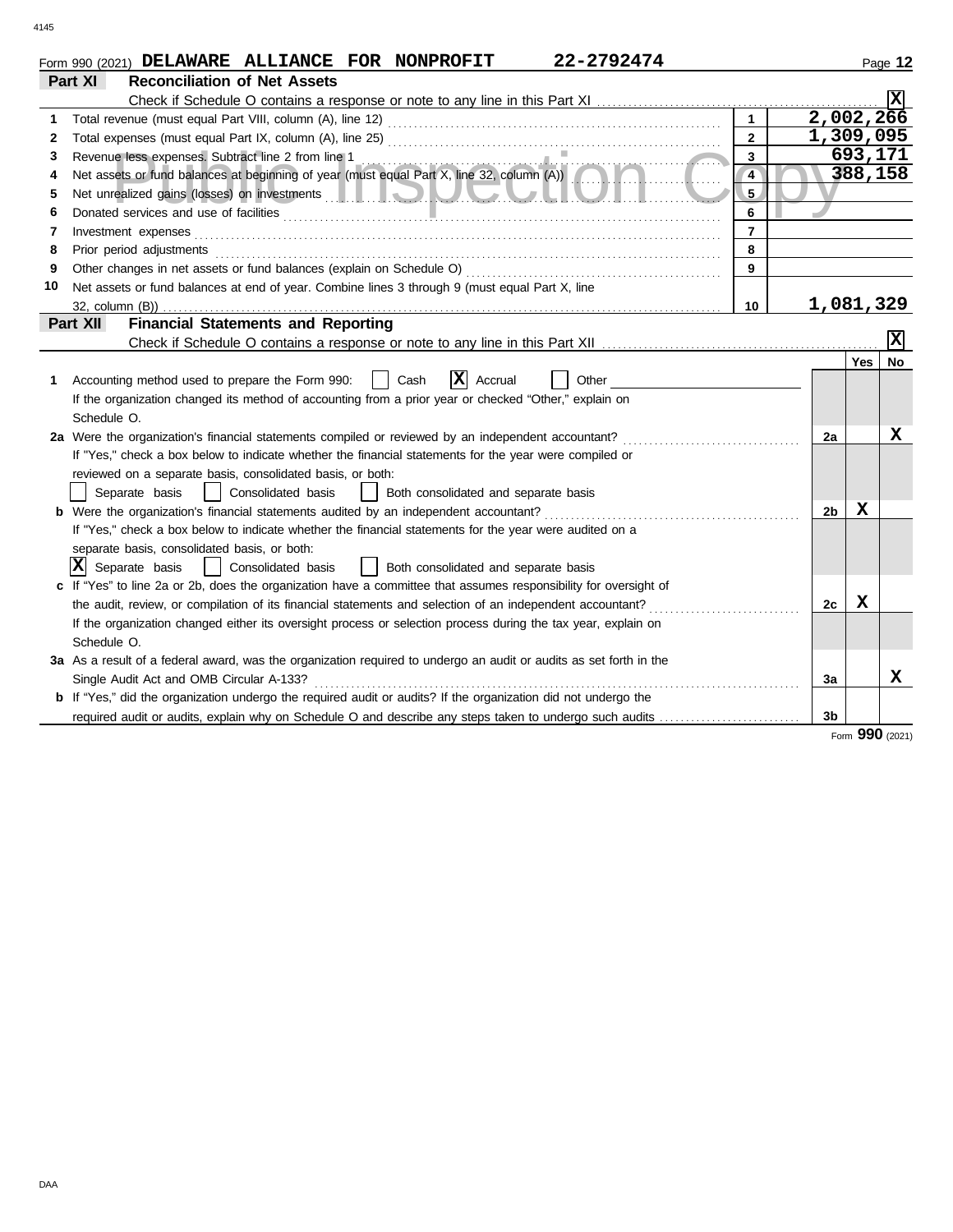| <b>SCHEDULE A</b>                                                                                                                      |                  |                                                            | <b>Public Charity Status and Public Support</b>                                                                                                                                                                     |                                                                   |    |                                                                                                                                                                                                                                                                       | OMB No. 1545-0047                                     |
|----------------------------------------------------------------------------------------------------------------------------------------|------------------|------------------------------------------------------------|---------------------------------------------------------------------------------------------------------------------------------------------------------------------------------------------------------------------|-------------------------------------------------------------------|----|-----------------------------------------------------------------------------------------------------------------------------------------------------------------------------------------------------------------------------------------------------------------------|-------------------------------------------------------|
| (Form 990)<br>Complete if the organization is a section $501(c)(3)$ organization or a section $4947(a)(1)$ nonexempt charitable trust. |                  |                                                            |                                                                                                                                                                                                                     | 2021                                                              |    |                                                                                                                                                                                                                                                                       |                                                       |
| Department of the Treasury                                                                                                             |                  |                                                            | La Attach to Form 990 or Form 990-EZ.                                                                                                                                                                               |                                                                   |    |                                                                                                                                                                                                                                                                       | Open to Public                                        |
| Internal Revenue Service                                                                                                               |                  |                                                            | u Go to www.irs.gov/Form990 for instructions and the latest information.                                                                                                                                            |                                                                   |    |                                                                                                                                                                                                                                                                       | Inspection                                            |
| Name of the organization                                                                                                               |                  |                                                            | DELAWARE ALLIANCE FOR NONPROFIT                                                                                                                                                                                     |                                                                   |    | Employer identification number                                                                                                                                                                                                                                        |                                                       |
|                                                                                                                                        |                  | <b>ADVANCEMENT</b>                                         | <b>INC</b>                                                                                                                                                                                                          |                                                                   |    | 22-2792474                                                                                                                                                                                                                                                            |                                                       |
| Part I                                                                                                                                 |                  |                                                            | The organization is not a private foundation because it is: (For lines 1 through 12, check only one box.)                                                                                                           |                                                                   |    | Reason for Public Charity Status. (All organizations must complete this part.) See instructions.                                                                                                                                                                      |                                                       |
| 1                                                                                                                                      |                  |                                                            | A church, convention of churches, or association of churches described in section 170(b)(1)(A)(i).                                                                                                                  |                                                                   |    |                                                                                                                                                                                                                                                                       |                                                       |
| 2                                                                                                                                      |                  |                                                            | A school described in section 170(b)(1)(A)(ii). (Attach Schedule E (Form 990).)                                                                                                                                     |                                                                   |    |                                                                                                                                                                                                                                                                       |                                                       |
| 3                                                                                                                                      |                  |                                                            | A hospital or a cooperative hospital service organization described in section 170(b)(1)(A)(iii).                                                                                                                   |                                                                   |    |                                                                                                                                                                                                                                                                       |                                                       |
| 4                                                                                                                                      | city, and state: |                                                            |                                                                                                                                                                                                                     |                                                                   |    | A medical research organization operated in conjunction with a hospital described in section 170(b)(1)(A)(iii). Enter the hospital's name,                                                                                                                            |                                                       |
| 5                                                                                                                                      |                  |                                                            | An organization operated for the benefit of a college or university owned or operated by a governmental unit described in                                                                                           |                                                                   |    |                                                                                                                                                                                                                                                                       |                                                       |
| 6                                                                                                                                      |                  | section 170(b)(1)(A)(iv). (Complete Part II.)              | A federal, state, or local government or governmental unit described in section 170(b)(1)(A)(v).                                                                                                                    |                                                                   |    |                                                                                                                                                                                                                                                                       |                                                       |
| x<br>7                                                                                                                                 |                  | described in section 170(b)(1)(A)(vi). (Complete Part II.) |                                                                                                                                                                                                                     |                                                                   |    | An organization that normally receives a substantial part of its support from a governmental unit or from the general public                                                                                                                                          |                                                       |
| 8                                                                                                                                      |                  |                                                            | A community trust described in section 170(b)(1)(A)(vi). (Complete Part II.)                                                                                                                                        |                                                                   |    |                                                                                                                                                                                                                                                                       |                                                       |
| 9                                                                                                                                      | university:      |                                                            | or university or a non-land-grant college of agriculture (see instructions). Enter the name, city, and state of the college or                                                                                      |                                                                   |    | An agricultural research organization described in section 170(b)(1)(A)(ix) operated in conjunction with a land-grant college                                                                                                                                         |                                                       |
| 10                                                                                                                                     |                  |                                                            | receipts from activities related to its exempt functions, subject to certain exceptions; and (2) no more than 331/3% of its                                                                                         |                                                                   |    | An organization that normally receives (1) more than 33 1/3% of its support from contributions, membership fees, and gross                                                                                                                                            |                                                       |
|                                                                                                                                        |                  |                                                            | support from gross investment income and unrelated business taxable income (less section 511 tax) from businesses<br>acquired by the organization after June 30, 1975. See section 509(a)(2). (Complete Part III.)  |                                                                   |    |                                                                                                                                                                                                                                                                       |                                                       |
| 11                                                                                                                                     |                  |                                                            | An organization organized and operated exclusively to test for public safety. See section 509(a)(4).                                                                                                                |                                                                   |    |                                                                                                                                                                                                                                                                       |                                                       |
| 12                                                                                                                                     |                  |                                                            |                                                                                                                                                                                                                     |                                                                   |    | An organization organized and operated exclusively for the benefit of, to perform the functions of, or to carry out the purposes of<br>one or more publicly supported organizations described in section 509(a)(1) or section 509(a)(2). See section 509(a)(3). Check |                                                       |
|                                                                                                                                        |                  |                                                            | the box on lines 12a through 12d that describes the type of supporting organization and complete lines 12e, 12f, and 12g.                                                                                           |                                                                   |    |                                                                                                                                                                                                                                                                       |                                                       |
| а                                                                                                                                      |                  |                                                            | the supported organization(s) the power to regularly appoint or elect a majority of the directors or trustees of the<br>supporting organization. You must complete Part IV, Sections A and B.                       |                                                                   |    | Type I. A supporting organization operated, supervised, or controlled by its supported organization(s), typically by giving                                                                                                                                           |                                                       |
| b                                                                                                                                      |                  |                                                            | Type II. A supporting organization supervised or controlled in connection with its supported organization(s), by having                                                                                             |                                                                   |    |                                                                                                                                                                                                                                                                       |                                                       |
|                                                                                                                                        |                  |                                                            |                                                                                                                                                                                                                     |                                                                   |    | control or management of the supporting organization vested in the same persons that control or manage the supported                                                                                                                                                  |                                                       |
| c                                                                                                                                      |                  |                                                            | organization(s). You must complete Part IV, Sections A and C.                                                                                                                                                       |                                                                   |    | Type III functionally integrated. A supporting organization operated in connection with, and functionally integrated with,                                                                                                                                            |                                                       |
|                                                                                                                                        |                  |                                                            | its supported organization(s) (see instructions). You must complete Part IV, Sections A, D, and E.                                                                                                                  |                                                                   |    |                                                                                                                                                                                                                                                                       |                                                       |
| d                                                                                                                                      |                  |                                                            |                                                                                                                                                                                                                     |                                                                   |    | Type III non-functionally integrated. A supporting organization operated in connection with its supported organization(s)<br>that is not functionally integrated. The organization generally must satisfy a distribution requirement and an attentiveness             |                                                       |
|                                                                                                                                        |                  |                                                            | requirement (see instructions). You must complete Part IV, Sections A and D, and Part V.<br>Check this box if the organization received a written determination from the IRS that it is a Type I, Type II, Type III |                                                                   |    |                                                                                                                                                                                                                                                                       |                                                       |
| е                                                                                                                                      |                  |                                                            | functionally integrated, or Type III non-functionally integrated supporting organization.                                                                                                                           |                                                                   |    |                                                                                                                                                                                                                                                                       |                                                       |
| f                                                                                                                                      |                  | Enter the number of supported organizations                |                                                                                                                                                                                                                     |                                                                   |    |                                                                                                                                                                                                                                                                       |                                                       |
| g                                                                                                                                      |                  |                                                            | Provide the following information about the supported organization(s).                                                                                                                                              |                                                                   |    |                                                                                                                                                                                                                                                                       |                                                       |
| (i) Name of supported<br>organization                                                                                                  |                  | (ii) EIN                                                   | (iii) Type of organization<br>(described on lines 1-10<br>above (see instructions))                                                                                                                                 | (iv) Is the organization<br>listed in your governing<br>document? |    | (v) Amount of monetary<br>support (see<br>instructions)                                                                                                                                                                                                               | (vi) Amount of<br>other support (see<br>instructions) |
|                                                                                                                                        |                  |                                                            |                                                                                                                                                                                                                     | Yes                                                               | No |                                                                                                                                                                                                                                                                       |                                                       |
| (A)                                                                                                                                    |                  |                                                            |                                                                                                                                                                                                                     |                                                                   |    |                                                                                                                                                                                                                                                                       |                                                       |
| (B)                                                                                                                                    |                  |                                                            |                                                                                                                                                                                                                     |                                                                   |    |                                                                                                                                                                                                                                                                       |                                                       |
| (C)                                                                                                                                    |                  |                                                            |                                                                                                                                                                                                                     |                                                                   |    |                                                                                                                                                                                                                                                                       |                                                       |
| (D)                                                                                                                                    |                  |                                                            |                                                                                                                                                                                                                     |                                                                   |    |                                                                                                                                                                                                                                                                       |                                                       |
| (E)                                                                                                                                    |                  |                                                            |                                                                                                                                                                                                                     |                                                                   |    |                                                                                                                                                                                                                                                                       |                                                       |
| Total                                                                                                                                  |                  |                                                            |                                                                                                                                                                                                                     |                                                                   |    |                                                                                                                                                                                                                                                                       |                                                       |

**For Paperwork Reduction Act Notice, see the Instructions for Form 990 or 990-EZ.**

**Schedule A (Form 990) 2021**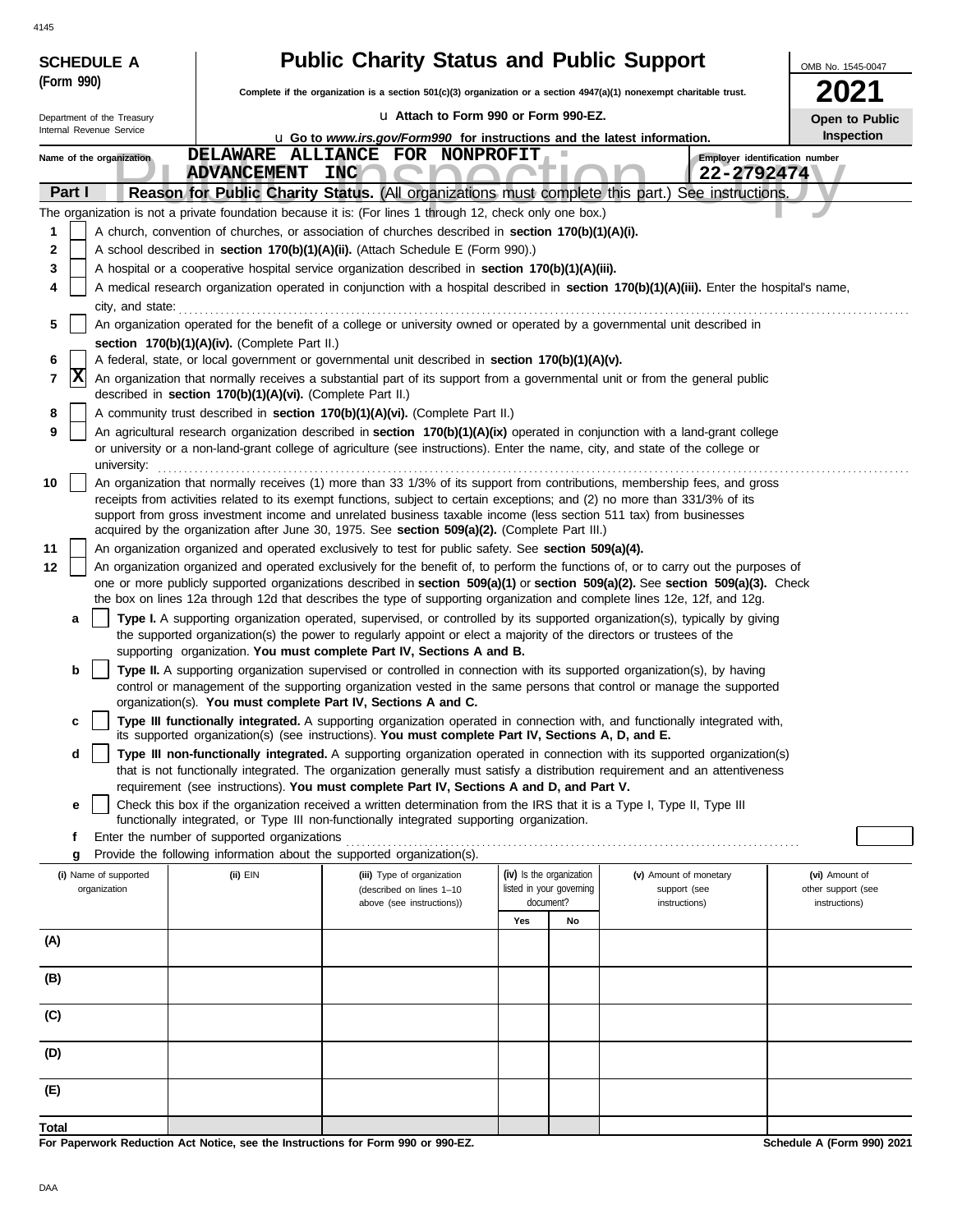|              | Schedule A (Form 990) 2021                                                                                                                                                                                                  | DELAWARE ALLIANCE FOR NONPROFIT |          |            |            | 22-2792474 | Page 2                  |
|--------------|-----------------------------------------------------------------------------------------------------------------------------------------------------------------------------------------------------------------------------|---------------------------------|----------|------------|------------|------------|-------------------------|
|              | Support Schedule for Organizations Described in Sections 170(b)(1)(A)(iv) and 170(b)(1)(A)(vi)<br>Part II                                                                                                                   |                                 |          |            |            |            |                         |
|              | (Complete only if you checked the box on line 5, 7, or 8 of Part I or if the organization failed to qualify under                                                                                                           |                                 |          |            |            |            |                         |
|              | Part III. If the organization fails to qualify under the tests listed below, please complete Part III.)                                                                                                                     |                                 |          |            |            |            |                         |
|              | <b>Section A. Public Support</b>                                                                                                                                                                                            |                                 |          |            |            |            |                         |
|              | Calendar year (or fiscal year beginning in)<br>$\mathbf{u}$                                                                                                                                                                 | (a) 2017                        | (b) 2018 | $(c)$ 2019 | $(d)$ 2020 | (e) 2021   | (f) Total               |
| 1            | Gifts, grants, contributions, and<br>membership fees received. (Do not<br>include any "unusual grants.")                                                                                                                    | 603,896                         | 307,404  | 841,648    | 441,654    | 1,316,321  | 3,510,923               |
|              |                                                                                                                                                                                                                             |                                 |          |            |            |            |                         |
| $\mathbf{2}$ | Tax revenues levied for the<br>organization's benefit and either paid<br>to or expended on its behalf                                                                                                                       |                                 |          |            |            |            |                         |
| 3            | The value of services or facilities<br>furnished by a governmental unit to the<br>organization without charge                                                                                                               |                                 |          |            |            |            |                         |
| 4            | Total. Add lines 1 through 3                                                                                                                                                                                                | 603,896                         | 307,404  | 841,648    | 441,654    | 1,316,321  | 3,510,923               |
| 5            | The portion of total contributions by<br>each person (other than a<br>governmental unit or publicly<br>supported organization) included on<br>line 1 that exceeds 2% of the amount<br>shown on line 11, column (f) $\ldots$ |                                 |          |            |            |            | 1,843,302               |
| 6            | Public support. Subtract line 5 from line 4                                                                                                                                                                                 |                                 |          |            |            |            | 1,667,621               |
|              | <b>Section B. Total Support</b>                                                                                                                                                                                             |                                 |          |            |            |            |                         |
|              | Calendar year (or fiscal year beginning in)<br>$\mathbf{u}$                                                                                                                                                                 | (a) 2017                        | (b) 2018 | $(c)$ 2019 | $(d)$ 2020 | (e) $2021$ | (f) Total               |
| 7            | Amounts from line 4                                                                                                                                                                                                         | 603,896                         | 307,404  | 841,648    | 441,654    | 1,316,321  | 3,510,923               |
| 8            | Gross income from interest, dividends,<br>payments received on securities loans,<br>rents, royalties, and income from<br>similar sources                                                                                    | 288                             | 271      | 407        | 1,727      | 545        | 3,238                   |
| 9            | Net income from unrelated business<br>activities, whether or not the business<br>is regularly carried on                                                                                                                    |                                 |          |            |            |            |                         |
| 10           | Other income. Do not include gain or<br>loss from the sale of capital assets<br>(Explain in Part VI.)                                                                                                                       |                                 |          |            |            |            |                         |
| 11           | Total support. Add lines 7 through 10                                                                                                                                                                                       |                                 |          |            |            |            | 3,514,161               |
| 12           | Gross receipts from related activities, etc. (see instructions)                                                                                                                                                             |                                 |          |            |            | 12         | 1,908,318               |
| 13           | First 5 years. If the Form 990 is for the organization's first, second, third, fourth, or fifth tax year as a section 501(c)(3)                                                                                             |                                 |          |            |            |            |                         |
|              | organization, check this box and stop here                                                                                                                                                                                  |                                 |          |            |            |            |                         |
|              | Section C. Computation of Public Support Percentage                                                                                                                                                                         |                                 |          |            |            |            |                         |
| 14           | Public support percentage for 2021 (line 6, column (f) divided by line 11, column (f)) [[[[[[[[[[[[[[[[[[[[[[                                                                                                               |                                 |          |            |            | 14<br>15   | 47.45%                  |
| 15<br>16a    | Public support percentage from 2020 Schedule A, Part II, line 14<br>33 1/3% support test-2021. If the organization did not check the box on line 13, and line 14 is 33 1/3% or more, check this                             |                                 |          |            |            |            | 58.46%                  |
|              | box and stop here. The organization qualifies as a publicly supported organization                                                                                                                                          |                                 |          |            |            |            | $\overline{\mathbf{x}}$ |
| b            | 33 1/3% support test-2020. If the organization did not check a box on line 13 or 16a, and line 15 is 33 1/3% or more, check                                                                                                 |                                 |          |            |            |            |                         |
|              | this box and stop here. The organization qualifies as a publicly supported organization                                                                                                                                     |                                 |          |            |            |            |                         |
| 17a          | 10%-facts-and-circumstances test-2021. If the organization did not check a box on line 13, 16a, or 16b, and line 14 is                                                                                                      |                                 |          |            |            |            |                         |
|              | 10% or more, and if the organization meets the facts-and-circumstances test, check this box and stop here. Explain in                                                                                                       |                                 |          |            |            |            |                         |
|              | Part VI how the organization meets the facts-and-circumstances test. The organization qualifies as a publicly supported                                                                                                     |                                 |          |            |            |            |                         |
|              | organization                                                                                                                                                                                                                |                                 |          |            |            |            |                         |
| b            | 10%-facts-and-circumstances test-2020. If the organization did not check a box on line 13, 16a, 16b, or 17a, and line                                                                                                       |                                 |          |            |            |            |                         |
|              | 15 is 10% or more, and if the organization meets the facts-and-circumstances test, check this box and stop here. Explain                                                                                                    |                                 |          |            |            |            |                         |
|              | in Part VI how the organization meets the facts-and-circumstances test. The organization qualifies as a publicly supported                                                                                                  |                                 |          |            |            |            |                         |
|              | organization                                                                                                                                                                                                                |                                 |          |            |            |            |                         |
| 18           | Private foundation. If the organization did not check a box on line 13, 16a, 16b, 17a, or 17b, check this box and see                                                                                                       |                                 |          |            |            |            |                         |
|              | instructions                                                                                                                                                                                                                |                                 |          |            |            |            |                         |

**Schedule A (Form 990) 2021**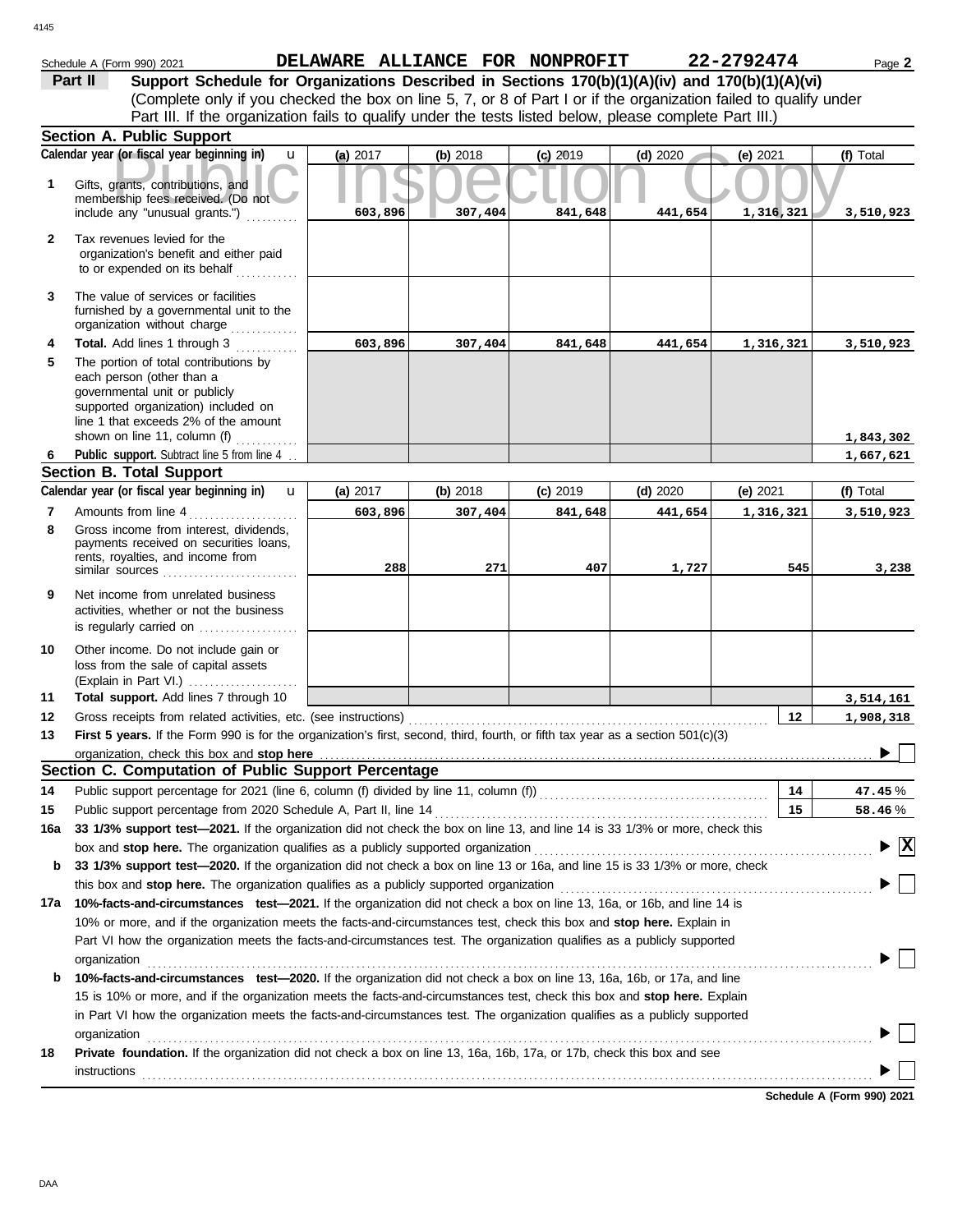| Part III<br>Support Schedule for Organizations Described in Section 509(a)(2)<br>(Complete only if you checked the box on line 10 of Part I or if the organization failed to qualify under Part II.<br>If the organization fails to qualify under the tests listed below, please complete Part II.)<br><b>Section A. Public Support</b><br>Calendar year (or fiscal year beginning in)<br>(f) Total<br>u<br>(a) 2017<br>(b) 2018<br>$(d)$ 2020<br>(e) 2021<br>$(c)$ 2019<br>Gifts, grants, contributions, and membership fees<br>1<br>received. (Do not include any "unusual grants.")<br>Gross receipts from admissions, merchandise<br>$\mathbf{2}$<br>sold or services performed, or facilities<br>furnished in any activity that is related to the<br>organization's tax-exempt purpose<br>Gross receipts from activities that are not an<br>3<br>unrelated trade or business under section 513<br>Tax revenues levied for the<br>4<br>organization's benefit and either paid<br>to or expended on its behalf<br>The value of services or facilities<br>5<br>furnished by a governmental unit to the<br>organization without charge<br>Total. Add lines 1 through 5<br><b>7a</b> Amounts included on lines 1, 2, and 3<br>received from disqualified persons<br>Amounts included on lines 2 and 3<br>b<br>received from other than disqualified<br>persons that exceed the greater of \$5,000<br>or 1% of the amount on line 13 for the year $\ldots$<br>Add lines 7a and 7b<br>c<br>Public support. (Subtract line 7c from<br>8<br>line $6.$ )<br><b>Section B. Total Support</b><br>Calendar year (or fiscal year beginning in)<br>$\mathbf{u}$<br>(a) 2017<br>(f) Total<br>(b) $2018$<br>$(c)$ 2019<br>(d) $2020$<br>(e) $2021$<br>Amounts from line 6<br>9<br>Gross income from interest, dividends,<br>payments received on securities loans, rents,<br>royalties, and income from similar sources<br>Unrelated business taxable income (less<br>b<br>section 511 taxes) from businesses<br>acquired after June 30, 1975<br>Add lines 10a and 10b<br>c<br>Net income from unrelated business<br>activities not included on line 10b, whether<br>or not the business is regularly carried on<br>Other income. Do not include gain or<br>loss from the sale of capital assets<br>(Explain in Part VI.)<br>Total support. (Add lines 9, 10c, 11,<br>and 12.) $\ldots$<br>First 5 years. If the Form 990 is for the organization's first, second, third, fourth, or fifth tax year as a section 501(c)(3)<br>organization, check this box and stop here<br>Section C. Computation of Public Support Percentage<br>15<br>%<br>16<br>%<br>Section D. Computation of Investment Income Percentage<br>17<br>Investment income percentage for 2021 (line 10c, column (f), divided by line 13, column (f)) [[[[[[[[[[[[[[[[[<br>%<br>18<br>%<br>33 1/3% support tests-2021. If the organization did not check the box on line 14, and line 15 is more than 33 1/3%, and line<br>33 1/3% support tests-2020. If the organization did not check a box on line 14 or line 19a, and line 16 is more than 33 1/3%, and<br>b |     | Schedule A (Form 990) 2021 |  | DELAWARE ALLIANCE FOR NONPROFIT | 22-2792474 | Page 3 |
|-----------------------------------------------------------------------------------------------------------------------------------------------------------------------------------------------------------------------------------------------------------------------------------------------------------------------------------------------------------------------------------------------------------------------------------------------------------------------------------------------------------------------------------------------------------------------------------------------------------------------------------------------------------------------------------------------------------------------------------------------------------------------------------------------------------------------------------------------------------------------------------------------------------------------------------------------------------------------------------------------------------------------------------------------------------------------------------------------------------------------------------------------------------------------------------------------------------------------------------------------------------------------------------------------------------------------------------------------------------------------------------------------------------------------------------------------------------------------------------------------------------------------------------------------------------------------------------------------------------------------------------------------------------------------------------------------------------------------------------------------------------------------------------------------------------------------------------------------------------------------------------------------------------------------------------------------------------------------------------------------------------------------------------------------------------------------------------------------------------------------------------------------------------------------------------------------------------------------------------------------------------------------------------------------------------------------------------------------------------------------------------------------------------------------------------------------------------------------------------------------------------------------------------------------------------------------------------------------------------------------------------------------------------------------------------------------------------------------------------------------------------------------------------------------------------------------------------------------------------------------------------------------------------------------------------------------------------------------------------------------------------------------------------------------------------------------------------------------------------------------|-----|----------------------------|--|---------------------------------|------------|--------|
|                                                                                                                                                                                                                                                                                                                                                                                                                                                                                                                                                                                                                                                                                                                                                                                                                                                                                                                                                                                                                                                                                                                                                                                                                                                                                                                                                                                                                                                                                                                                                                                                                                                                                                                                                                                                                                                                                                                                                                                                                                                                                                                                                                                                                                                                                                                                                                                                                                                                                                                                                                                                                                                                                                                                                                                                                                                                                                                                                                                                                                                                                                                       |     |                            |  |                                 |            |        |
|                                                                                                                                                                                                                                                                                                                                                                                                                                                                                                                                                                                                                                                                                                                                                                                                                                                                                                                                                                                                                                                                                                                                                                                                                                                                                                                                                                                                                                                                                                                                                                                                                                                                                                                                                                                                                                                                                                                                                                                                                                                                                                                                                                                                                                                                                                                                                                                                                                                                                                                                                                                                                                                                                                                                                                                                                                                                                                                                                                                                                                                                                                                       |     |                            |  |                                 |            |        |
|                                                                                                                                                                                                                                                                                                                                                                                                                                                                                                                                                                                                                                                                                                                                                                                                                                                                                                                                                                                                                                                                                                                                                                                                                                                                                                                                                                                                                                                                                                                                                                                                                                                                                                                                                                                                                                                                                                                                                                                                                                                                                                                                                                                                                                                                                                                                                                                                                                                                                                                                                                                                                                                                                                                                                                                                                                                                                                                                                                                                                                                                                                                       |     |                            |  |                                 |            |        |
|                                                                                                                                                                                                                                                                                                                                                                                                                                                                                                                                                                                                                                                                                                                                                                                                                                                                                                                                                                                                                                                                                                                                                                                                                                                                                                                                                                                                                                                                                                                                                                                                                                                                                                                                                                                                                                                                                                                                                                                                                                                                                                                                                                                                                                                                                                                                                                                                                                                                                                                                                                                                                                                                                                                                                                                                                                                                                                                                                                                                                                                                                                                       |     |                            |  |                                 |            |        |
|                                                                                                                                                                                                                                                                                                                                                                                                                                                                                                                                                                                                                                                                                                                                                                                                                                                                                                                                                                                                                                                                                                                                                                                                                                                                                                                                                                                                                                                                                                                                                                                                                                                                                                                                                                                                                                                                                                                                                                                                                                                                                                                                                                                                                                                                                                                                                                                                                                                                                                                                                                                                                                                                                                                                                                                                                                                                                                                                                                                                                                                                                                                       |     |                            |  |                                 |            |        |
|                                                                                                                                                                                                                                                                                                                                                                                                                                                                                                                                                                                                                                                                                                                                                                                                                                                                                                                                                                                                                                                                                                                                                                                                                                                                                                                                                                                                                                                                                                                                                                                                                                                                                                                                                                                                                                                                                                                                                                                                                                                                                                                                                                                                                                                                                                                                                                                                                                                                                                                                                                                                                                                                                                                                                                                                                                                                                                                                                                                                                                                                                                                       |     |                            |  |                                 |            |        |
|                                                                                                                                                                                                                                                                                                                                                                                                                                                                                                                                                                                                                                                                                                                                                                                                                                                                                                                                                                                                                                                                                                                                                                                                                                                                                                                                                                                                                                                                                                                                                                                                                                                                                                                                                                                                                                                                                                                                                                                                                                                                                                                                                                                                                                                                                                                                                                                                                                                                                                                                                                                                                                                                                                                                                                                                                                                                                                                                                                                                                                                                                                                       |     |                            |  |                                 |            |        |
|                                                                                                                                                                                                                                                                                                                                                                                                                                                                                                                                                                                                                                                                                                                                                                                                                                                                                                                                                                                                                                                                                                                                                                                                                                                                                                                                                                                                                                                                                                                                                                                                                                                                                                                                                                                                                                                                                                                                                                                                                                                                                                                                                                                                                                                                                                                                                                                                                                                                                                                                                                                                                                                                                                                                                                                                                                                                                                                                                                                                                                                                                                                       |     |                            |  |                                 |            |        |
|                                                                                                                                                                                                                                                                                                                                                                                                                                                                                                                                                                                                                                                                                                                                                                                                                                                                                                                                                                                                                                                                                                                                                                                                                                                                                                                                                                                                                                                                                                                                                                                                                                                                                                                                                                                                                                                                                                                                                                                                                                                                                                                                                                                                                                                                                                                                                                                                                                                                                                                                                                                                                                                                                                                                                                                                                                                                                                                                                                                                                                                                                                                       |     |                            |  |                                 |            |        |
|                                                                                                                                                                                                                                                                                                                                                                                                                                                                                                                                                                                                                                                                                                                                                                                                                                                                                                                                                                                                                                                                                                                                                                                                                                                                                                                                                                                                                                                                                                                                                                                                                                                                                                                                                                                                                                                                                                                                                                                                                                                                                                                                                                                                                                                                                                                                                                                                                                                                                                                                                                                                                                                                                                                                                                                                                                                                                                                                                                                                                                                                                                                       |     |                            |  |                                 |            |        |
|                                                                                                                                                                                                                                                                                                                                                                                                                                                                                                                                                                                                                                                                                                                                                                                                                                                                                                                                                                                                                                                                                                                                                                                                                                                                                                                                                                                                                                                                                                                                                                                                                                                                                                                                                                                                                                                                                                                                                                                                                                                                                                                                                                                                                                                                                                                                                                                                                                                                                                                                                                                                                                                                                                                                                                                                                                                                                                                                                                                                                                                                                                                       |     |                            |  |                                 |            |        |
|                                                                                                                                                                                                                                                                                                                                                                                                                                                                                                                                                                                                                                                                                                                                                                                                                                                                                                                                                                                                                                                                                                                                                                                                                                                                                                                                                                                                                                                                                                                                                                                                                                                                                                                                                                                                                                                                                                                                                                                                                                                                                                                                                                                                                                                                                                                                                                                                                                                                                                                                                                                                                                                                                                                                                                                                                                                                                                                                                                                                                                                                                                                       |     |                            |  |                                 |            |        |
|                                                                                                                                                                                                                                                                                                                                                                                                                                                                                                                                                                                                                                                                                                                                                                                                                                                                                                                                                                                                                                                                                                                                                                                                                                                                                                                                                                                                                                                                                                                                                                                                                                                                                                                                                                                                                                                                                                                                                                                                                                                                                                                                                                                                                                                                                                                                                                                                                                                                                                                                                                                                                                                                                                                                                                                                                                                                                                                                                                                                                                                                                                                       |     |                            |  |                                 |            |        |
|                                                                                                                                                                                                                                                                                                                                                                                                                                                                                                                                                                                                                                                                                                                                                                                                                                                                                                                                                                                                                                                                                                                                                                                                                                                                                                                                                                                                                                                                                                                                                                                                                                                                                                                                                                                                                                                                                                                                                                                                                                                                                                                                                                                                                                                                                                                                                                                                                                                                                                                                                                                                                                                                                                                                                                                                                                                                                                                                                                                                                                                                                                                       |     |                            |  |                                 |            |        |
|                                                                                                                                                                                                                                                                                                                                                                                                                                                                                                                                                                                                                                                                                                                                                                                                                                                                                                                                                                                                                                                                                                                                                                                                                                                                                                                                                                                                                                                                                                                                                                                                                                                                                                                                                                                                                                                                                                                                                                                                                                                                                                                                                                                                                                                                                                                                                                                                                                                                                                                                                                                                                                                                                                                                                                                                                                                                                                                                                                                                                                                                                                                       |     |                            |  |                                 |            |        |
|                                                                                                                                                                                                                                                                                                                                                                                                                                                                                                                                                                                                                                                                                                                                                                                                                                                                                                                                                                                                                                                                                                                                                                                                                                                                                                                                                                                                                                                                                                                                                                                                                                                                                                                                                                                                                                                                                                                                                                                                                                                                                                                                                                                                                                                                                                                                                                                                                                                                                                                                                                                                                                                                                                                                                                                                                                                                                                                                                                                                                                                                                                                       |     |                            |  |                                 |            |        |
|                                                                                                                                                                                                                                                                                                                                                                                                                                                                                                                                                                                                                                                                                                                                                                                                                                                                                                                                                                                                                                                                                                                                                                                                                                                                                                                                                                                                                                                                                                                                                                                                                                                                                                                                                                                                                                                                                                                                                                                                                                                                                                                                                                                                                                                                                                                                                                                                                                                                                                                                                                                                                                                                                                                                                                                                                                                                                                                                                                                                                                                                                                                       |     |                            |  |                                 |            |        |
|                                                                                                                                                                                                                                                                                                                                                                                                                                                                                                                                                                                                                                                                                                                                                                                                                                                                                                                                                                                                                                                                                                                                                                                                                                                                                                                                                                                                                                                                                                                                                                                                                                                                                                                                                                                                                                                                                                                                                                                                                                                                                                                                                                                                                                                                                                                                                                                                                                                                                                                                                                                                                                                                                                                                                                                                                                                                                                                                                                                                                                                                                                                       |     |                            |  |                                 |            |        |
|                                                                                                                                                                                                                                                                                                                                                                                                                                                                                                                                                                                                                                                                                                                                                                                                                                                                                                                                                                                                                                                                                                                                                                                                                                                                                                                                                                                                                                                                                                                                                                                                                                                                                                                                                                                                                                                                                                                                                                                                                                                                                                                                                                                                                                                                                                                                                                                                                                                                                                                                                                                                                                                                                                                                                                                                                                                                                                                                                                                                                                                                                                                       | 6   |                            |  |                                 |            |        |
|                                                                                                                                                                                                                                                                                                                                                                                                                                                                                                                                                                                                                                                                                                                                                                                                                                                                                                                                                                                                                                                                                                                                                                                                                                                                                                                                                                                                                                                                                                                                                                                                                                                                                                                                                                                                                                                                                                                                                                                                                                                                                                                                                                                                                                                                                                                                                                                                                                                                                                                                                                                                                                                                                                                                                                                                                                                                                                                                                                                                                                                                                                                       |     |                            |  |                                 |            |        |
|                                                                                                                                                                                                                                                                                                                                                                                                                                                                                                                                                                                                                                                                                                                                                                                                                                                                                                                                                                                                                                                                                                                                                                                                                                                                                                                                                                                                                                                                                                                                                                                                                                                                                                                                                                                                                                                                                                                                                                                                                                                                                                                                                                                                                                                                                                                                                                                                                                                                                                                                                                                                                                                                                                                                                                                                                                                                                                                                                                                                                                                                                                                       |     |                            |  |                                 |            |        |
|                                                                                                                                                                                                                                                                                                                                                                                                                                                                                                                                                                                                                                                                                                                                                                                                                                                                                                                                                                                                                                                                                                                                                                                                                                                                                                                                                                                                                                                                                                                                                                                                                                                                                                                                                                                                                                                                                                                                                                                                                                                                                                                                                                                                                                                                                                                                                                                                                                                                                                                                                                                                                                                                                                                                                                                                                                                                                                                                                                                                                                                                                                                       |     |                            |  |                                 |            |        |
|                                                                                                                                                                                                                                                                                                                                                                                                                                                                                                                                                                                                                                                                                                                                                                                                                                                                                                                                                                                                                                                                                                                                                                                                                                                                                                                                                                                                                                                                                                                                                                                                                                                                                                                                                                                                                                                                                                                                                                                                                                                                                                                                                                                                                                                                                                                                                                                                                                                                                                                                                                                                                                                                                                                                                                                                                                                                                                                                                                                                                                                                                                                       |     |                            |  |                                 |            |        |
|                                                                                                                                                                                                                                                                                                                                                                                                                                                                                                                                                                                                                                                                                                                                                                                                                                                                                                                                                                                                                                                                                                                                                                                                                                                                                                                                                                                                                                                                                                                                                                                                                                                                                                                                                                                                                                                                                                                                                                                                                                                                                                                                                                                                                                                                                                                                                                                                                                                                                                                                                                                                                                                                                                                                                                                                                                                                                                                                                                                                                                                                                                                       |     |                            |  |                                 |            |        |
|                                                                                                                                                                                                                                                                                                                                                                                                                                                                                                                                                                                                                                                                                                                                                                                                                                                                                                                                                                                                                                                                                                                                                                                                                                                                                                                                                                                                                                                                                                                                                                                                                                                                                                                                                                                                                                                                                                                                                                                                                                                                                                                                                                                                                                                                                                                                                                                                                                                                                                                                                                                                                                                                                                                                                                                                                                                                                                                                                                                                                                                                                                                       |     |                            |  |                                 |            |        |
|                                                                                                                                                                                                                                                                                                                                                                                                                                                                                                                                                                                                                                                                                                                                                                                                                                                                                                                                                                                                                                                                                                                                                                                                                                                                                                                                                                                                                                                                                                                                                                                                                                                                                                                                                                                                                                                                                                                                                                                                                                                                                                                                                                                                                                                                                                                                                                                                                                                                                                                                                                                                                                                                                                                                                                                                                                                                                                                                                                                                                                                                                                                       |     |                            |  |                                 |            |        |
|                                                                                                                                                                                                                                                                                                                                                                                                                                                                                                                                                                                                                                                                                                                                                                                                                                                                                                                                                                                                                                                                                                                                                                                                                                                                                                                                                                                                                                                                                                                                                                                                                                                                                                                                                                                                                                                                                                                                                                                                                                                                                                                                                                                                                                                                                                                                                                                                                                                                                                                                                                                                                                                                                                                                                                                                                                                                                                                                                                                                                                                                                                                       |     |                            |  |                                 |            |        |
|                                                                                                                                                                                                                                                                                                                                                                                                                                                                                                                                                                                                                                                                                                                                                                                                                                                                                                                                                                                                                                                                                                                                                                                                                                                                                                                                                                                                                                                                                                                                                                                                                                                                                                                                                                                                                                                                                                                                                                                                                                                                                                                                                                                                                                                                                                                                                                                                                                                                                                                                                                                                                                                                                                                                                                                                                                                                                                                                                                                                                                                                                                                       |     |                            |  |                                 |            |        |
|                                                                                                                                                                                                                                                                                                                                                                                                                                                                                                                                                                                                                                                                                                                                                                                                                                                                                                                                                                                                                                                                                                                                                                                                                                                                                                                                                                                                                                                                                                                                                                                                                                                                                                                                                                                                                                                                                                                                                                                                                                                                                                                                                                                                                                                                                                                                                                                                                                                                                                                                                                                                                                                                                                                                                                                                                                                                                                                                                                                                                                                                                                                       |     |                            |  |                                 |            |        |
|                                                                                                                                                                                                                                                                                                                                                                                                                                                                                                                                                                                                                                                                                                                                                                                                                                                                                                                                                                                                                                                                                                                                                                                                                                                                                                                                                                                                                                                                                                                                                                                                                                                                                                                                                                                                                                                                                                                                                                                                                                                                                                                                                                                                                                                                                                                                                                                                                                                                                                                                                                                                                                                                                                                                                                                                                                                                                                                                                                                                                                                                                                                       |     |                            |  |                                 |            |        |
|                                                                                                                                                                                                                                                                                                                                                                                                                                                                                                                                                                                                                                                                                                                                                                                                                                                                                                                                                                                                                                                                                                                                                                                                                                                                                                                                                                                                                                                                                                                                                                                                                                                                                                                                                                                                                                                                                                                                                                                                                                                                                                                                                                                                                                                                                                                                                                                                                                                                                                                                                                                                                                                                                                                                                                                                                                                                                                                                                                                                                                                                                                                       |     |                            |  |                                 |            |        |
|                                                                                                                                                                                                                                                                                                                                                                                                                                                                                                                                                                                                                                                                                                                                                                                                                                                                                                                                                                                                                                                                                                                                                                                                                                                                                                                                                                                                                                                                                                                                                                                                                                                                                                                                                                                                                                                                                                                                                                                                                                                                                                                                                                                                                                                                                                                                                                                                                                                                                                                                                                                                                                                                                                                                                                                                                                                                                                                                                                                                                                                                                                                       | 10a |                            |  |                                 |            |        |
|                                                                                                                                                                                                                                                                                                                                                                                                                                                                                                                                                                                                                                                                                                                                                                                                                                                                                                                                                                                                                                                                                                                                                                                                                                                                                                                                                                                                                                                                                                                                                                                                                                                                                                                                                                                                                                                                                                                                                                                                                                                                                                                                                                                                                                                                                                                                                                                                                                                                                                                                                                                                                                                                                                                                                                                                                                                                                                                                                                                                                                                                                                                       |     |                            |  |                                 |            |        |
|                                                                                                                                                                                                                                                                                                                                                                                                                                                                                                                                                                                                                                                                                                                                                                                                                                                                                                                                                                                                                                                                                                                                                                                                                                                                                                                                                                                                                                                                                                                                                                                                                                                                                                                                                                                                                                                                                                                                                                                                                                                                                                                                                                                                                                                                                                                                                                                                                                                                                                                                                                                                                                                                                                                                                                                                                                                                                                                                                                                                                                                                                                                       |     |                            |  |                                 |            |        |
|                                                                                                                                                                                                                                                                                                                                                                                                                                                                                                                                                                                                                                                                                                                                                                                                                                                                                                                                                                                                                                                                                                                                                                                                                                                                                                                                                                                                                                                                                                                                                                                                                                                                                                                                                                                                                                                                                                                                                                                                                                                                                                                                                                                                                                                                                                                                                                                                                                                                                                                                                                                                                                                                                                                                                                                                                                                                                                                                                                                                                                                                                                                       |     |                            |  |                                 |            |        |
|                                                                                                                                                                                                                                                                                                                                                                                                                                                                                                                                                                                                                                                                                                                                                                                                                                                                                                                                                                                                                                                                                                                                                                                                                                                                                                                                                                                                                                                                                                                                                                                                                                                                                                                                                                                                                                                                                                                                                                                                                                                                                                                                                                                                                                                                                                                                                                                                                                                                                                                                                                                                                                                                                                                                                                                                                                                                                                                                                                                                                                                                                                                       |     |                            |  |                                 |            |        |
|                                                                                                                                                                                                                                                                                                                                                                                                                                                                                                                                                                                                                                                                                                                                                                                                                                                                                                                                                                                                                                                                                                                                                                                                                                                                                                                                                                                                                                                                                                                                                                                                                                                                                                                                                                                                                                                                                                                                                                                                                                                                                                                                                                                                                                                                                                                                                                                                                                                                                                                                                                                                                                                                                                                                                                                                                                                                                                                                                                                                                                                                                                                       |     |                            |  |                                 |            |        |
|                                                                                                                                                                                                                                                                                                                                                                                                                                                                                                                                                                                                                                                                                                                                                                                                                                                                                                                                                                                                                                                                                                                                                                                                                                                                                                                                                                                                                                                                                                                                                                                                                                                                                                                                                                                                                                                                                                                                                                                                                                                                                                                                                                                                                                                                                                                                                                                                                                                                                                                                                                                                                                                                                                                                                                                                                                                                                                                                                                                                                                                                                                                       |     |                            |  |                                 |            |        |
|                                                                                                                                                                                                                                                                                                                                                                                                                                                                                                                                                                                                                                                                                                                                                                                                                                                                                                                                                                                                                                                                                                                                                                                                                                                                                                                                                                                                                                                                                                                                                                                                                                                                                                                                                                                                                                                                                                                                                                                                                                                                                                                                                                                                                                                                                                                                                                                                                                                                                                                                                                                                                                                                                                                                                                                                                                                                                                                                                                                                                                                                                                                       | 11  |                            |  |                                 |            |        |
|                                                                                                                                                                                                                                                                                                                                                                                                                                                                                                                                                                                                                                                                                                                                                                                                                                                                                                                                                                                                                                                                                                                                                                                                                                                                                                                                                                                                                                                                                                                                                                                                                                                                                                                                                                                                                                                                                                                                                                                                                                                                                                                                                                                                                                                                                                                                                                                                                                                                                                                                                                                                                                                                                                                                                                                                                                                                                                                                                                                                                                                                                                                       |     |                            |  |                                 |            |        |
|                                                                                                                                                                                                                                                                                                                                                                                                                                                                                                                                                                                                                                                                                                                                                                                                                                                                                                                                                                                                                                                                                                                                                                                                                                                                                                                                                                                                                                                                                                                                                                                                                                                                                                                                                                                                                                                                                                                                                                                                                                                                                                                                                                                                                                                                                                                                                                                                                                                                                                                                                                                                                                                                                                                                                                                                                                                                                                                                                                                                                                                                                                                       |     |                            |  |                                 |            |        |
|                                                                                                                                                                                                                                                                                                                                                                                                                                                                                                                                                                                                                                                                                                                                                                                                                                                                                                                                                                                                                                                                                                                                                                                                                                                                                                                                                                                                                                                                                                                                                                                                                                                                                                                                                                                                                                                                                                                                                                                                                                                                                                                                                                                                                                                                                                                                                                                                                                                                                                                                                                                                                                                                                                                                                                                                                                                                                                                                                                                                                                                                                                                       | 12  |                            |  |                                 |            |        |
|                                                                                                                                                                                                                                                                                                                                                                                                                                                                                                                                                                                                                                                                                                                                                                                                                                                                                                                                                                                                                                                                                                                                                                                                                                                                                                                                                                                                                                                                                                                                                                                                                                                                                                                                                                                                                                                                                                                                                                                                                                                                                                                                                                                                                                                                                                                                                                                                                                                                                                                                                                                                                                                                                                                                                                                                                                                                                                                                                                                                                                                                                                                       |     |                            |  |                                 |            |        |
|                                                                                                                                                                                                                                                                                                                                                                                                                                                                                                                                                                                                                                                                                                                                                                                                                                                                                                                                                                                                                                                                                                                                                                                                                                                                                                                                                                                                                                                                                                                                                                                                                                                                                                                                                                                                                                                                                                                                                                                                                                                                                                                                                                                                                                                                                                                                                                                                                                                                                                                                                                                                                                                                                                                                                                                                                                                                                                                                                                                                                                                                                                                       | 13  |                            |  |                                 |            |        |
|                                                                                                                                                                                                                                                                                                                                                                                                                                                                                                                                                                                                                                                                                                                                                                                                                                                                                                                                                                                                                                                                                                                                                                                                                                                                                                                                                                                                                                                                                                                                                                                                                                                                                                                                                                                                                                                                                                                                                                                                                                                                                                                                                                                                                                                                                                                                                                                                                                                                                                                                                                                                                                                                                                                                                                                                                                                                                                                                                                                                                                                                                                                       |     |                            |  |                                 |            |        |
|                                                                                                                                                                                                                                                                                                                                                                                                                                                                                                                                                                                                                                                                                                                                                                                                                                                                                                                                                                                                                                                                                                                                                                                                                                                                                                                                                                                                                                                                                                                                                                                                                                                                                                                                                                                                                                                                                                                                                                                                                                                                                                                                                                                                                                                                                                                                                                                                                                                                                                                                                                                                                                                                                                                                                                                                                                                                                                                                                                                                                                                                                                                       | 14  |                            |  |                                 |            |        |
|                                                                                                                                                                                                                                                                                                                                                                                                                                                                                                                                                                                                                                                                                                                                                                                                                                                                                                                                                                                                                                                                                                                                                                                                                                                                                                                                                                                                                                                                                                                                                                                                                                                                                                                                                                                                                                                                                                                                                                                                                                                                                                                                                                                                                                                                                                                                                                                                                                                                                                                                                                                                                                                                                                                                                                                                                                                                                                                                                                                                                                                                                                                       |     |                            |  |                                 |            |        |
|                                                                                                                                                                                                                                                                                                                                                                                                                                                                                                                                                                                                                                                                                                                                                                                                                                                                                                                                                                                                                                                                                                                                                                                                                                                                                                                                                                                                                                                                                                                                                                                                                                                                                                                                                                                                                                                                                                                                                                                                                                                                                                                                                                                                                                                                                                                                                                                                                                                                                                                                                                                                                                                                                                                                                                                                                                                                                                                                                                                                                                                                                                                       |     |                            |  |                                 |            |        |
|                                                                                                                                                                                                                                                                                                                                                                                                                                                                                                                                                                                                                                                                                                                                                                                                                                                                                                                                                                                                                                                                                                                                                                                                                                                                                                                                                                                                                                                                                                                                                                                                                                                                                                                                                                                                                                                                                                                                                                                                                                                                                                                                                                                                                                                                                                                                                                                                                                                                                                                                                                                                                                                                                                                                                                                                                                                                                                                                                                                                                                                                                                                       | 15  |                            |  |                                 |            |        |
|                                                                                                                                                                                                                                                                                                                                                                                                                                                                                                                                                                                                                                                                                                                                                                                                                                                                                                                                                                                                                                                                                                                                                                                                                                                                                                                                                                                                                                                                                                                                                                                                                                                                                                                                                                                                                                                                                                                                                                                                                                                                                                                                                                                                                                                                                                                                                                                                                                                                                                                                                                                                                                                                                                                                                                                                                                                                                                                                                                                                                                                                                                                       | 16  |                            |  |                                 |            |        |
|                                                                                                                                                                                                                                                                                                                                                                                                                                                                                                                                                                                                                                                                                                                                                                                                                                                                                                                                                                                                                                                                                                                                                                                                                                                                                                                                                                                                                                                                                                                                                                                                                                                                                                                                                                                                                                                                                                                                                                                                                                                                                                                                                                                                                                                                                                                                                                                                                                                                                                                                                                                                                                                                                                                                                                                                                                                                                                                                                                                                                                                                                                                       |     |                            |  |                                 |            |        |
|                                                                                                                                                                                                                                                                                                                                                                                                                                                                                                                                                                                                                                                                                                                                                                                                                                                                                                                                                                                                                                                                                                                                                                                                                                                                                                                                                                                                                                                                                                                                                                                                                                                                                                                                                                                                                                                                                                                                                                                                                                                                                                                                                                                                                                                                                                                                                                                                                                                                                                                                                                                                                                                                                                                                                                                                                                                                                                                                                                                                                                                                                                                       | 17  |                            |  |                                 |            |        |
|                                                                                                                                                                                                                                                                                                                                                                                                                                                                                                                                                                                                                                                                                                                                                                                                                                                                                                                                                                                                                                                                                                                                                                                                                                                                                                                                                                                                                                                                                                                                                                                                                                                                                                                                                                                                                                                                                                                                                                                                                                                                                                                                                                                                                                                                                                                                                                                                                                                                                                                                                                                                                                                                                                                                                                                                                                                                                                                                                                                                                                                                                                                       | 18  |                            |  |                                 |            |        |
|                                                                                                                                                                                                                                                                                                                                                                                                                                                                                                                                                                                                                                                                                                                                                                                                                                                                                                                                                                                                                                                                                                                                                                                                                                                                                                                                                                                                                                                                                                                                                                                                                                                                                                                                                                                                                                                                                                                                                                                                                                                                                                                                                                                                                                                                                                                                                                                                                                                                                                                                                                                                                                                                                                                                                                                                                                                                                                                                                                                                                                                                                                                       | 19a |                            |  |                                 |            |        |
|                                                                                                                                                                                                                                                                                                                                                                                                                                                                                                                                                                                                                                                                                                                                                                                                                                                                                                                                                                                                                                                                                                                                                                                                                                                                                                                                                                                                                                                                                                                                                                                                                                                                                                                                                                                                                                                                                                                                                                                                                                                                                                                                                                                                                                                                                                                                                                                                                                                                                                                                                                                                                                                                                                                                                                                                                                                                                                                                                                                                                                                                                                                       |     |                            |  |                                 |            |        |
|                                                                                                                                                                                                                                                                                                                                                                                                                                                                                                                                                                                                                                                                                                                                                                                                                                                                                                                                                                                                                                                                                                                                                                                                                                                                                                                                                                                                                                                                                                                                                                                                                                                                                                                                                                                                                                                                                                                                                                                                                                                                                                                                                                                                                                                                                                                                                                                                                                                                                                                                                                                                                                                                                                                                                                                                                                                                                                                                                                                                                                                                                                                       |     |                            |  |                                 |            |        |
|                                                                                                                                                                                                                                                                                                                                                                                                                                                                                                                                                                                                                                                                                                                                                                                                                                                                                                                                                                                                                                                                                                                                                                                                                                                                                                                                                                                                                                                                                                                                                                                                                                                                                                                                                                                                                                                                                                                                                                                                                                                                                                                                                                                                                                                                                                                                                                                                                                                                                                                                                                                                                                                                                                                                                                                                                                                                                                                                                                                                                                                                                                                       |     |                            |  |                                 |            |        |
|                                                                                                                                                                                                                                                                                                                                                                                                                                                                                                                                                                                                                                                                                                                                                                                                                                                                                                                                                                                                                                                                                                                                                                                                                                                                                                                                                                                                                                                                                                                                                                                                                                                                                                                                                                                                                                                                                                                                                                                                                                                                                                                                                                                                                                                                                                                                                                                                                                                                                                                                                                                                                                                                                                                                                                                                                                                                                                                                                                                                                                                                                                                       | 20  |                            |  |                                 |            |        |

**Schedule A (Form 990) 2021**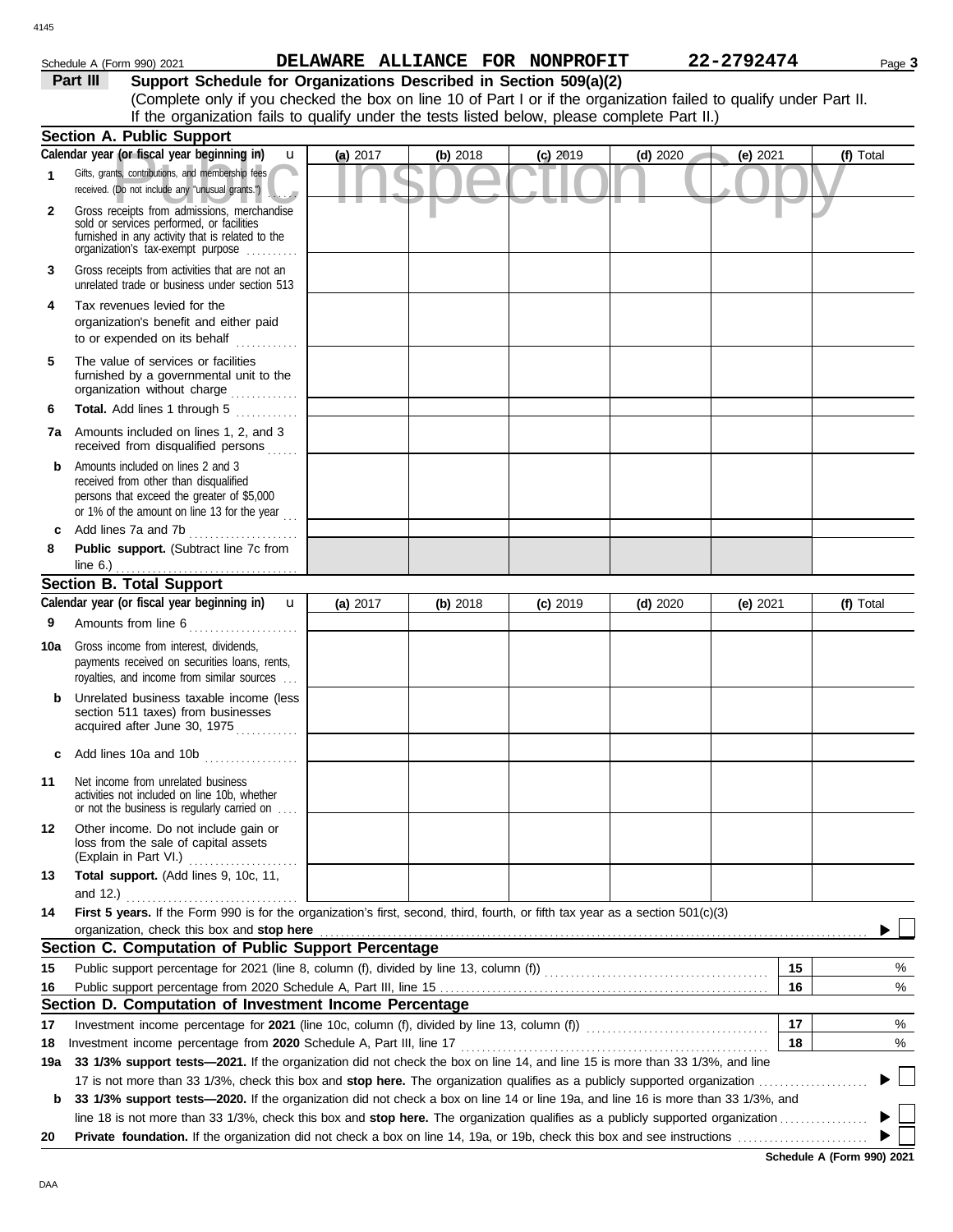|         | Schedule A (Form 990) 2021                                                                                                                                   |  | DELAWARE ALLIANCE FOR NONPROFIT | 22-2792474 |                            | Page 4 |
|---------|--------------------------------------------------------------------------------------------------------------------------------------------------------------|--|---------------------------------|------------|----------------------------|--------|
| Part IV | <b>Supporting Organizations</b>                                                                                                                              |  |                                 |            |                            |        |
|         | (Complete only if you checked a box in line 12 on Part I. If you checked box 12a, Part I, complete Sections A                                                |  |                                 |            |                            |        |
|         | and B. If you checked box 12b, Part I, complete Sections A and C. If you checked box 12c, Part I, complete                                                   |  |                                 |            |                            |        |
|         | Sections A, D, and E. If you checked box 12d, Part I, complete Sections A and D, and complete Part V.)                                                       |  |                                 |            |                            |        |
|         | Section A. All Supporting Organizations                                                                                                                      |  |                                 |            |                            |        |
|         |                                                                                                                                                              |  |                                 |            | Yes                        | No     |
| 1       | Are all of the organization's supported organizations listed by name in the organization's governing                                                         |  |                                 |            |                            |        |
|         | documents? If "No," describe in Part VI how the supported organizations are designated. If designated by                                                     |  |                                 |            |                            |        |
|         | class or purpose, describe the designation. If historic and continuing relationship, explain.                                                                |  |                                 |            | 1                          |        |
| 2       | Did the organization have any supported organization that does not have an IRS determination of status                                                       |  |                                 |            |                            |        |
|         | under section 509(a)(1) or (2)? If "Yes," explain in Part VI how the organization determined that the supported                                              |  |                                 |            |                            |        |
|         | organization was described in section 509(a)(1) or (2).                                                                                                      |  |                                 |            | $\mathbf{2}$               |        |
| За      | Did the organization have a supported organization described in section $501(c)(4)$ , (5), or (6)? If "Yes," answer                                          |  |                                 |            |                            |        |
|         | lines 3b and 3c below.                                                                                                                                       |  |                                 |            | 3a                         |        |
| b       | Did the organization confirm that each supported organization qualified under section $501(c)(4)$ , $(5)$ , or $(6)$ and                                     |  |                                 |            |                            |        |
|         | satisfied the public support tests under section 509(a)(2)? If "Yes," describe in Part VI when and how the                                                   |  |                                 |            |                            |        |
|         | organization made the determination.                                                                                                                         |  |                                 |            | 3b                         |        |
| c       | Did the organization ensure that all support to such organizations was used exclusively for section $170(c)(2)(B)$                                           |  |                                 |            |                            |        |
|         | purposes? If "Yes," explain in Part VI what controls the organization put in place to ensure such use.                                                       |  |                                 |            | 3 <sub>c</sub>             |        |
| 4a      | Was any supported organization not organized in the United States ("foreign supported organization")? If                                                     |  |                                 |            |                            |        |
|         | "Yes," and if you checked box 12a or 12b in Part I, answer lines 4b and 4c below.                                                                            |  |                                 |            | 4a                         |        |
| b       | Did the organization have ultimate control and discretion in deciding whether to make grants to the foreign                                                  |  |                                 |            |                            |        |
|         | supported organization? If "Yes," describe in Part VI how the organization had such control and discretion                                                   |  |                                 |            |                            |        |
|         | despite being controlled or supervised by or in connection with its supported organizations.                                                                 |  |                                 |            | 4b                         |        |
| c       | Did the organization support any foreign supported organization that does not have an IRS determination                                                      |  |                                 |            |                            |        |
|         | under sections $501(c)(3)$ and $509(a)(1)$ or (2)? If "Yes," explain in Part VI what controls the organization used                                          |  |                                 |            |                            |        |
|         | to ensure that all support to the foreign supported organization was used exclusively for section $170(c)(2)(B)$                                             |  |                                 |            |                            |        |
|         | purposes.                                                                                                                                                    |  |                                 |            | 4c                         |        |
| 5a      | Did the organization add, substitute, or remove any supported organizations during the tax year? If "Yes,"                                                   |  |                                 |            |                            |        |
|         | answer lines 5b and 5c below (if applicable). Also, provide detail in Part VI, including (i) the names and EIN                                               |  |                                 |            |                            |        |
|         | numbers of the supported organizations added, substituted, or removed; (ii) the reasons for each such action;                                                |  |                                 |            |                            |        |
|         | (iii) the authority under the organization's organizing document authorizing such action; and (iv) how the action                                            |  |                                 |            |                            |        |
|         | was accomplished (such as by amendment to the organizing document).                                                                                          |  |                                 |            | 5a                         |        |
| b       | Type I or Type II only. Was any added or substituted supported organization part of a class already<br>designated in the organization's organizing document? |  |                                 |            | 5b                         |        |
|         | Substitutions only. Was the substitution the result of an event beyond the organization's control?                                                           |  |                                 |            | 5c                         |        |
| с<br>6  | Did the organization provide support (whether in the form of grants or the provision of services or facilities) to                                           |  |                                 |            |                            |        |
|         | anyone other than (i) its supported organizations, (ii) individuals that are part of the charitable class benefited                                          |  |                                 |            |                            |        |
|         | by one or more of its supported organizations, or (iii) other supporting organizations that also support or                                                  |  |                                 |            |                            |        |
|         | benefit one or more of the filing organization's supported organizations? If "Yes," provide detail in Part VI.                                               |  |                                 |            | 6                          |        |
| 7       | Did the organization provide a grant, loan, compensation, or other similar payment to a substantial contributor                                              |  |                                 |            |                            |        |
|         | (as defined in section 4958(c)(3)(C)), a family member of a substantial contributor, or a 35% controlled entity                                              |  |                                 |            |                            |        |
|         | with regard to a substantial contributor? If "Yes," complete Part I of Schedule L (Form 990).                                                                |  |                                 |            | 7                          |        |
| 8       | Did the organization make a loan to a disqualified person (as defined in section 4958) not described on line                                                 |  |                                 |            |                            |        |
|         | 7? If "Yes," complete Part I of Schedule L (Form 990).                                                                                                       |  |                                 |            | 8                          |        |
| 9а      | Was the organization controlled directly or indirectly at any time during the tax year by one or more                                                        |  |                                 |            |                            |        |
|         | disqualified persons, as defined in section 4946 (other than foundation managers and organizations                                                           |  |                                 |            |                            |        |
|         | described in section 509(a)(1) or (2))? If "Yes," provide detail in Part VI.                                                                                 |  |                                 |            | 9а                         |        |
| b       | Did one or more disqualified persons (as defined on line 9a) hold a controlling interest in any entity in which                                              |  |                                 |            |                            |        |
|         | the supporting organization had an interest? If "Yes," provide detail in Part VI.                                                                            |  |                                 |            | 9b                         |        |
| c       | Did a disqualified person (as defined on line 9a) have an ownership interest in, or derive any personal benefit                                              |  |                                 |            |                            |        |
|         | from, assets in which the supporting organization also had an interest? If "Yes," provide detail in Part VI.                                                 |  |                                 |            | 9c                         |        |
| 10a     | Was the organization subject to the excess business holdings rules of section 4943 because of section                                                        |  |                                 |            |                            |        |
|         | 4943(f) (regarding certain Type II supporting organizations, and all Type III non-functionally integrated                                                    |  |                                 |            |                            |        |
|         | supporting organizations)? If "Yes," answer line 10b below.                                                                                                  |  |                                 |            | 10a                        |        |
| b       | Did the organization have any excess business holdings in the tax year? (Use Schedule C, Form 4720, to                                                       |  |                                 |            |                            |        |
|         | determine whether the organization had excess business holdings.)                                                                                            |  |                                 |            | 10b                        |        |
|         |                                                                                                                                                              |  |                                 |            | Schedule A (Form 990) 2021 |        |

4145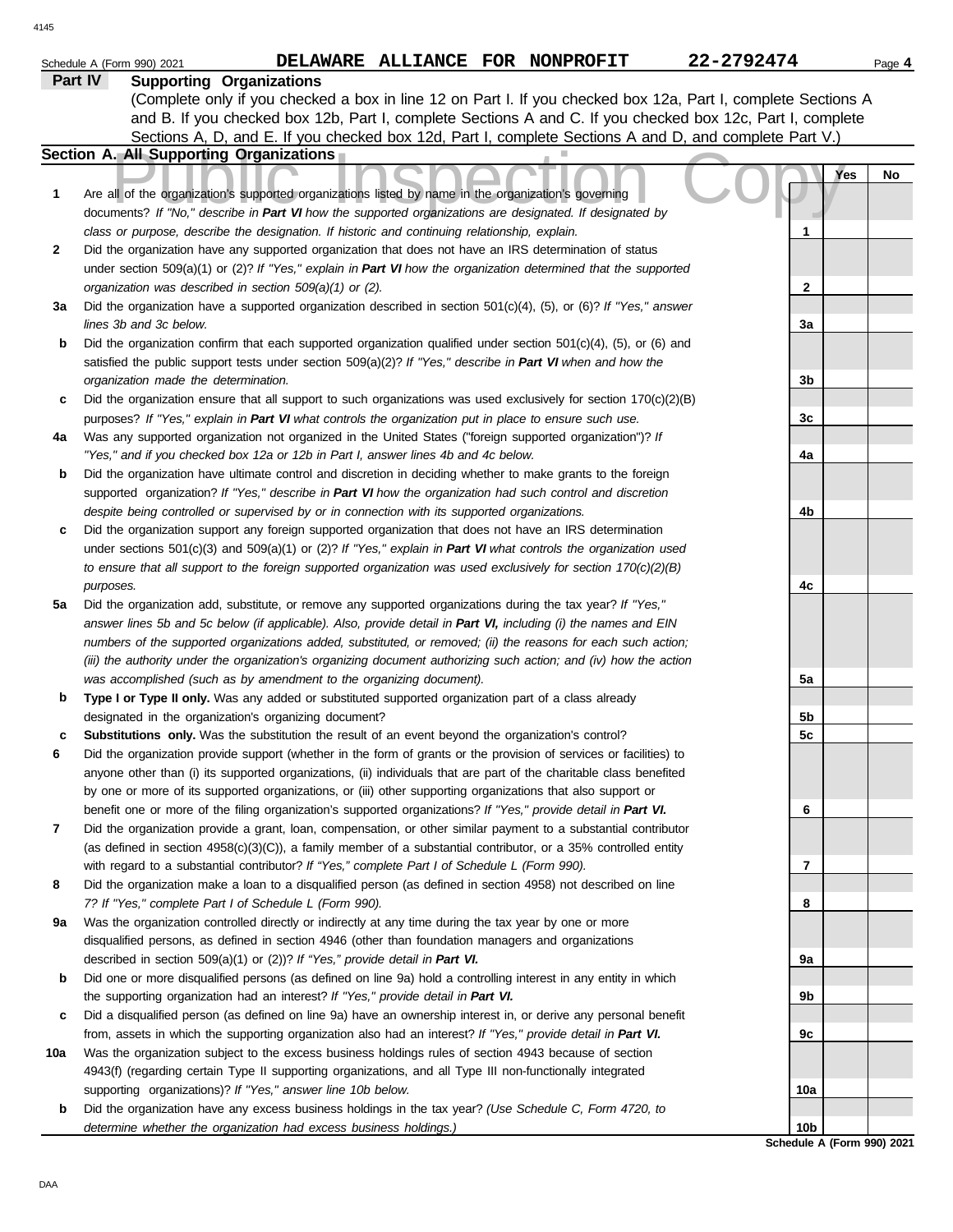|    | 22-2792474<br>DELAWARE ALLIANCE FOR NONPROFIT<br>Schedule A (Form 990) 2021                                                                                                                                                                  |                 |     | Page 5 |
|----|----------------------------------------------------------------------------------------------------------------------------------------------------------------------------------------------------------------------------------------------|-----------------|-----|--------|
|    | <b>Supporting Organizations (continued)</b><br><b>Part IV</b>                                                                                                                                                                                |                 |     |        |
|    |                                                                                                                                                                                                                                              |                 | Yes | No     |
| 11 | Has the organization accepted a gift or contribution from any of the following persons?                                                                                                                                                      |                 |     |        |
| а  | A person who directly or indirectly controls, either alone or together with persons described on lines 11b and                                                                                                                               |                 |     |        |
|    | 11c below, the governing body of a supported organization?                                                                                                                                                                                   | 11a             |     |        |
| b  | A family member of a person described on line 11a above?                                                                                                                                                                                     | 11 <sub>b</sub> |     |        |
| c  | A 35% controlled entity of a person described on line 11a or 11b above? If "Yes" to line 11a, 11b, or 11c,                                                                                                                                   |                 |     |        |
|    | provide detail in Part VI.                                                                                                                                                                                                                   | 11c             |     |        |
|    | Section B. Type I Supporting Organizations                                                                                                                                                                                                   |                 |     |        |
|    |                                                                                                                                                                                                                                              |                 | Yes | No     |
| 1  | Did the governing body, members of the governing body, officers acting in their official capacity, or membership of one or                                                                                                                   |                 |     |        |
|    | more supported organizations have the power to regularly appoint or elect at least a majority of the organization's officers,                                                                                                                |                 |     |        |
|    | directors, or trustees at all times during the tax year? If "No," describe in Part VI how the supported organization(s)                                                                                                                      |                 |     |        |
|    | effectively operated, supervised, or controlled the organization's activities. If the organization had more than one supported                                                                                                               |                 |     |        |
|    | organization, describe how the powers to appoint and/or remove officers, directors, or trustees were allocated among the<br>supported organizations and what conditions or restrictions, if any, applied to such powers during the tax year. | 1               |     |        |
| 2  | Did the organization operate for the benefit of any supported organization other than the supported                                                                                                                                          |                 |     |        |
|    | organization(s) that operated, supervised, or controlled the supporting organization? If "Yes," explain in Part                                                                                                                              |                 |     |        |
|    | VI how providing such benefit carried out the purposes of the supported organization(s) that operated,                                                                                                                                       |                 |     |        |
|    | supervised, or controlled the supporting organization.                                                                                                                                                                                       | $\mathbf{2}$    |     |        |
|    | Section C. Type II Supporting Organizations                                                                                                                                                                                                  |                 |     |        |
|    |                                                                                                                                                                                                                                              |                 | Yes | No     |
| 1  | Were a majority of the organization's directors or trustees during the tax year also a majority of the directors                                                                                                                             |                 |     |        |
|    | or trustees of each of the organization's supported organization(s)? If "No," describe in Part VI how control                                                                                                                                |                 |     |        |
|    | or management of the supporting organization was vested in the same persons that controlled or managed                                                                                                                                       |                 |     |        |
|    | the supported organization(s).                                                                                                                                                                                                               | 1               |     |        |
|    | Section D. All Type III Supporting Organizations                                                                                                                                                                                             |                 |     |        |
|    |                                                                                                                                                                                                                                              |                 | Yes | No     |
| 1  | Did the organization provide to each of its supported organizations, by the last day of the fifth month of the                                                                                                                               |                 |     |        |
|    | organization's tax year, (i) a written notice describing the type and amount of support provided during the prior tax                                                                                                                        |                 |     |        |
|    | year, (ii) a copy of the Form 990 that was most recently filed as of the date of notification, and (iii) copies of the                                                                                                                       |                 |     |        |
|    | organization's governing documents in effect on the date of notification, to the extent not previously provided?                                                                                                                             | 1               |     |        |
| 2  | Were any of the organization's officers, directors, or trustees either (i) appointed or elected by the supported                                                                                                                             |                 |     |        |
|    | organization(s) or (ii) serving on the governing body of a supported organization? If "No," explain in Part VI how                                                                                                                           |                 |     |        |
|    | the organization maintained a close and continuous working relationship with the supported organization(s).                                                                                                                                  | $\mathbf{2}$    |     |        |
| 3  | By reason of the relationship described on line 2, above, did the organization's supported organizations have                                                                                                                                |                 |     |        |
|    | a significant voice in the organization's investment policies and in directing the use of the organization's                                                                                                                                 |                 |     |        |
|    | income or assets at all times during the tax year? If "Yes," describe in Part VI the role the organization's                                                                                                                                 |                 |     |        |
|    | supported organizations played in this regard.                                                                                                                                                                                               | 3               |     |        |
|    | Section E. Type III Functionally Integrated Supporting Organizations                                                                                                                                                                         |                 |     |        |
| 1  | Check the box next to the method that the organization used to satisfy the Integral Part Test during the year (see instructions).                                                                                                            |                 |     |        |
| а  | The organization satisfied the Activities Test. Complete line 2 below.                                                                                                                                                                       |                 |     |        |
| b  | The organization is the parent of each of its supported organizations. Complete line 3 below.                                                                                                                                                |                 |     |        |
| c  | The organization supported a governmental entity. Describe in Part VI how you supported a governmental entity (see instructions).<br>Activities Test. Answer lines 2a and 2b below.                                                          |                 | Yes |        |
| 2  |                                                                                                                                                                                                                                              |                 |     | No     |
| а  | Did substantially all of the organization's activities during the tax year directly further the exempt purposes of<br>the supported organization(s) to which the organization was responsive? If "Yes," then in Part VI identify             |                 |     |        |
|    | those supported organizations and explain how these activities directly furthered their exempt purposes,                                                                                                                                     |                 |     |        |
|    | how the organization was responsive to those supported organizations, and how the organization determined                                                                                                                                    |                 |     |        |
|    | that these activities constituted substantially all of its activities.                                                                                                                                                                       | 2a              |     |        |
| b  | Did the activities described on line 2a, above, constitute activities that, but for the organization's                                                                                                                                       |                 |     |        |
|    | involvement, one or more of the organization's supported organization(s) would have been engaged in? If                                                                                                                                      |                 |     |        |
|    | "Yes," explain in Part VI the reasons for the organization's position that its supported organization(s) would                                                                                                                               |                 |     |        |
|    | have engaged in these activities but for the organization's involvement.                                                                                                                                                                     | 2b              |     |        |
| 3  | Parent of Supported Organizations. Answer lines 3a and 3b below.                                                                                                                                                                             |                 |     |        |
| а  | Did the organization have the power to regularly appoint or elect a majority of the officers, directors, or                                                                                                                                  |                 |     |        |
|    | trustees of each of the supported organizations? If "Yes" or "No," provide details in Part VI.                                                                                                                                               | За              |     |        |
|    | <b>b</b> Did the organization exercise a substantial degree of direction over the policies, programs, and activities of each                                                                                                                 |                 |     |        |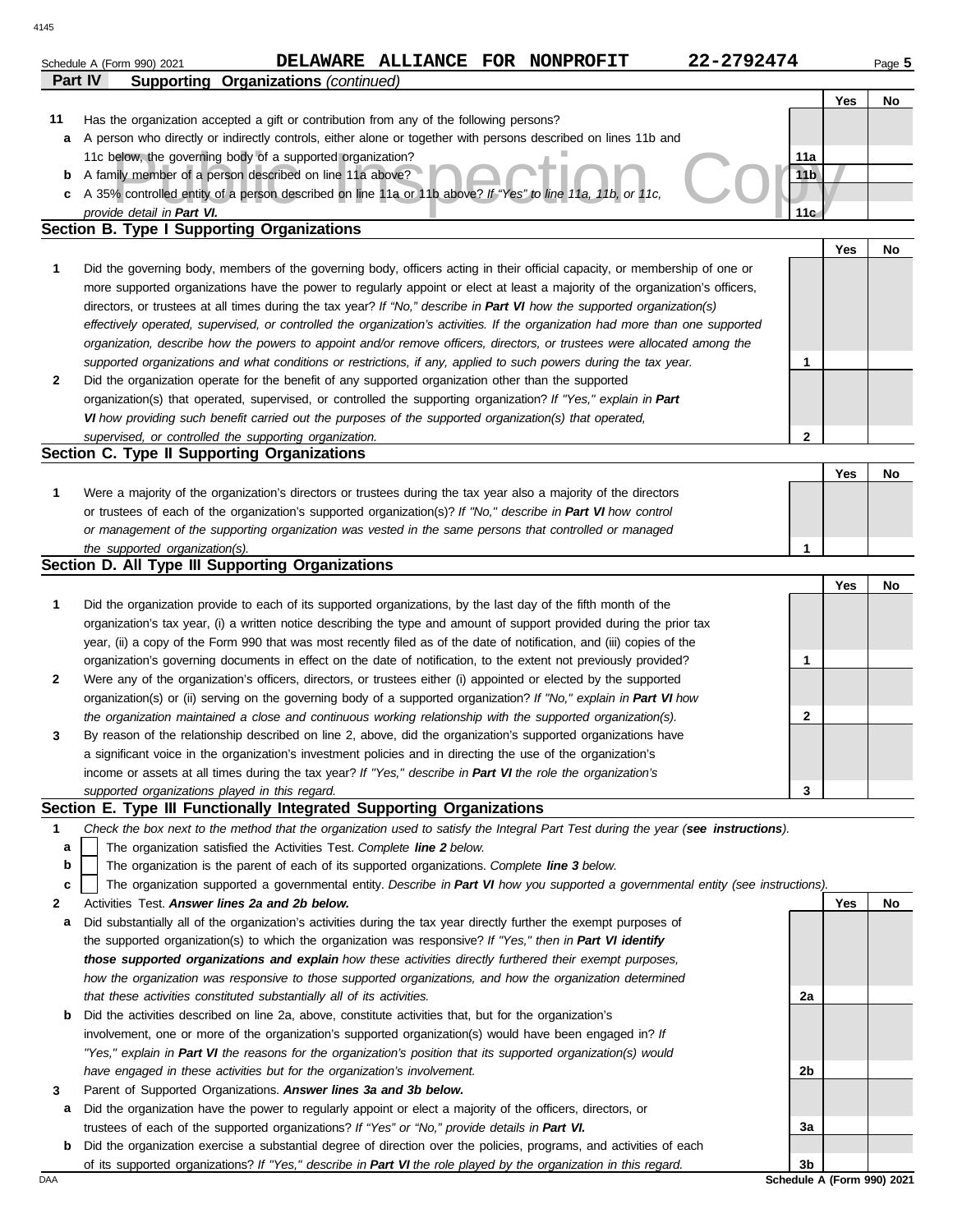| Schedule A (Form 990) 2021                                                       | DELAWARE ALLIANCE FOR NONPROFIT                                                                                                  |                         | 22-2792474     | Page 6                         |
|----------------------------------------------------------------------------------|----------------------------------------------------------------------------------------------------------------------------------|-------------------------|----------------|--------------------------------|
| <b>Part V</b>                                                                    | Type III Non-Functionally Integrated 509(a)(3) Supporting Organizations                                                          |                         |                |                                |
| 1                                                                                | Check here if the organization satisfied the Integral Part Test as a qualifying trust on Nov. 20, 1970 (explain in Part VI). See |                         |                |                                |
|                                                                                  | instructions. All other Type III non-functionally integrated supporting organizations must complete Sections A through E.        |                         |                |                                |
| Section A - Adjusted Net Income                                                  |                                                                                                                                  | п                       | (A) Prior Year | (B) Current Year<br>(optional) |
| 1<br>Net short-term capital gain                                                 |                                                                                                                                  | $\mathbf{1}$            |                |                                |
| Recoveries of prior-year distributions<br>$\mathbf{2}$                           |                                                                                                                                  | $\overline{2}$          |                |                                |
| 3<br>Other gross income (see instructions)                                       |                                                                                                                                  | 3                       |                |                                |
| 4<br>Add lines 1 through 3.                                                      |                                                                                                                                  | 4                       |                |                                |
| 5<br>Depreciation and depletion                                                  |                                                                                                                                  | 5                       |                |                                |
| Portion of operating expenses paid or incurred for production or collection<br>6 |                                                                                                                                  |                         |                |                                |
| of gross income or for management, conservation, or maintenance of               |                                                                                                                                  |                         |                |                                |
| property held for production of income (see instructions)                        |                                                                                                                                  | 6                       |                |                                |
| 7<br>Other expenses (see instructions)                                           |                                                                                                                                  | $\overline{7}$          |                |                                |
| Adjusted Net Income (subtract lines 5, 6, and 7 from line 4)<br>8                |                                                                                                                                  | 8                       |                |                                |
| Section B - Minimum Asset Amount                                                 |                                                                                                                                  |                         | (A) Prior Year | (B) Current Year<br>(optional) |
| $\mathbf{1}$<br>Aggregate fair market value of all non-exempt-use assets (see    |                                                                                                                                  |                         |                |                                |
| instructions for short tax year or assets held for part of year):                |                                                                                                                                  |                         |                |                                |
| a Average monthly value of securities                                            |                                                                                                                                  | 1a                      |                |                                |
| <b>b</b> Average monthly cash balances                                           |                                                                                                                                  | 1 <sub>b</sub>          |                |                                |
| c Fair market value of other non-exempt-use assets                               |                                                                                                                                  | 1 <sup>c</sup>          |                |                                |
| <b>d Total</b> (add lines 1a, 1b, and 1c)                                        |                                                                                                                                  | 1d                      |                |                                |
| <b>e</b> Discount claimed for blockage or other factors                          |                                                                                                                                  |                         |                |                                |
| (explain in detail in Part VI):                                                  |                                                                                                                                  |                         |                |                                |
| $\mathbf{2}$<br>Acquisition indebtedness applicable to non-exempt-use assets     |                                                                                                                                  | $\mathbf{2}$            |                |                                |
| 3<br>Subtract line 2 from line 1d.                                               |                                                                                                                                  | 3                       |                |                                |
| Cash deemed held for exempt use. Enter 0.015 of line 3 (for greater amount,<br>4 |                                                                                                                                  |                         |                |                                |
| see instructions).                                                               |                                                                                                                                  | 4                       |                |                                |
| 5<br>Net value of non-exempt-use assets (subtract line 4 from line 3)            |                                                                                                                                  | 5                       |                |                                |
| 6<br>Multiply line 5 by 0.035.                                                   |                                                                                                                                  | 6                       |                |                                |
| 7<br>Recoveries of prior-year distributions                                      |                                                                                                                                  | $\overline{\mathbf{r}}$ |                |                                |
| 8<br>Minimum Asset Amount (add line 7 to line 6)                                 |                                                                                                                                  | 8                       |                |                                |
| Section C - Distributable Amount                                                 |                                                                                                                                  |                         |                | <b>Current Year</b>            |
| Adjusted net income for prior year (from Section A, line 8, column A)<br>1       |                                                                                                                                  | 1                       |                |                                |
| $\mathbf{2}$<br>Enter 0.85 of line 1.                                            |                                                                                                                                  | $\mathbf{2}$            |                |                                |
| 3<br>Minimum asset amount for prior year (from Section B, line 8, column A)      |                                                                                                                                  | 3                       |                |                                |
| 4<br>Enter greater of line 2 or line 3.                                          |                                                                                                                                  | 4                       |                |                                |
| 5<br>Income tax imposed in prior year                                            |                                                                                                                                  | 5                       |                |                                |

**7** emergency temporary reduction (see instructions). (see instructions). Check here if the current year is the organization's first as a non-functionally integrated Type III supporting organization **6**

**Distributable Amount.** Subtract line 5 from line 4, unless subject to

**Schedule A (Form 990) 2021**

**6**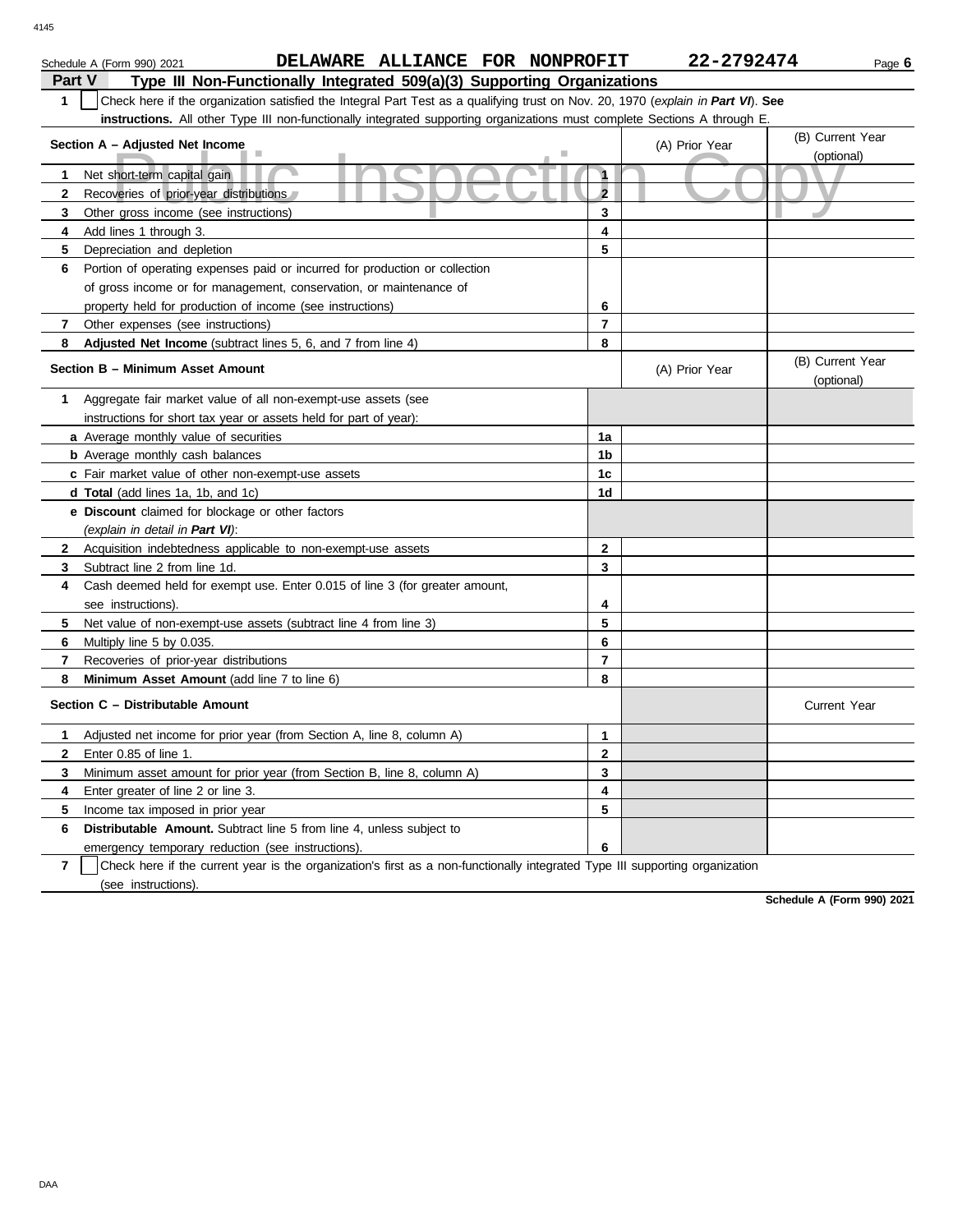Other distributions (*describe in Part VI*). See instructions. **Total annual distributions.** Add lines 1 through 6.

(*provide details in Part VI*). See instructions. Distributable amount for 2021 from Section C, line 6

Distributable amount for 2021 from Section C, line 6 Underdistributions, if any, for years prior to 2021 (reasonable cause required–*explain in Part VI*). See

Line 8 amount divided by line 9 amount

**a** From 2016 . . . . . . . . . . . . . . . . . . . . . . . . . . . . . . . . . . **b** From 2017 . . . . . . . . . . . . . . . . . . . . . . . . . . . . . . . . . . **c** From 2018 . . . . . . . . . . . . . . . . . . . . . . . . . . . . . . . . . . **d** From 2019 . . . . . . . . . . . . . . . . . . . . . . . . . . . . . . . . . . . **e** From 2020 . . . . . . . . . . . . . . . . . . . . . . . . . . . . . . . . . . .

Excess distributions carryover, if any, to 2021

**g** Applied to underdistributions of prior years **h** Applied to 2021 distributable amount

**a** Applied to underdistributions of prior years **b** Applied to 2021 distributable amount

**a** Excess from 2017 . . . . . . . . . . . . . . . . . . . . . . . . . . **b** Excess from 2018 . . . . . . . . . . . . . . . . . . . . . . . . . . **c** Excess from 2019 . . . . . . . . . . . . . . . . . . . . . . . . . . . **d** Excess from 2020 . . . . . . . . . . . . . . . . . . . . . . . . . . . **e** Excess from 2021 . . . . . . . . . . . . . . . . . . . . . . . . . . .

**c** Remainder. Subtract lines 4a and 4b from line 4.

Remaining underdistributions for years prior to 2021, if any. Subtract lines 3g and 4a from line 2. For result greater than zero, *explain in Part VI*. See instructions. Remaining underdistributions for 2021 Subtract lines 3h and 4b from line 1. For result greater than zero, *explain in*

**Excess distributions carryover to 2022.** Add lines 3j

Section D, line 7: \$

**i** Carryover from 2016 not applied (see instructions) **j** Remainder. Subtract lines 3g, 3h, and 3i from line 3f.

**f Total** of lines 3a through 3e

Distributions for 2021 from

*Part VI*. See instructions.

Breakdown of line 7:

Distributions to attentive supported organizations to which the organization is responsive

**Section E – Distribution Allocations** (see instructions) **Excess Distributions** 

Qualified set-aside amounts (prior IRS approval required—*provide details in Part VI*)

**9 10**

**3**

instructions.

**2 1**

|        | 22-2792474<br>ALLIANCE FOR NONPROFIT<br><b>DELAWARE</b><br>Schedule A (Form 990) 2021 | Page 7              |
|--------|---------------------------------------------------------------------------------------|---------------------|
| Part V | Type III Non-Functionally Integrated 509(a)(3) Supporting Organizations (continued)   |                     |
|        | Section D - Distributions                                                             | <b>Current Year</b> |
|        | Amounts paid to supported organizations to accomplish exempt purposes                 |                     |
|        | Amounts paid to perform activity that directly furthers exempt purposes of supported  |                     |
|        | organizations, in excess of income from activity                                      |                     |
|        | Administrative expenses paid to accomplish exempt purposes of supported organizations |                     |
|        | Amounts paid to acquire exempt-use assets                                             |                     |

**(i) (ii)**

**Underdistributions Pre-2021**

**Schedule A (Form 990) 2021**

**(iii) Distributable Amount for 2021**

**8**

**7**

and 4c.

**6**

**5**

**4**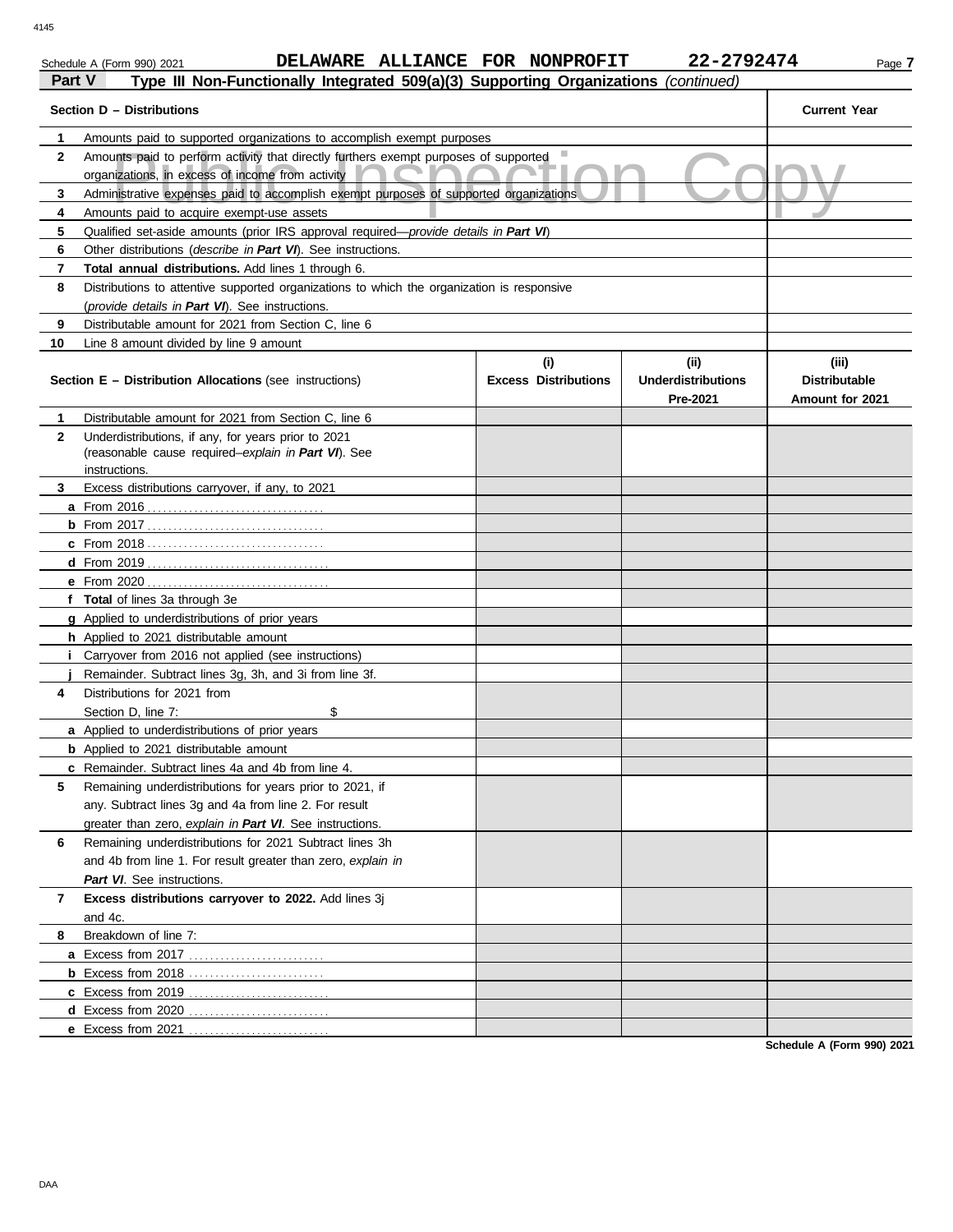| Schedule A (Form 990) 2021 |                                                                                                |  |              | DELAWARE ALLIANCE FOR NONPROFIT | 22-2792474                                                                                                                                                                                                                                     | Page 8 |
|----------------------------|------------------------------------------------------------------------------------------------|--|--------------|---------------------------------|------------------------------------------------------------------------------------------------------------------------------------------------------------------------------------------------------------------------------------------------|--------|
| Part VI                    |                                                                                                |  |              |                                 | Supplemental Information. Provide the explanations required by Part II, line 10; Part II, line 17a or 17b; Part<br>III, line 12; Part IV, Section A, lines 1, 2, 3b, 3c, 4b, 4c, 5a, 6, 9a, 9b, 9c, 11a, 11b, and 11c; Part IV, Section        |        |
|                            | lines 2, 5, and 6. Also complete this part for any additional information. (See instructions.) |  |              |                                 | B, lines 1 and 2; Part IV, Section C, line 1; Part IV, Section D, lines 2 and 3; Part IV, Section E, lines 1c, 2a, 2b,<br>3a, and 3b; Part V, line 1; Part V, Section B, line 1e; Part V, Section D, lines 5, 6, and 8; and Part V, Section E, |        |
|                            |                                                                                                |  | <b>Decuc</b> |                                 |                                                                                                                                                                                                                                                |        |
|                            |                                                                                                |  |              |                                 |                                                                                                                                                                                                                                                |        |
|                            |                                                                                                |  |              |                                 |                                                                                                                                                                                                                                                |        |
|                            |                                                                                                |  |              |                                 |                                                                                                                                                                                                                                                |        |
|                            |                                                                                                |  |              |                                 |                                                                                                                                                                                                                                                |        |
|                            |                                                                                                |  |              |                                 |                                                                                                                                                                                                                                                |        |
|                            |                                                                                                |  |              |                                 |                                                                                                                                                                                                                                                |        |
|                            |                                                                                                |  |              |                                 |                                                                                                                                                                                                                                                |        |
|                            |                                                                                                |  |              |                                 |                                                                                                                                                                                                                                                |        |
|                            |                                                                                                |  |              |                                 |                                                                                                                                                                                                                                                |        |
|                            |                                                                                                |  |              |                                 |                                                                                                                                                                                                                                                |        |
|                            |                                                                                                |  |              |                                 |                                                                                                                                                                                                                                                |        |
|                            |                                                                                                |  |              |                                 |                                                                                                                                                                                                                                                |        |
|                            |                                                                                                |  |              |                                 |                                                                                                                                                                                                                                                |        |
|                            |                                                                                                |  |              |                                 |                                                                                                                                                                                                                                                |        |
|                            |                                                                                                |  |              |                                 |                                                                                                                                                                                                                                                |        |
|                            |                                                                                                |  |              |                                 |                                                                                                                                                                                                                                                |        |
|                            |                                                                                                |  |              |                                 |                                                                                                                                                                                                                                                |        |
|                            |                                                                                                |  |              |                                 |                                                                                                                                                                                                                                                |        |
|                            |                                                                                                |  |              |                                 |                                                                                                                                                                                                                                                |        |
|                            |                                                                                                |  |              |                                 |                                                                                                                                                                                                                                                |        |
|                            |                                                                                                |  |              |                                 |                                                                                                                                                                                                                                                |        |
|                            |                                                                                                |  |              |                                 |                                                                                                                                                                                                                                                |        |
|                            |                                                                                                |  |              |                                 |                                                                                                                                                                                                                                                |        |
|                            |                                                                                                |  |              |                                 |                                                                                                                                                                                                                                                |        |
|                            |                                                                                                |  |              |                                 |                                                                                                                                                                                                                                                |        |
|                            |                                                                                                |  |              |                                 |                                                                                                                                                                                                                                                |        |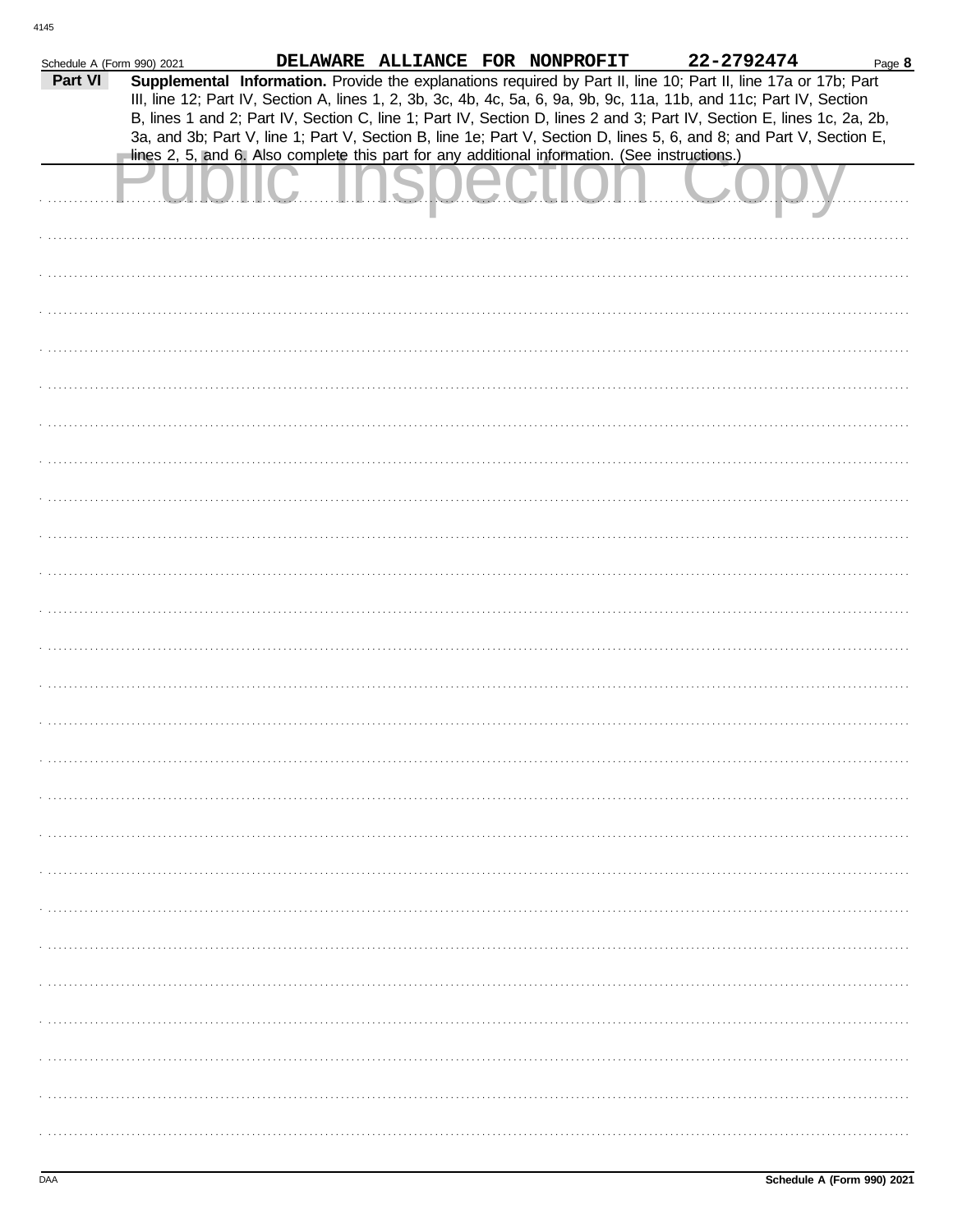| <b>Schedule B</b><br>(Form 990)<br>Department of the Treasury                                                                                      | <b>Schedule of Contributors</b><br>La Attach to Form 990 or Form 990-PF.  | OMB No. 1545-0047<br>2021 |  |  |  |  |  |
|----------------------------------------------------------------------------------------------------------------------------------------------------|---------------------------------------------------------------------------|---------------------------|--|--|--|--|--|
| Internal Revenue Service                                                                                                                           | u Go to www.irs.gov/Form990 for the latest information.                   |                           |  |  |  |  |  |
| Employer identification number<br>Name of the organization<br>DELAWARE ALLIANCE FOR<br>NONPROFIT<br>22-2792474<br><b>INC</b><br><b>ADVANCEMENT</b> |                                                                           |                           |  |  |  |  |  |
| Organization type (check one):                                                                                                                     |                                                                           |                           |  |  |  |  |  |
| Filers of:                                                                                                                                         | Section:                                                                  |                           |  |  |  |  |  |
| Form 990 or 990-EZ                                                                                                                                 | IХ<br>501(c)<br>) (enter number) organization<br>3                        |                           |  |  |  |  |  |
|                                                                                                                                                    | 4947(a)(1) nonexempt charitable trust not treated as a private foundation |                           |  |  |  |  |  |
|                                                                                                                                                    | 527 political organization                                                |                           |  |  |  |  |  |
| Form 990-PF                                                                                                                                        | 501(c)(3) exempt private foundation                                       |                           |  |  |  |  |  |
|                                                                                                                                                    | 4947(a)(1) nonexempt charitable trust treated as a private foundation     |                           |  |  |  |  |  |
|                                                                                                                                                    | 501(c)(3) taxable private foundation                                      |                           |  |  |  |  |  |
|                                                                                                                                                    |                                                                           |                           |  |  |  |  |  |

Check if your organization is covered by the **General Rule** or a **Special Rule. Note:** Only a section 501(c)(7), (8), or (10) organization can check boxes for both the General Rule and a Special Rule. See instructions.

# **General Rule**

For an organization filing Form 990, 990-EZ, or 990-PF that received, during the year, contributions totaling \$5,000 or more (in money or property) from any one contributor. Complete Parts I and II. See instructions for determining a contributor's total contributions.

### **Special Rules**

X For an organization described in section 501(c)(3) filing Form 990 or 990-EZ that met the 33<sup>1</sup>/3% support test of the regulations under sections 509(a)(1) and 170(b)(1)(A)(vi), that checked Schedule A (Form 990), Part II, line 13, 16a, or 16b, and that received from any one contributor, during the year, total contributions of the greater of **(1)** \$5,000; or **(2)** 2% of the amount on (i) Form 990, Part VIII, line 1h; or (ii) Form 990-EZ, line 1. Complete Parts I and II.

literary, or educational purposes, or for the prevention of cruelty to children or animals. Complete Parts I (entering For an organization described in section  $501(c)(7)$ ,  $(8)$ , or  $(10)$  filing Form 990 or 990-EZ that received from any one contributor, during the year, total contributions of more than \$1,000 *exclusively* for religious, charitable, scientific, "N/A" in column (b) instead of the contributor name and address), II, and III.

For an organization described in section 501(c)(7), (8), or (10) filing Form 990 or 990-EZ that received from any one contributor, during the year, contributions *exclusively* for religious, charitable, etc., purposes, but no such contributions totaled more than \$1,000. If this box is checked, enter here the total contributions that were received during the year for an *exclusively* religious, charitable, etc., purpose. Don't complete any of the parts unless the **General Rule** applies to this organization because it received *nonexclusively* religious, charitable, etc., contributions totaling \$5,000 or more during the year . . . . . . . . . . . . . . . . . . . . . . . . . . . . . . . . . . . . . . . . . . . . . . . . . . . . . . . . . . . . . . . . . . . . . . . . . . . . . . . .

**must** answer "No" on Part IV, line 2, of its Form 990; or check the box on line H of its Form 990-EZ or on its Form 990-PF, Part I, line 2, to certify that it doesn't meet the filing requirements of Schedule B (Form 990). **Caution:** An organization that isn't covered by the General Rule and/or the Special Rules doesn't file Schedule B (Form 990), but it

**For Paperwork Reduction Act Notice, see the instructions for Form 990, 990-EZ, or 990-PF.**

 $\triangleright$   $\$$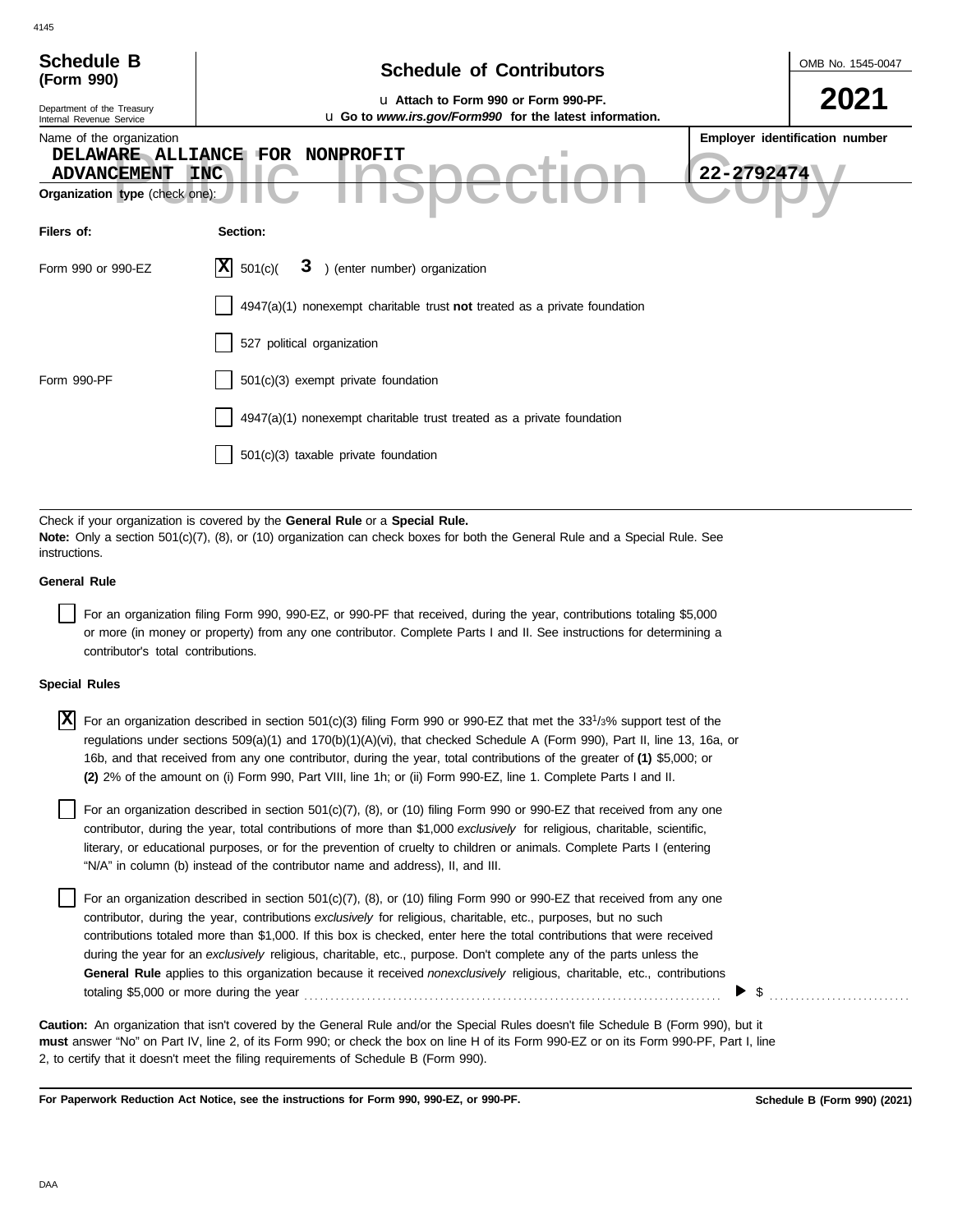Schedule B (Form 990) (2021)

|                         | Name of organization<br>Employer identification number<br>22-2792474<br>DELAWARE ALLIANCE<br>FOR<br><b>NONPROFIT</b> |                                                    |                                                                                                                                            |  |  |  |  |  |  |  |
|-------------------------|----------------------------------------------------------------------------------------------------------------------|----------------------------------------------------|--------------------------------------------------------------------------------------------------------------------------------------------|--|--|--|--|--|--|--|
| Part I                  | <b>Contributors</b> (see instructions). Use duplicate copies of Part I if additional space is needed.                |                                                    |                                                                                                                                            |  |  |  |  |  |  |  |
| (a)<br>No.<br>$1$       | (b)<br>Name, address, and ZIP + 4                                                                                    | (c)<br><b>Total contributions</b><br>800,000<br>\$ | (d)<br>Type of contribution<br>$\overline{\mathbf{x}}$<br>Person<br>Payroll<br>Noncash<br>(Complete Part II for<br>noncash contributions.) |  |  |  |  |  |  |  |
| (a)<br>No.              | (b)<br>Name, address, and ZIP + 4                                                                                    | (c)<br><b>Total contributions</b>                  | (d)<br>Type of contribution                                                                                                                |  |  |  |  |  |  |  |
| $\boldsymbol{2}$        |                                                                                                                      | 30,000<br>\$                                       | Person<br>Payroll<br>Noncash<br>(Complete Part II for<br>noncash contributions.)                                                           |  |  |  |  |  |  |  |
| (a)<br>No.              | (b)<br>Name, address, and ZIP + 4                                                                                    | (c)<br><b>Total contributions</b>                  | (d)<br>Type of contribution                                                                                                                |  |  |  |  |  |  |  |
| 3                       |                                                                                                                      | 30,000<br>\$                                       | Person<br>Payroll<br><b>Noncash</b><br>(Complete Part II for<br>noncash contributions.)                                                    |  |  |  |  |  |  |  |
| (a)<br>No.              | (b)<br>Name, address, and ZIP + 4                                                                                    | (c)<br><b>Total contributions</b>                  | (d)<br>Type of contribution                                                                                                                |  |  |  |  |  |  |  |
| $\overline{\mathbf{4}}$ |                                                                                                                      | 150,000<br>\$                                      | Person<br>Payroll<br><b>Noncash</b><br>(Complete Part II for<br>noncash contributions.)                                                    |  |  |  |  |  |  |  |
| (a)<br>No.              | (b)<br>Name, address, and ZIP + 4                                                                                    | (c)<br><b>Total contributions</b>                  | (d)<br>Type of contribution                                                                                                                |  |  |  |  |  |  |  |
| $\overline{5}$          |                                                                                                                      | 116,647<br>\$                                      | X<br>Person<br>Payroll<br><b>Noncash</b><br>(Complete Part II for<br>noncash contributions.)                                               |  |  |  |  |  |  |  |
| (a)<br>No.              | (b)<br>Name, address, and ZIP + 4                                                                                    | (c)<br><b>Total contributions</b>                  | (d)<br>Type of contribution                                                                                                                |  |  |  |  |  |  |  |
|                         |                                                                                                                      | \$                                                 | Person<br>Payroll<br>Noncash<br>(Complete Part II for                                                                                      |  |  |  |  |  |  |  |

Page **2**

**PAGE 1 OF 1**

noncash contributions.)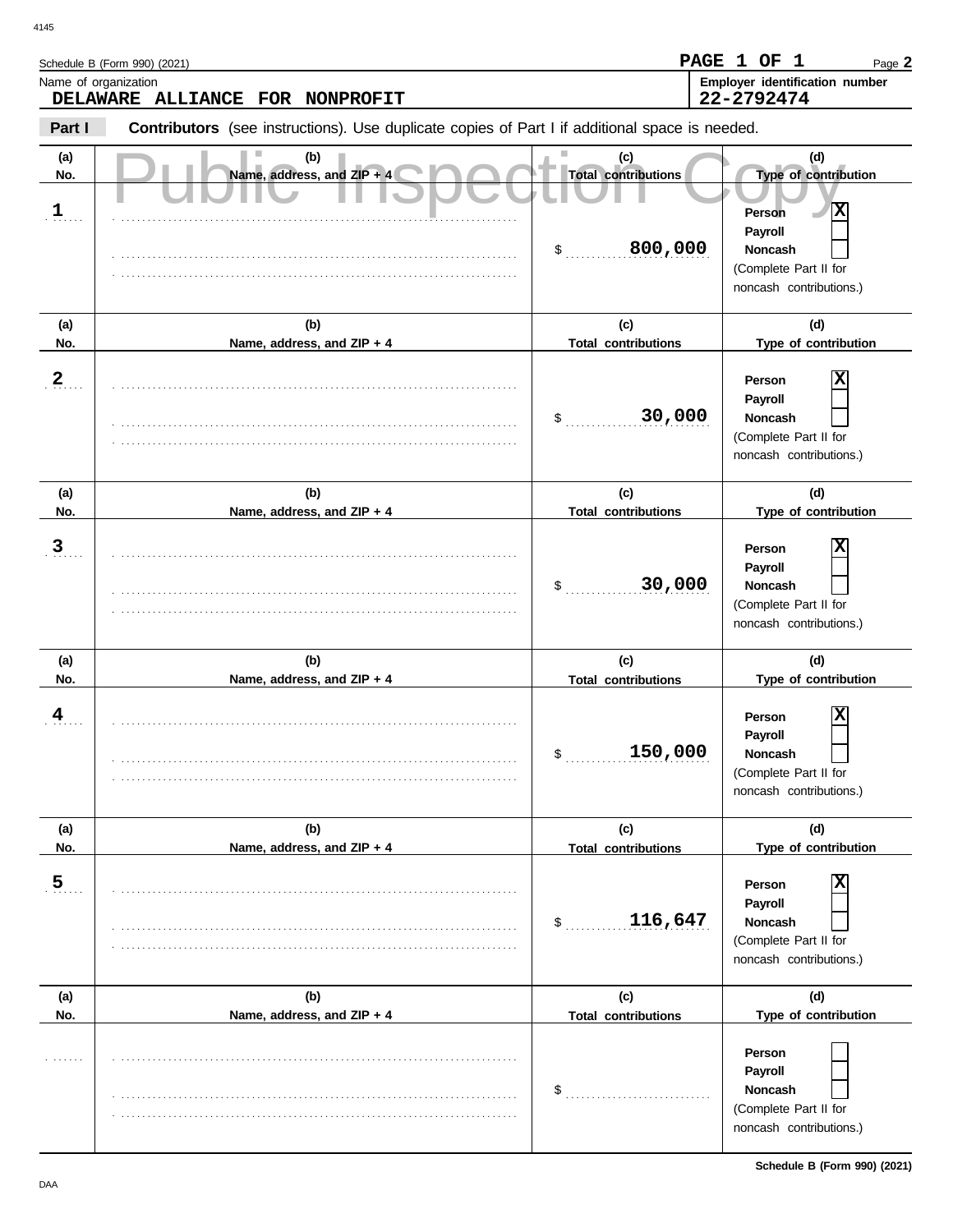|        | <b>SCHEDULE D</b>                                           | <b>Supplemental Financial Statements</b>                                                                                                                                  |                       |                                                    |    |            | OMB No. 1545-0047               |
|--------|-------------------------------------------------------------|---------------------------------------------------------------------------------------------------------------------------------------------------------------------------|-----------------------|----------------------------------------------------|----|------------|---------------------------------|
|        | (Form 990)                                                  | u Complete if the organization answered "Yes" on Form 990,                                                                                                                |                       |                                                    |    |            |                                 |
|        | Department of the Treasury                                  | Part IV, line 6, 7, 8, 9, 10, 11a, 11b, 11c, 11d, 11e, 11f, 12a, or 12b.                                                                                                  | u Attach to Form 990. |                                                    |    |            | <b>Open to Public</b>           |
|        | Internal Revenue Service                                    | <b>u</b> Go to <i>www.irs.gov/Form990</i> for instructions and the latest information.                                                                                    |                       |                                                    |    |            | Inspection                      |
|        | Name of the organization<br>DELAWARE ALLIANCE FOR NONPROFIT |                                                                                                                                                                           |                       |                                                    |    |            | Employer identification number  |
|        | ADVANCEMENT INC                                             |                                                                                                                                                                           |                       |                                                    |    | 22-2792474 |                                 |
|        | Part I                                                      | Organizations Maintaining Donor Advised Funds or Other Similar Funds or Accounts.                                                                                         |                       |                                                    |    |            |                                 |
|        |                                                             | Complete if the organization answered "Yes" on Form 990, Part IV, line 6.                                                                                                 |                       |                                                    |    |            |                                 |
|        |                                                             |                                                                                                                                                                           |                       | (a) Donor advised funds                            |    |            | (b) Funds and other accounts    |
| 1      | Total number at end of year                                 |                                                                                                                                                                           |                       |                                                    |    |            |                                 |
| 2      |                                                             |                                                                                                                                                                           |                       |                                                    |    |            |                                 |
| 3<br>4 |                                                             |                                                                                                                                                                           |                       |                                                    |    |            |                                 |
| 5      |                                                             | Did the organization inform all donors and donor advisors in writing that the assets held in donor advised                                                                |                       |                                                    |    |            |                                 |
|        |                                                             |                                                                                                                                                                           |                       |                                                    |    |            | Yes<br>No                       |
| 6      |                                                             | Did the organization inform all grantees, donors, and donor advisors in writing that grant funds can be used                                                              |                       |                                                    |    |            |                                 |
|        |                                                             | only for charitable purposes and not for the benefit of the donor or donor advisor, or for any other purpose                                                              |                       |                                                    |    |            |                                 |
|        | conferring impermissible private benefit?                   |                                                                                                                                                                           |                       |                                                    |    |            | Yes<br>No                       |
|        | Part II                                                     | <b>Conservation Easements.</b><br>Complete if the organization answered "Yes" on Form 990, Part IV, line 7.                                                               |                       |                                                    |    |            |                                 |
| 1      |                                                             | Purpose(s) of conservation easements held by the organization (check all that apply).                                                                                     |                       |                                                    |    |            |                                 |
|        |                                                             | Preservation of land for public use (for example, recreation or education)                                                                                                |                       | Preservation of a historically important land area |    |            |                                 |
|        | Protection of natural habitat                               |                                                                                                                                                                           |                       | Preservation of a certified historic structure     |    |            |                                 |
|        | Preservation of open space                                  |                                                                                                                                                                           |                       |                                                    |    |            |                                 |
| 2      |                                                             | Complete lines 2a through 2d if the organization held a qualified conservation contribution in the form of a conservation                                                 |                       |                                                    |    |            |                                 |
|        | easement on the last day of the tax year.                   |                                                                                                                                                                           |                       |                                                    |    |            | Held at the End of the Tax Year |
| а      |                                                             |                                                                                                                                                                           |                       |                                                    | 2a |            |                                 |
| b      |                                                             |                                                                                                                                                                           |                       |                                                    | 2b |            |                                 |
|        |                                                             |                                                                                                                                                                           |                       |                                                    | 2c |            |                                 |
| d      |                                                             | Number of conservation easements included in (c) acquired after 7/25/06, and not on a                                                                                     |                       |                                                    |    |            |                                 |
|        |                                                             | historic structure listed in the National Register                                                                                                                        |                       |                                                    | 2d |            |                                 |
| 3      |                                                             | Number of conservation easements modified, transferred, released, extinguished, or terminated by the organization during the                                              |                       |                                                    |    |            |                                 |
|        | tax year $\mathbf{u}$                                       | Number of states where property subject to conservation easement is located u                                                                                             |                       |                                                    |    |            |                                 |
| 5      |                                                             | Does the organization have a written policy regarding the periodic monitoring, inspection, handling of                                                                    |                       |                                                    |    |            |                                 |
|        |                                                             | violations, and enforcement of the conservation easements it holds? $\Box$ Yes $\Box$ No                                                                                  |                       |                                                    |    |            |                                 |
| 6      |                                                             | Staff and volunteer hours devoted to monitoring, inspecting, handling of violations, and enforcing conservation easements during the year                                 |                       |                                                    |    |            |                                 |
|        | u <sub></sub>                                               |                                                                                                                                                                           |                       |                                                    |    |            |                                 |
| 7      |                                                             | Amount of expenses incurred in monitoring, inspecting, handling of violations, and enforcing conservation easements during the year                                       |                       |                                                    |    |            |                                 |
|        | <b>u</b> \$                                                 |                                                                                                                                                                           |                       |                                                    |    |            |                                 |
| 8      |                                                             | Does each conservation easement reported on line 2(d) above satisfy the requirements of section 170(h)(4)(B)(i)                                                           |                       |                                                    |    |            |                                 |
|        |                                                             |                                                                                                                                                                           |                       |                                                    |    |            | Yes<br>No                       |
| 9      |                                                             | In Part XIII, describe how the organization reports conservation easements in its revenue and expense statement and                                                       |                       |                                                    |    |            |                                 |
|        |                                                             | balance sheet, and include, if applicable, the text of the footnote to the organization's financial statements that describes the                                         |                       |                                                    |    |            |                                 |
|        |                                                             | organization's accounting for conservation easements.                                                                                                                     |                       |                                                    |    |            |                                 |
|        | Part III                                                    | Organizations Maintaining Collections of Art, Historical Treasures, or Other Similar Assets.<br>Complete if the organization answered "Yes" on Form 990, Part IV, line 8. |                       |                                                    |    |            |                                 |
|        |                                                             | 1a If the organization elected, as permitted under FASB ASC 958, not to report in its revenue statement and balance sheet works                                           |                       |                                                    |    |            |                                 |
|        |                                                             | of art, historical treasures, or other similar assets held for public exhibition, education, or research in furtherance of public                                         |                       |                                                    |    |            |                                 |
|        |                                                             | service, provide in Part XIII the text of the footnote to its financial statements that describes these items.                                                            |                       |                                                    |    |            |                                 |
| b      |                                                             | If the organization elected, as permitted under FASB ASC 958, to report in its revenue statement and balance sheet works of                                               |                       |                                                    |    |            |                                 |
|        |                                                             | art, historical treasures, or other similar assets held for public exhibition, education, or research in furtherance of public service,                                   |                       |                                                    |    |            |                                 |
|        |                                                             | provide the following amounts relating to these items:                                                                                                                    |                       |                                                    |    |            |                                 |
|        |                                                             |                                                                                                                                                                           |                       |                                                    |    |            | <b>u</b> \$                     |
| 2      | (ii) Assets included in Form 990, Part X                    | If the organization received or held works of art, historical treasures, or other similar assets for financial gain, provide the                                          |                       |                                                    |    |            |                                 |
|        |                                                             | following amounts required to be reported under FASB ASC 958 relating to these items:                                                                                     |                       |                                                    |    |            |                                 |
| а      |                                                             |                                                                                                                                                                           |                       |                                                    |    | u \$       |                                 |
| b      |                                                             |                                                                                                                                                                           |                       |                                                    |    |            |                                 |
|        |                                                             | For Paperwork Reduction Act Notice, see the Instructions for Form 990.                                                                                                    |                       |                                                    |    |            | Schedule D (Form 990) 2021      |

FOF F<br>Daa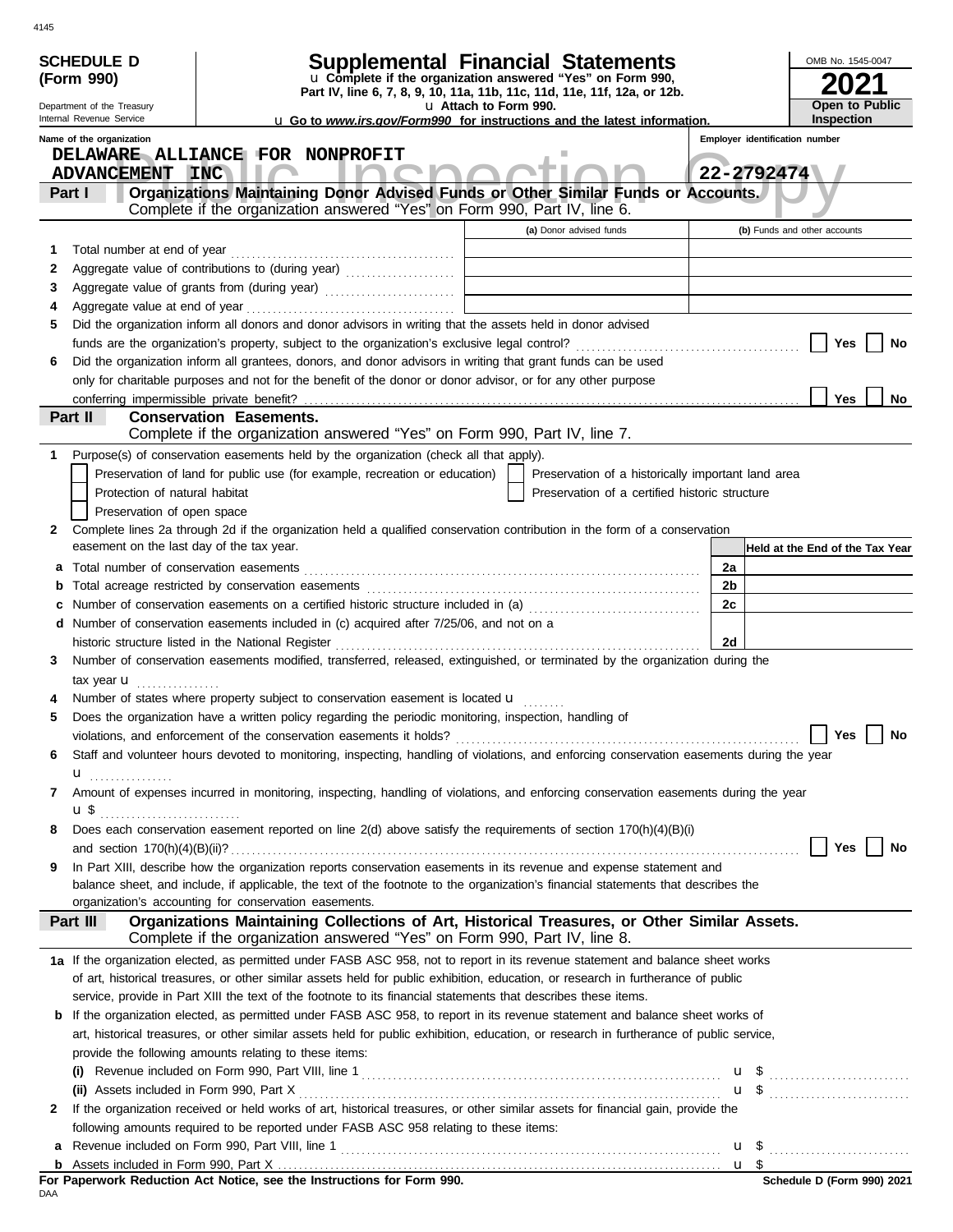|    | Schedule D (Form 990) 2021 DELAWARE ALLIANCE FOR NONPROFIT                                                                                                                  |                         |  |                         |                    | 22-2792474 |                 |                      |                | Page 2              |
|----|-----------------------------------------------------------------------------------------------------------------------------------------------------------------------------|-------------------------|--|-------------------------|--------------------|------------|-----------------|----------------------|----------------|---------------------|
|    | Organizations Maintaining Collections of Art, Historical Treasures, or Other Similar Assets (continued)<br>Part III                                                         |                         |  |                         |                    |            |                 |                      |                |                     |
| 3. | Using the organization's acquisition, accession, and other records, check any of the following that make significant use of its<br>collection items (check all that apply): |                         |  |                         |                    |            |                 |                      |                |                     |
| a  | Public exhibition<br>Loan or exchange program                                                                                                                               |                         |  |                         |                    |            |                 |                      |                |                     |
| b  | Other <b>Communication</b><br>Scholarly research<br>e                                                                                                                       |                         |  |                         |                    |            |                 |                      |                |                     |
| c  | Preservation for future generations                                                                                                                                         |                         |  |                         |                    |            |                 |                      |                |                     |
|    | Provide a description of the organization's collections and explain how they further the organization's exempt purpose in Part                                              |                         |  |                         |                    |            |                 |                      |                |                     |
|    | XIII.                                                                                                                                                                       |                         |  |                         |                    |            |                 |                      |                |                     |
|    | During the year, did the organization solicit or receive donations of art, historical treasures, or other similar                                                           |                         |  |                         |                    |            |                 |                      |                |                     |
|    |                                                                                                                                                                             |                         |  |                         |                    |            |                 |                      | Yes            | No                  |
|    | <b>Escrow and Custodial Arrangements.</b><br>Part IV                                                                                                                        |                         |  |                         |                    |            |                 |                      |                |                     |
|    | Complete if the organization answered "Yes" on Form 990, Part IV, line 9, or reported an amount on Form                                                                     |                         |  |                         |                    |            |                 |                      |                |                     |
|    | 990, Part X, line 21.                                                                                                                                                       |                         |  |                         |                    |            |                 |                      |                |                     |
|    | 1a Is the organization an agent, trustee, custodian or other intermediary for contributions or other assets not                                                             |                         |  |                         |                    |            |                 |                      |                |                     |
|    |                                                                                                                                                                             |                         |  |                         |                    |            |                 |                      | Yes            |                     |
|    | <b>b</b> If "Yes," explain the arrangement in Part XIII and complete the following table:                                                                                   |                         |  |                         |                    |            |                 |                      |                |                     |
|    |                                                                                                                                                                             |                         |  |                         |                    |            |                 |                      | Amount         |                     |
|    | c Beginning balance                                                                                                                                                         |                         |  |                         |                    |            |                 | 1c                   |                |                     |
|    |                                                                                                                                                                             |                         |  |                         |                    |            |                 | 1d                   |                |                     |
|    |                                                                                                                                                                             |                         |  |                         |                    |            |                 | 1е                   |                |                     |
|    |                                                                                                                                                                             |                         |  |                         |                    |            |                 | 1f                   |                |                     |
|    | 2a Did the organization include an amount on Form 990, Part X, line 21, for escrow or custodial account liability?                                                          |                         |  |                         |                    |            |                 |                      | Yes            | No                  |
|    |                                                                                                                                                                             |                         |  |                         |                    |            |                 |                      |                |                     |
|    | Part V<br><b>Endowment Funds.</b>                                                                                                                                           |                         |  |                         |                    |            |                 |                      |                |                     |
|    | Complete if the organization answered "Yes" on Form 990, Part IV, line 10.                                                                                                  |                         |  |                         |                    |            |                 |                      |                |                     |
|    |                                                                                                                                                                             | (a) Current year        |  | (b) Prior year          | (c) Two years back |            |                 | (d) Three years back |                | (e) Four years back |
|    | 1a Beginning of year balance                                                                                                                                                |                         |  |                         |                    |            |                 |                      |                |                     |
|    | <b>b</b> Contributions $\ldots$                                                                                                                                             |                         |  |                         |                    |            |                 |                      |                |                     |
|    | c Net investment earnings, gains, and                                                                                                                                       |                         |  |                         |                    |            |                 |                      |                |                     |
|    | losses                                                                                                                                                                      |                         |  |                         |                    |            |                 |                      |                |                     |
|    | d Grants or scholarships                                                                                                                                                    |                         |  |                         |                    |            |                 |                      |                |                     |
|    | e Other expenditures for facilities and                                                                                                                                     |                         |  |                         |                    |            |                 |                      |                |                     |
|    |                                                                                                                                                                             |                         |  |                         |                    |            |                 |                      |                |                     |
|    | f Administrative expenses                                                                                                                                                   |                         |  |                         |                    |            |                 |                      |                |                     |
|    | g End of year balance                                                                                                                                                       |                         |  |                         |                    |            |                 |                      |                |                     |
|    | Provide the estimated percentage of the current year end balance (line 1g, column (a)) held as:                                                                             |                         |  |                         |                    |            |                 |                      |                |                     |
|    | Board designated or quasi-endowment u                                                                                                                                       |                         |  |                         |                    |            |                 |                      |                |                     |
|    | <b>b</b> Permanent endowment <b>u</b> %                                                                                                                                     |                         |  |                         |                    |            |                 |                      |                |                     |
|    | c Term endowment <b>u</b> %                                                                                                                                                 |                         |  |                         |                    |            |                 |                      |                |                     |
|    | The percentages on lines 2a, 2b, and 2c should equal 100%.                                                                                                                  |                         |  |                         |                    |            |                 |                      |                |                     |
|    | 3a Are there endowment funds not in the possession of the organization that are held and administered for the                                                               |                         |  |                         |                    |            |                 |                      |                |                     |
|    | organization by:                                                                                                                                                            |                         |  |                         |                    |            |                 |                      |                | <b>Yes</b><br>No.   |
|    |                                                                                                                                                                             |                         |  |                         |                    |            |                 |                      | 3a(i)          |                     |
|    | (ii) Related organizations                                                                                                                                                  |                         |  |                         |                    |            |                 |                      | 3a(ii)         |                     |
|    |                                                                                                                                                                             |                         |  |                         |                    |            |                 |                      | 3b             |                     |
|    | Describe in Part XIII the intended uses of the organization's endowment funds.                                                                                              |                         |  |                         |                    |            |                 |                      |                |                     |
|    | Part VI<br>Land, Buildings, and Equipment.                                                                                                                                  |                         |  |                         |                    |            |                 |                      |                |                     |
|    | Complete if the organization answered "Yes" on Form 990, Part IV, line 11a. See Form 990, Part X, line 10.                                                                  |                         |  |                         |                    |            |                 |                      |                |                     |
|    | Description of property                                                                                                                                                     | (a) Cost or other basis |  | (b) Cost or other basis |                    |            | (c) Accumulated |                      | (d) Book value |                     |
|    |                                                                                                                                                                             | (investment)            |  | (other)                 |                    |            | depreciation    |                      |                |                     |
|    | <b>1a</b> Land                                                                                                                                                              |                         |  |                         |                    |            |                 |                      |                |                     |
|    | <b>b</b> Buildings                                                                                                                                                          |                         |  |                         |                    |            |                 |                      |                |                     |
|    | c Leasehold improvements                                                                                                                                                    |                         |  |                         |                    |            |                 |                      |                |                     |
|    |                                                                                                                                                                             |                         |  |                         | 57,763             |            |                 | 37,571               |                | 20,192              |
|    |                                                                                                                                                                             |                         |  |                         | 11,781             |            |                 | 10,537               |                | 1,244               |
|    |                                                                                                                                                                             |                         |  |                         |                    |            |                 |                      |                | 21,436              |

**Schedule D (Form 990) 2021**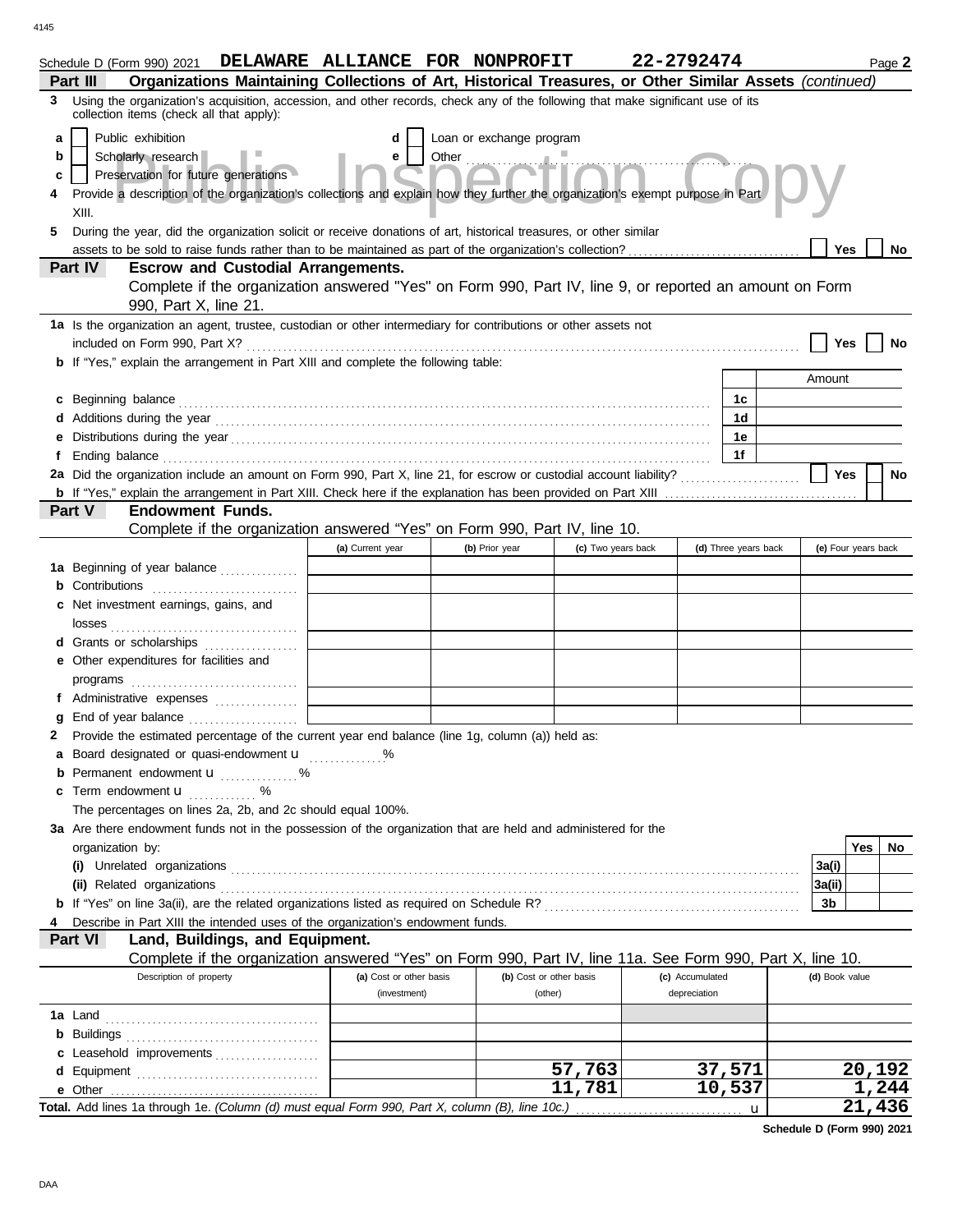| Schedule D (Form 990) 2021 | DELAWARE ALLIANCE FOR NONPROFIT                                                                            |                | 22-2792474                                                   | Page 3         |
|----------------------------|------------------------------------------------------------------------------------------------------------|----------------|--------------------------------------------------------------|----------------|
| <b>Part VII</b>            | <b>Investments - Other Securities.</b>                                                                     |                |                                                              |                |
|                            | Complete if the organization answered "Yes" on Form 990, Part IV, line 11b. See Form 990, Part X, line 12. |                |                                                              |                |
|                            | (a) Description of security or category                                                                    | (b) Book value | (c) Method of valuation:                                     |                |
|                            | (including name of security)                                                                               |                | Cost or end-of-year market value                             |                |
| (1) Financial derivatives  |                                                                                                            | ш              |                                                              |                |
|                            | (2) Closely held equity interests                                                                          |                |                                                              |                |
| $(3)$ Other                |                                                                                                            |                |                                                              |                |
| $(A)$ .                    |                                                                                                            |                |                                                              |                |
| (B)<br>(C)                 |                                                                                                            |                |                                                              |                |
| (D)                        |                                                                                                            |                |                                                              |                |
| (E)                        |                                                                                                            |                |                                                              |                |
| (F)                        |                                                                                                            |                |                                                              |                |
| (G)                        |                                                                                                            |                |                                                              |                |
| (H)                        |                                                                                                            |                |                                                              |                |
|                            | Total. (Column (b) must equal Form 990, Part X, col. (B) line 12.)<br>u                                    |                |                                                              |                |
| Part VIII                  | Investments - Program Related.                                                                             |                |                                                              |                |
|                            | Complete if the organization answered "Yes" on Form 990, Part IV, line 11c. See Form 990, Part X, line 13. |                |                                                              |                |
|                            | (a) Description of investment                                                                              | (b) Book value | (c) Method of valuation:<br>Cost or end-of-year market value |                |
|                            |                                                                                                            |                |                                                              |                |
| (1)<br>(2)                 |                                                                                                            |                |                                                              |                |
| (3)                        |                                                                                                            |                |                                                              |                |
| (4)                        |                                                                                                            |                |                                                              |                |
| (5)                        |                                                                                                            |                |                                                              |                |
| (6)                        |                                                                                                            |                |                                                              |                |
| (7)                        |                                                                                                            |                |                                                              |                |
| (8)                        |                                                                                                            |                |                                                              |                |
| (9)                        |                                                                                                            |                |                                                              |                |
| Part IX                    | Total. (Column (b) must equal Form 990, Part X, col. (B) line 13.)<br>u<br>Other Assets.                   |                |                                                              |                |
|                            | Complete if the organization answered "Yes" on Form 990, Part IV, line 11d. See Form 990, Part X, line 15. |                |                                                              |                |
|                            | (a) Description                                                                                            |                |                                                              | (b) Book value |
| (1)                        |                                                                                                            |                |                                                              |                |
| (2)                        |                                                                                                            |                |                                                              |                |
| (3)                        |                                                                                                            |                |                                                              |                |
| <u>(4)</u>                 |                                                                                                            |                |                                                              |                |
| (5)                        |                                                                                                            |                |                                                              |                |
| (6)                        |                                                                                                            |                |                                                              |                |
| (7)                        |                                                                                                            |                |                                                              |                |
| (8)                        |                                                                                                            |                |                                                              |                |
| (9)                        | Total. (Column (b) must equal Form 990, Part X, col. (B) line 15.)                                         |                | u                                                            |                |
| Part X                     | Other Liabilities.                                                                                         |                |                                                              |                |
|                            | Complete if the organization answered "Yes" on Form 990, Part IV, line 11e or 11f. See Form 990, Part X,   |                |                                                              |                |
|                            | line 25.                                                                                                   |                |                                                              |                |
| 1.                         | (a) Description of liability                                                                               |                |                                                              | (b) Book value |
| (1)                        | Federal income taxes                                                                                       |                |                                                              |                |
| (2)                        |                                                                                                            |                |                                                              |                |
| (3)                        |                                                                                                            |                |                                                              |                |
| (4)                        |                                                                                                            |                |                                                              |                |
| (5)                        |                                                                                                            |                |                                                              |                |
| (6)<br>(7)                 |                                                                                                            |                |                                                              |                |
| (8)                        |                                                                                                            |                |                                                              |                |
| (9)                        |                                                                                                            |                |                                                              |                |
|                            | Total. (Column (b) must equal Form 990, Part X, col. (B) line 25.)                                         |                | u                                                            |                |
|                            |                                                                                                            |                |                                                              |                |

Liability for uncertain tax positions. In Part XIII, provide the text of the footnote to the organization's financial statements that reports the **2.** organization's liability for uncertain tax positions under FASB ASC 740. Check here if the text of the footnote has been provided in Part XIII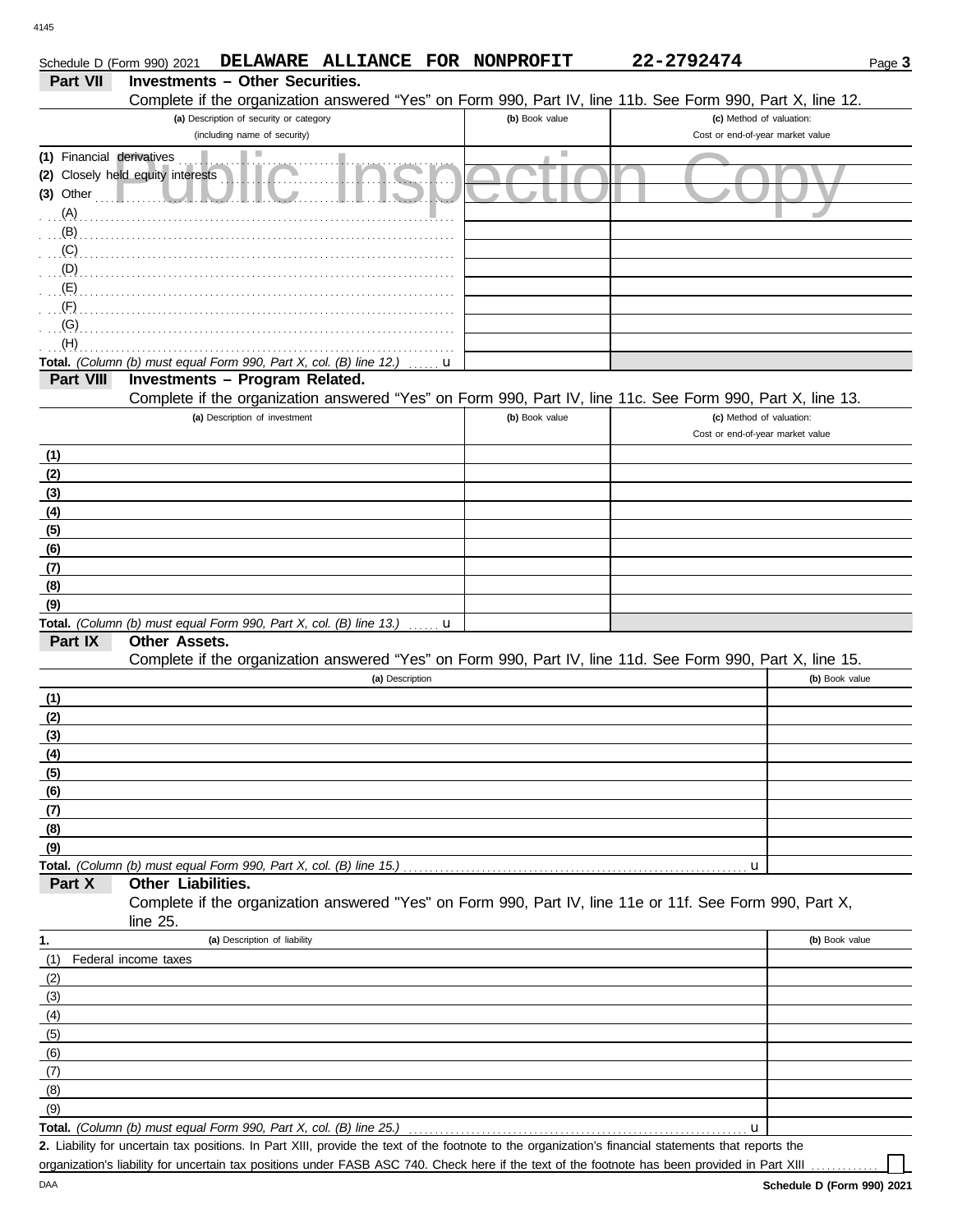|                                                                                                | Schedule D (Form 990) 2021 DELAWARE ALLIANCE FOR NONPROFIT                                                                                                                                                                           |                | 22-2792474 |                           | Page 4    |  |
|------------------------------------------------------------------------------------------------|--------------------------------------------------------------------------------------------------------------------------------------------------------------------------------------------------------------------------------------|----------------|------------|---------------------------|-----------|--|
| Reconciliation of Revenue per Audited Financial Statements With Revenue per Return.<br>Part XI |                                                                                                                                                                                                                                      |                |            |                           |           |  |
|                                                                                                | Complete if the organization answered "Yes" on Form 990, Part IV, line 12a.                                                                                                                                                          |                |            |                           |           |  |
| 1                                                                                              | Total revenue, gains, and other support per audited financial statements                                                                                                                                                             |                |            | $\mathbf{1}$              | 2,002,367 |  |
| 2                                                                                              | Amounts included on line 1 but not on Form 990, Part VIII, line 12:                                                                                                                                                                  |                |            |                           |           |  |
| а                                                                                              | Net unrealized gains (losses) on investments                                                                                                                                                                                         | 2a             |            |                           |           |  |
|                                                                                                | Donated services and use of facilities                                                                                                                                                                                               | 2 <sub>b</sub> |            |                           |           |  |
| c                                                                                              | Recoveries of prior year grants <b>the contract of the contract of the contract of the contract of the contract of the contract of the contract of the contract of the contract of the contract of the contract of the contract </b> | 2c             |            |                           |           |  |
| d                                                                                              |                                                                                                                                                                                                                                      | 2d             |            |                           |           |  |
| е                                                                                              |                                                                                                                                                                                                                                      |                |            | 2e                        |           |  |
| 3                                                                                              |                                                                                                                                                                                                                                      |                |            | 3                         | 2,002,367 |  |
|                                                                                                | Amounts included on Form 990, Part VIII, line 12, but not on line 1:                                                                                                                                                                 |                |            |                           |           |  |
| а                                                                                              | Investment expenses not included on Form 990, Part VIII, line 7b [100] [100] [100] [100] [100] [100] [100] [100] [100] [100] [100] [100] [100] [100] [100] [100] [100] [100] [100] [100] [100] [100] [100] [100] [100] [100] [       | 4а             |            |                           |           |  |
| b                                                                                              |                                                                                                                                                                                                                                      | 4b             | $-101$     |                           |           |  |
|                                                                                                | Add lines 4a and 4b                                                                                                                                                                                                                  |                |            | 4с                        | $-101$    |  |
| 5.                                                                                             |                                                                                                                                                                                                                                      |                |            | 5                         | 2,002,266 |  |
|                                                                                                | Part XII<br>Reconciliation of Expenses per Audited Financial Statements With Expenses per Return.                                                                                                                                    |                |            |                           |           |  |
|                                                                                                | Complete if the organization answered "Yes" on Form 990, Part IV, line 12a.                                                                                                                                                          |                |            |                           |           |  |
| 1                                                                                              | Total expenses and losses per audited financial statements                                                                                                                                                                           |                |            | $\mathbf 1$               | 1,309,196 |  |
| 2                                                                                              | Amounts included on line 1 but not on Form 990, Part IX, line 25:                                                                                                                                                                    |                |            |                           |           |  |
| а                                                                                              |                                                                                                                                                                                                                                      | 2a             |            |                           |           |  |
| b                                                                                              |                                                                                                                                                                                                                                      | 2 <sub>b</sub> |            |                           |           |  |
| c                                                                                              | Other losses                                                                                                                                                                                                                         | 2c             |            |                           |           |  |
| d                                                                                              |                                                                                                                                                                                                                                      | 2d             |            |                           |           |  |
| е                                                                                              | Add lines 2a through 2d [11] March 2014 [12] March 2014 [12] March 2014 [12] March 2014 [12] March 2014 [12] March 2015 [12] March 2014 [12] March 2014 [12] March 2014 [12] March 2014 [12] March 2014 [12] March 2014 [12] M       |                |            | 2e                        |           |  |
| 3                                                                                              |                                                                                                                                                                                                                                      |                |            | 3                         | 1,309,196 |  |
|                                                                                                | Amounts included on Form 990, Part IX, line 25, but not on line 1:                                                                                                                                                                   |                |            |                           |           |  |
| а                                                                                              |                                                                                                                                                                                                                                      | 4a             |            |                           |           |  |
| b                                                                                              |                                                                                                                                                                                                                                      | 4 <sub>b</sub> | $-101$     |                           |           |  |
|                                                                                                | c Add lines 4a and 4b                                                                                                                                                                                                                |                |            | 4c                        | $-101$    |  |
|                                                                                                |                                                                                                                                                                                                                                      |                |            | 5                         | 1,309,095 |  |
|                                                                                                | Part XIII Supplemental Information.                                                                                                                                                                                                  |                |            |                           |           |  |
|                                                                                                | Provide the descriptions required for Part II, lines 3, 5, and 9; Part III, lines 1a and 4; Part IV, lines 1b and 2b; Part V, line 4; Part X, line                                                                                   |                |            |                           |           |  |
|                                                                                                | 2; Part XI, lines 2d and 4b; and Part XII, lines 2d and 4b. Also complete this part to provide any additional information.                                                                                                           |                |            |                           |           |  |
|                                                                                                | PART XI, LINE 4B - REVENUE AMOUNTS INCLUDED ON RETURN - OTHER                                                                                                                                                                        |                |            |                           |           |  |
|                                                                                                |                                                                                                                                                                                                                                      |                |            |                           |           |  |
|                                                                                                | LOSS REDUCED INCOME ON RETURN                                                                                                                                                                                                        |                |            | $\boldsymbol{\mathsf{S}}$ | $-101$    |  |
|                                                                                                |                                                                                                                                                                                                                                      |                |            |                           |           |  |
|                                                                                                |                                                                                                                                                                                                                                      |                |            |                           |           |  |
|                                                                                                |                                                                                                                                                                                                                                      |                |            |                           |           |  |
|                                                                                                | PART XII, LINE 4B - EXPENSE AMOUNTS INCLUDED ON RETURN - OTHER                                                                                                                                                                       |                |            |                           |           |  |
|                                                                                                |                                                                                                                                                                                                                                      |                |            |                           |           |  |
|                                                                                                | LOSS REPORTED AS EXPENSE ON FINANCIAL STATEMENTS                                                                                                                                                                                     |                |            |                           | -101      |  |
|                                                                                                |                                                                                                                                                                                                                                      |                |            |                           |           |  |
|                                                                                                |                                                                                                                                                                                                                                      |                |            |                           |           |  |
|                                                                                                |                                                                                                                                                                                                                                      |                |            |                           |           |  |
|                                                                                                |                                                                                                                                                                                                                                      |                |            |                           |           |  |
|                                                                                                |                                                                                                                                                                                                                                      |                |            |                           |           |  |
|                                                                                                |                                                                                                                                                                                                                                      |                |            |                           |           |  |
|                                                                                                |                                                                                                                                                                                                                                      |                |            |                           |           |  |
|                                                                                                |                                                                                                                                                                                                                                      |                |            |                           |           |  |
|                                                                                                |                                                                                                                                                                                                                                      |                |            |                           |           |  |
|                                                                                                |                                                                                                                                                                                                                                      |                |            |                           |           |  |
|                                                                                                |                                                                                                                                                                                                                                      |                |            |                           |           |  |
|                                                                                                |                                                                                                                                                                                                                                      |                |            |                           |           |  |
|                                                                                                |                                                                                                                                                                                                                                      |                |            |                           |           |  |
|                                                                                                |                                                                                                                                                                                                                                      |                |            |                           |           |  |
|                                                                                                |                                                                                                                                                                                                                                      |                |            |                           |           |  |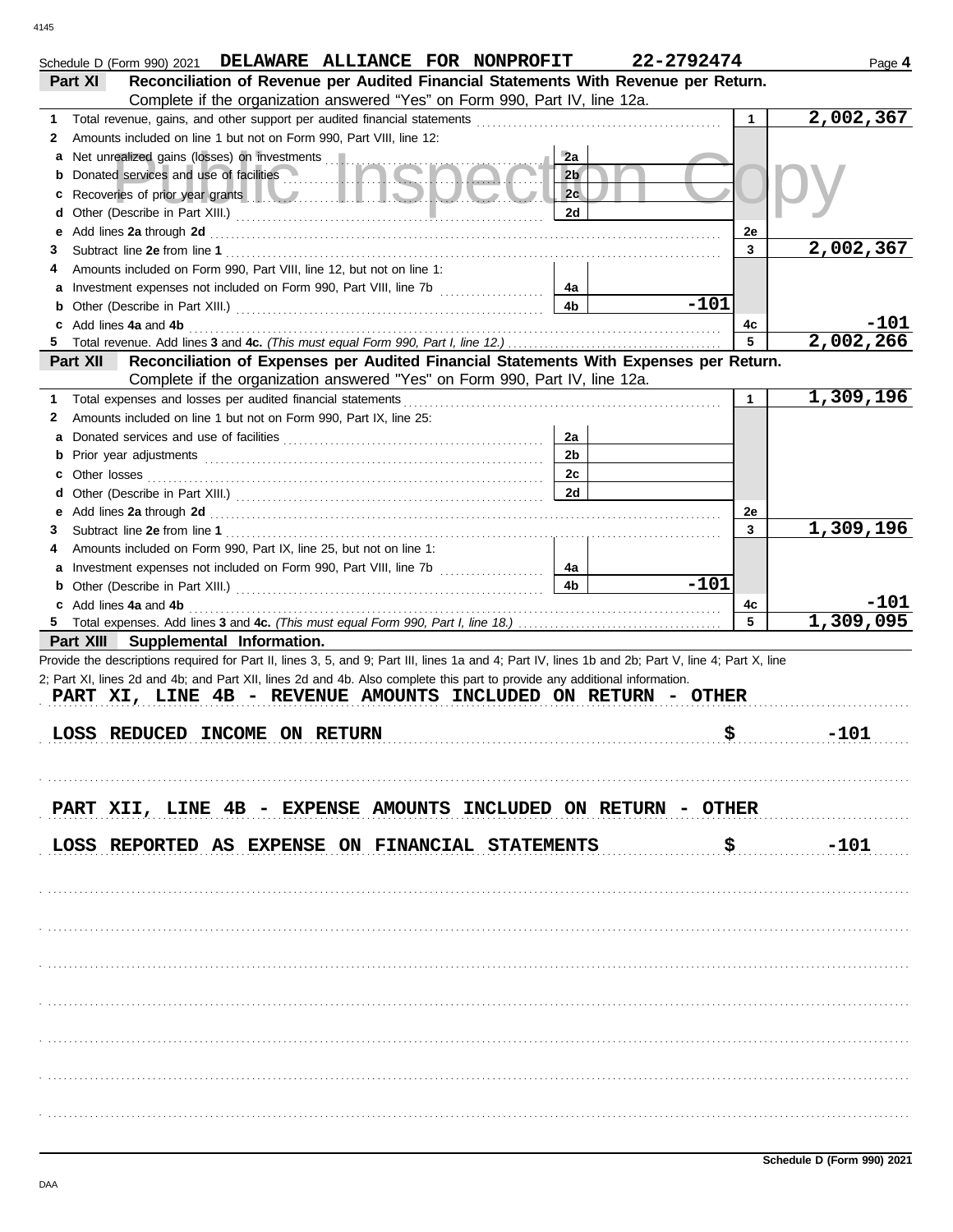|           |                                      |  | Schedule D (Form 990) 2021 DELAWARE ALLIANCE FOR NONPROFIT | 22-2792474 | Page 5 |
|-----------|--------------------------------------|--|------------------------------------------------------------|------------|--------|
| Part XIII | Supplemental Information (continued) |  |                                                            |            |        |
|           |                                      |  |                                                            |            |        |
|           |                                      |  |                                                            |            |        |
|           |                                      |  | <b>Public Inspection Copy</b>                              |            |        |
|           |                                      |  |                                                            |            |        |
|           |                                      |  |                                                            |            |        |
|           |                                      |  |                                                            |            |        |
|           |                                      |  |                                                            |            |        |
|           |                                      |  |                                                            |            |        |
|           |                                      |  |                                                            |            |        |
|           |                                      |  |                                                            |            |        |
|           |                                      |  |                                                            |            |        |
|           |                                      |  |                                                            |            |        |
|           |                                      |  |                                                            |            |        |
|           |                                      |  |                                                            |            |        |
|           |                                      |  |                                                            |            |        |
|           |                                      |  |                                                            |            |        |
|           |                                      |  |                                                            |            |        |
|           |                                      |  |                                                            |            |        |
|           |                                      |  |                                                            |            |        |
|           |                                      |  |                                                            |            |        |
|           |                                      |  |                                                            |            |        |
|           |                                      |  |                                                            |            |        |
|           |                                      |  |                                                            |            |        |
|           |                                      |  |                                                            |            |        |
|           |                                      |  |                                                            |            |        |
|           |                                      |  |                                                            |            |        |
|           |                                      |  |                                                            |            |        |
|           |                                      |  |                                                            |            |        |
|           |                                      |  |                                                            |            |        |
|           |                                      |  |                                                            |            |        |
|           |                                      |  |                                                            |            |        |
|           |                                      |  |                                                            |            |        |
|           |                                      |  |                                                            |            |        |
|           |                                      |  |                                                            |            |        |
|           |                                      |  |                                                            |            |        |
|           |                                      |  |                                                            |            |        |
|           |                                      |  |                                                            |            |        |
|           |                                      |  |                                                            |            |        |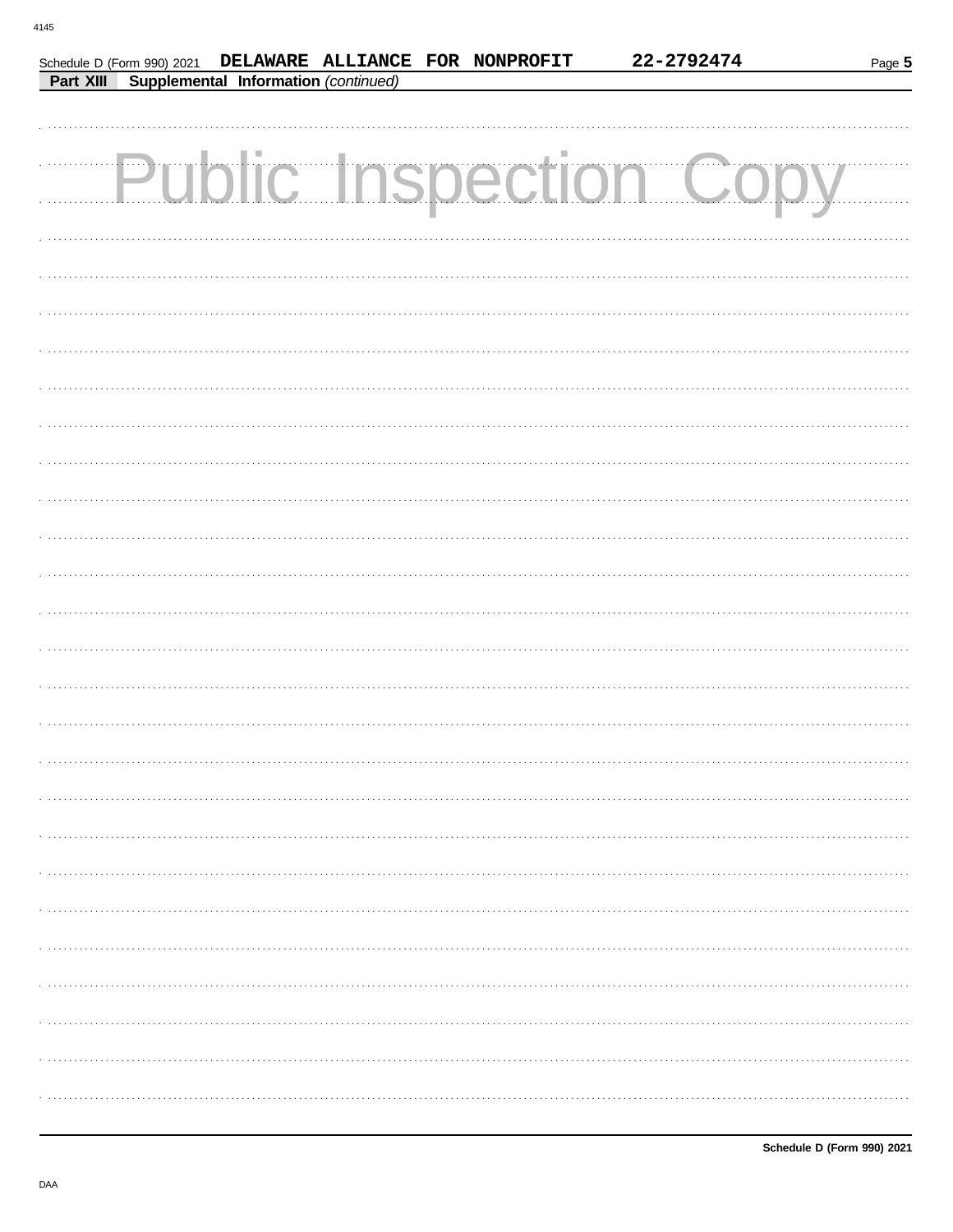|   | <b>SCHEDULE J</b>                       |                                                                                                     | <b>Compensation Information</b>                                                                                                                                                                                                         | OMB No. 1545-0047 |                   |    |
|---|-----------------------------------------|-----------------------------------------------------------------------------------------------------|-----------------------------------------------------------------------------------------------------------------------------------------------------------------------------------------------------------------------------------------|-------------------|-------------------|----|
|   | (Form 990)                              |                                                                                                     | For certain Officers, Directors, Trustees, Key Employees, and Highest                                                                                                                                                                   | 2021              |                   |    |
|   |                                         |                                                                                                     | <b>Compensated Employees</b>                                                                                                                                                                                                            |                   |                   |    |
|   | Department of the Treasury              |                                                                                                     | u Complete if the organization answered "Yes" on Form 990, Part IV, line 23.<br>u Attach to Form 990.                                                                                                                                   | Open to Public    |                   |    |
|   | Internal Revenue Service                |                                                                                                     | uGo to www.irs.gov/Form990 for instructions and the latest information.                                                                                                                                                                 |                   | <b>Inspection</b> |    |
|   | Name of the organization                | DELAWARE ALLIANCE FOR NONPROFIT                                                                     | Employer identification number                                                                                                                                                                                                          |                   |                   |    |
|   |                                         | <b>ADVANCEMENT</b><br><b>INC</b>                                                                    | 22-2792474                                                                                                                                                                                                                              |                   |                   |    |
|   | Part I                                  | Questions Regarding Compensation                                                                    |                                                                                                                                                                                                                                         |                   |                   |    |
|   |                                         |                                                                                                     |                                                                                                                                                                                                                                         |                   | Yes               | No |
|   |                                         |                                                                                                     | 1a Check the appropriate box(es) if the organization provided any of the following to or for a person listed on Form<br>990, Part VII, Section A, line 1a. Complete Part III to provide any relevant information regarding these items. |                   |                   |    |
|   | First-class or charter travel           |                                                                                                     | Housing allowance or residence for personal use                                                                                                                                                                                         |                   |                   |    |
|   | Travel for companions                   |                                                                                                     | Payments for business use of personal residence                                                                                                                                                                                         |                   |                   |    |
|   |                                         | Tax indemnification and gross-up payments                                                           | Health or social club dues or initiation fees                                                                                                                                                                                           |                   |                   |    |
|   | Discretionary spending account          |                                                                                                     | Personal services (such as maid, chauffeur, chef)                                                                                                                                                                                       |                   |                   |    |
|   |                                         |                                                                                                     |                                                                                                                                                                                                                                         |                   |                   |    |
|   |                                         |                                                                                                     | <b>b</b> If any of the boxes on line 1a are checked, did the organization follow a written policy regarding payment                                                                                                                     |                   |                   |    |
|   |                                         | or reimbursement or provision of all of the expenses described above? If "No," complete Part III to |                                                                                                                                                                                                                                         |                   |                   |    |
|   | explain                                 |                                                                                                     |                                                                                                                                                                                                                                         | 1b                |                   |    |
|   |                                         |                                                                                                     |                                                                                                                                                                                                                                         |                   |                   |    |
| 2 |                                         |                                                                                                     | Did the organization require substantiation prior to reimbursing or allowing expenses incurred by all                                                                                                                                   |                   |                   |    |
|   |                                         |                                                                                                     | directors, trustees, and officers, including the CEO/Executive Director, regarding the items checked on line                                                                                                                            |                   |                   |    |
|   |                                         |                                                                                                     |                                                                                                                                                                                                                                         | 2                 |                   |    |
|   |                                         |                                                                                                     |                                                                                                                                                                                                                                         |                   |                   |    |
| 3 |                                         | Indicate which, if any, of the following the organization used to establish the compensation of the |                                                                                                                                                                                                                                         |                   |                   |    |
|   |                                         |                                                                                                     | organization's CEO/Executive Director. Check all that apply. Do not check any boxes for methods used by a                                                                                                                               |                   |                   |    |
|   |                                         |                                                                                                     | related organization to establish compensation of the CEO/Executive Director, but explain in Part III.                                                                                                                                  |                   |                   |    |
|   | Compensation committee                  |                                                                                                     | Written employment contract<br>図                                                                                                                                                                                                        |                   |                   |    |
|   | ΙX<br>Form 990 of other organizations   | Independent compensation consultant                                                                 | Compensation survey or study<br>Approval by the board or compensation committee                                                                                                                                                         |                   |                   |    |
|   |                                         |                                                                                                     |                                                                                                                                                                                                                                         |                   |                   |    |
| 4 |                                         |                                                                                                     | During the year, did any person listed on Form 990, Part VII, Section A, line 1a, with respect to the filing                                                                                                                            |                   |                   |    |
|   | organization or a related organization: |                                                                                                     |                                                                                                                                                                                                                                         |                   |                   |    |
|   |                                         | a Receive a severance payment or change-of-control payment?                                         |                                                                                                                                                                                                                                         | 4a                |                   | x  |
| b |                                         |                                                                                                     |                                                                                                                                                                                                                                         | 4b                |                   | х  |
| c |                                         |                                                                                                     |                                                                                                                                                                                                                                         | 4c                |                   | x  |
|   |                                         |                                                                                                     | If "Yes" to any of lines 4a-c, list the persons and provide the applicable amounts for each item in Part III.                                                                                                                           |                   |                   |    |
|   |                                         |                                                                                                     |                                                                                                                                                                                                                                         |                   |                   |    |
|   |                                         | Only section $501(c)(3)$ , $501(c)(4)$ , and $501(c)(29)$ organizations must complete lines $5-9$ . |                                                                                                                                                                                                                                         |                   |                   |    |
| 5 |                                         |                                                                                                     | For persons listed on Form 990, Part VII, Section A, line 1a, did the organization pay or accrue any                                                                                                                                    |                   |                   |    |
|   |                                         | compensation contingent on the revenues of:                                                         |                                                                                                                                                                                                                                         |                   |                   |    |
|   | a The organization?                     |                                                                                                     |                                                                                                                                                                                                                                         | 5a                |                   | x  |
|   |                                         |                                                                                                     |                                                                                                                                                                                                                                         | 5b                |                   | x  |
|   |                                         | If "Yes" on line 5a or 5b, describe in Part III.                                                    |                                                                                                                                                                                                                                         |                   |                   |    |
|   |                                         |                                                                                                     |                                                                                                                                                                                                                                         |                   |                   |    |
| 6 |                                         |                                                                                                     | For persons listed on Form 990, Part VII, Section A, line 1a, did the organization pay or accrue any                                                                                                                                    |                   |                   |    |
|   |                                         | compensation contingent on the net earnings of:                                                     |                                                                                                                                                                                                                                         | 6a                |                   | x  |
|   | a The organization?                     |                                                                                                     |                                                                                                                                                                                                                                         | 6b                |                   | X  |
|   |                                         | If "Yes" on line 6a or 6b, describe in Part III.                                                    |                                                                                                                                                                                                                                         |                   |                   |    |
|   |                                         |                                                                                                     |                                                                                                                                                                                                                                         |                   |                   |    |
| 7 |                                         |                                                                                                     | For persons listed on Form 990, Part VII, Section A, line 1a, did the organization provide any nonfixed                                                                                                                                 |                   |                   |    |
|   |                                         | payments not described on lines 5 and 6? If "Yes," describe in Part III                             |                                                                                                                                                                                                                                         | 7                 | X                 |    |
| 8 |                                         |                                                                                                     | Were any amounts reported on Form 990, Part VII, paid or accrued pursuant to a contract that was subject                                                                                                                                |                   |                   |    |
|   |                                         |                                                                                                     | to the initial contract exception described in Regulations section 53.4958-4(a)(3)? If "Yes," describe                                                                                                                                  |                   |                   |    |
|   |                                         |                                                                                                     | $\ $ n Part III $\ $                                                                                                                                                                                                                    | 8                 |                   | X  |
|   |                                         |                                                                                                     |                                                                                                                                                                                                                                         |                   |                   |    |
| 9 |                                         |                                                                                                     | If "Yes" on line 8, did the organization also follow the rebuttable presumption procedure described in                                                                                                                                  |                   |                   |    |
|   |                                         |                                                                                                     |                                                                                                                                                                                                                                         | 9                 |                   |    |

For Paperwork Reduction Act Notice, see the Instructions for Form 990. **Schedule J** (Form 990) 2021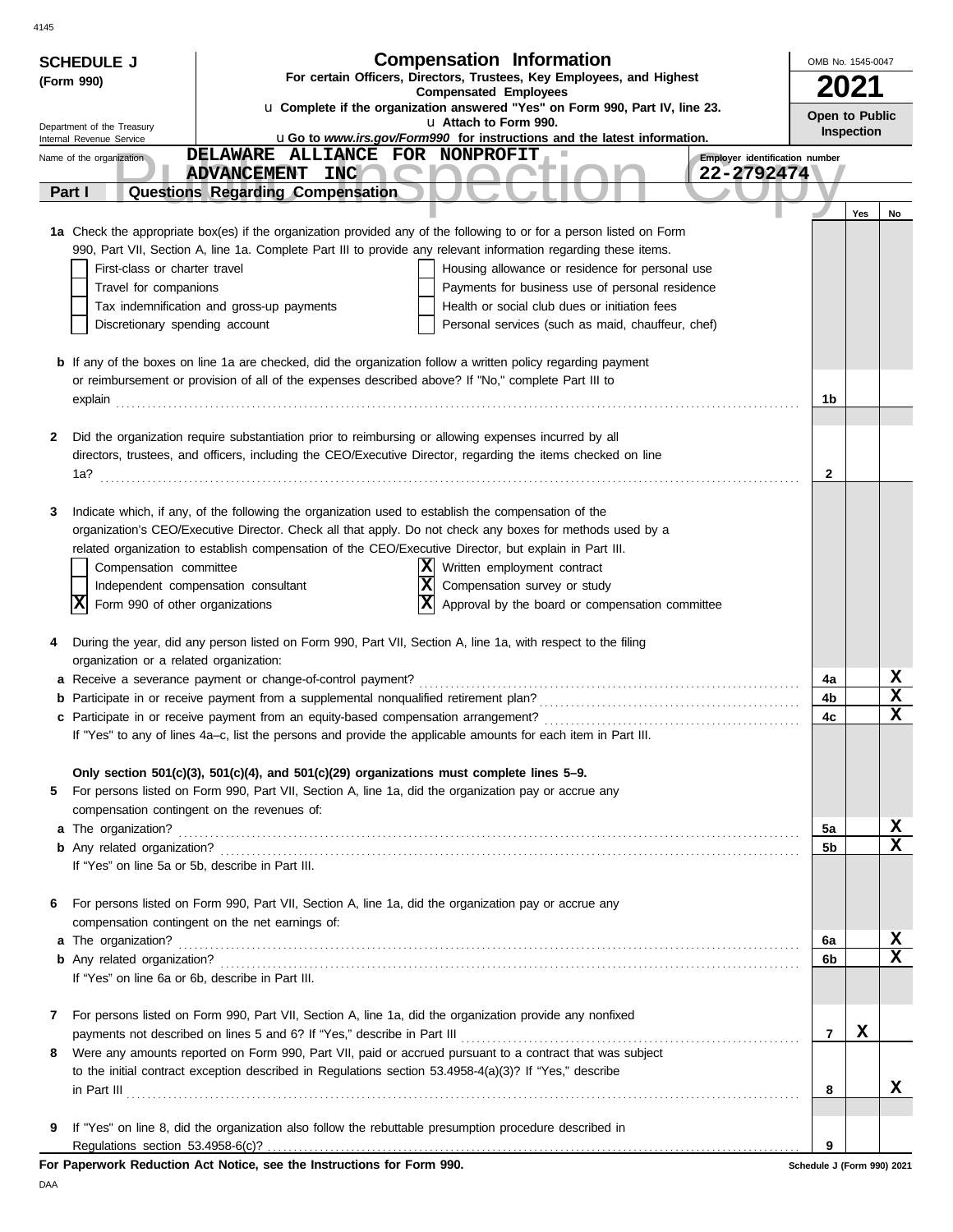#### 22-2792474 Schedule J (Form 990) 2021 DELAWARE ALLIANCE FOR NONPROFIT

Part II Officers, Directors, Trustees, Key Employees, and Highest Compensated Employees. Use duplicate copies if additional space is needed.

 $\mathbb{R}^n$ 

For each individual whose compensation must be reported on Schedule J, report compensation from the organization on row (i) and from related organizations, described in the

instructions, on row (ii). Do not list any individuals that aren't listed on Form 990, Part VII.

Note: The sum of columns (B)(i)-(iii) for each listed individual must equal the total amount of Form 990, Part VII, Section A, line 1a, applicable column (D) and (E) amounts for that individual.

| (A) Name and Title |                            | (i) Base<br>compensation | (B) Breakdown of W-2 and/or 1099-MISC and/or 1099-NEC compensation<br>(ii) Bonus & incentive<br>compensation | (iii) Other<br>reportable<br>compensation | (C) Retirement and<br>other deferred<br>compensation | (D) Nontaxable<br>benefits | (E) Total of columns<br>$(B)(i)$ - $(D)$ | (F) Compensation<br>in column (B) reported<br>as deferred on prior<br>Form 990 |
|--------------------|----------------------------|--------------------------|--------------------------------------------------------------------------------------------------------------|-------------------------------------------|------------------------------------------------------|----------------------------|------------------------------------------|--------------------------------------------------------------------------------|
| SHEILA BRAVO       | (i)                        | 141,579                  | 15,000                                                                                                       |                                           |                                                      | 0                          | 156,579                                  | O                                                                              |
| 1 PRESIDENT & CEO  |                            | 0                        | 0                                                                                                            |                                           | ი                                                    | 0                          |                                          | 0                                                                              |
|                    | (i)                        |                          |                                                                                                              |                                           |                                                      |                            |                                          |                                                                                |
|                    | (i)                        |                          |                                                                                                              |                                           |                                                      |                            |                                          |                                                                                |
|                    | (i)                        |                          |                                                                                                              |                                           |                                                      |                            |                                          |                                                                                |
|                    | (i)                        |                          |                                                                                                              |                                           |                                                      |                            |                                          |                                                                                |
| 6                  | (i)                        |                          |                                                                                                              |                                           |                                                      |                            |                                          |                                                                                |
|                    | (i)                        |                          |                                                                                                              |                                           |                                                      |                            |                                          |                                                                                |
|                    | $\left( 1\right)$<br>(iii) |                          |                                                                                                              |                                           |                                                      |                            |                                          |                                                                                |
|                    | (i)                        |                          |                                                                                                              |                                           |                                                      |                            |                                          |                                                                                |
| 10                 | (i)<br>(ii)                |                          |                                                                                                              |                                           |                                                      |                            |                                          |                                                                                |
| 11                 | (i)                        |                          |                                                                                                              |                                           |                                                      |                            |                                          |                                                                                |
| 12                 | (i)<br>(ii                 |                          |                                                                                                              |                                           |                                                      |                            |                                          |                                                                                |
| 13                 | (i)                        |                          |                                                                                                              |                                           |                                                      |                            |                                          |                                                                                |
| 14                 | (i)<br>(ii)                |                          |                                                                                                              |                                           |                                                      |                            |                                          |                                                                                |
| 15                 | (i)                        |                          |                                                                                                              |                                           |                                                      |                            |                                          |                                                                                |
| 16                 | $\left( 1\right)$          |                          |                                                                                                              |                                           |                                                      |                            |                                          |                                                                                |

Schedule J (Form 990) 2021

Page 2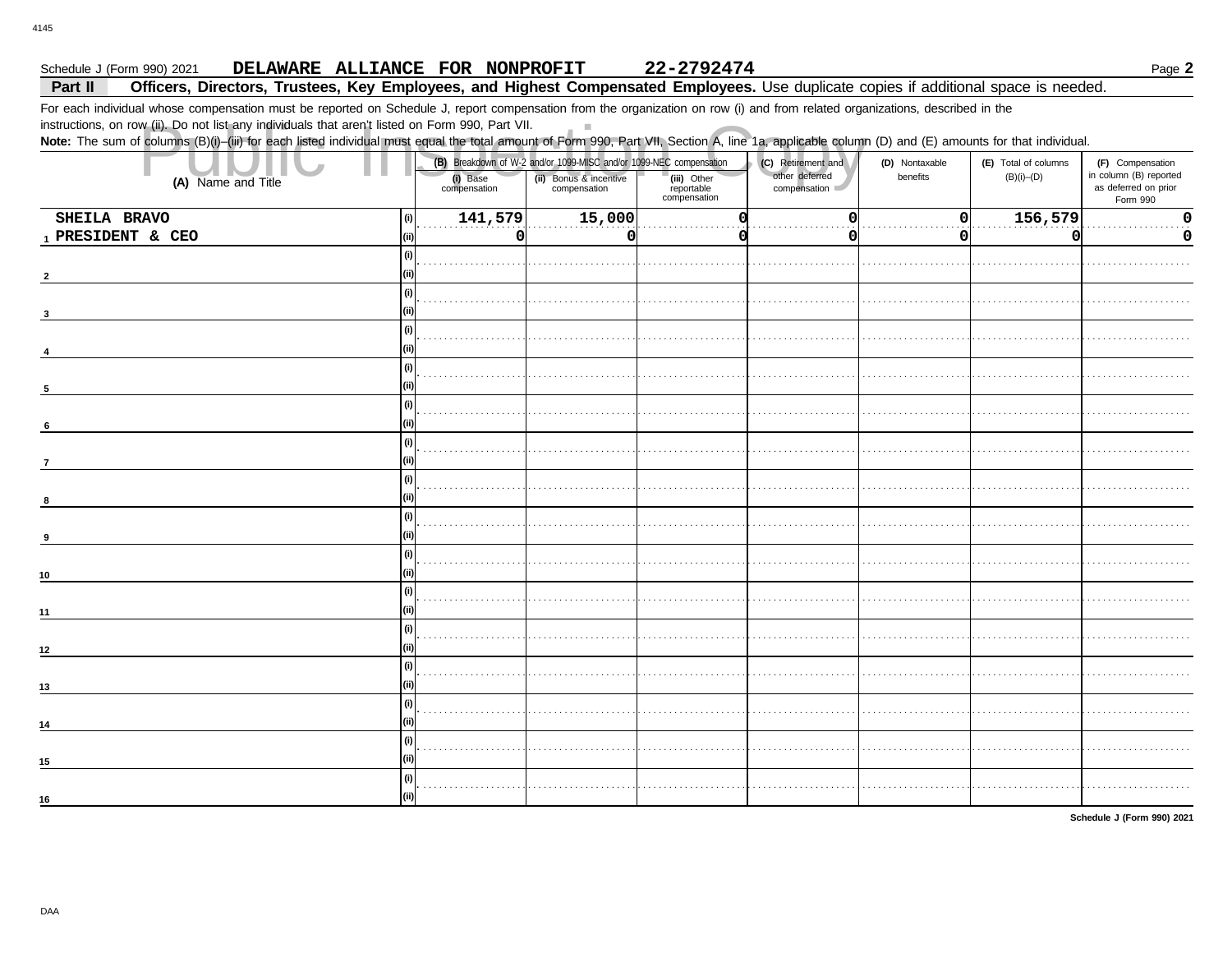|                                      | Schedule J (Form 990) 2021 DELAWARE ALLIANCE FOR NONPROFIT                                                                                                                                   | 22-2792474 | Page 3                     |
|--------------------------------------|----------------------------------------------------------------------------------------------------------------------------------------------------------------------------------------------|------------|----------------------------|
| Supplemental Information<br>Part III |                                                                                                                                                                                              |            |                            |
| for any additional information.      | Provide the information, explanation, or descriptions required for Part I, lines 1a, 1b, 3, 4a, 4b, 4c, 5a, 5b, 6a, 6b, 7, and 8, and for Part II. Also complete this part<br><b>COLLEGE</b> |            |                            |
| PART I, LINE $7$ -                   | NON-FIXED PAYMENTS PROVIDED                                                                                                                                                                  |            |                            |
|                                      | THE BOARD MAY APPROVE A BONUS POOL AMOUNT BASED ON THE PERFORMANCE OF THE                                                                                                                    |            |                            |
|                                      | ORGANIZATION'S MISSION AND SUBJECT TO THE AVAILABILITY OF FUNDS.                                                                                                                             |            |                            |
|                                      |                                                                                                                                                                                              |            |                            |
|                                      |                                                                                                                                                                                              |            |                            |
|                                      |                                                                                                                                                                                              |            |                            |
|                                      |                                                                                                                                                                                              |            |                            |
|                                      |                                                                                                                                                                                              |            |                            |
|                                      |                                                                                                                                                                                              |            |                            |
|                                      |                                                                                                                                                                                              |            |                            |
|                                      |                                                                                                                                                                                              |            |                            |
|                                      |                                                                                                                                                                                              |            |                            |
|                                      |                                                                                                                                                                                              |            |                            |
|                                      |                                                                                                                                                                                              |            |                            |
|                                      |                                                                                                                                                                                              |            |                            |
|                                      |                                                                                                                                                                                              |            |                            |
|                                      |                                                                                                                                                                                              |            |                            |
|                                      |                                                                                                                                                                                              |            |                            |
|                                      |                                                                                                                                                                                              |            | Schedule J (Form 990) 2021 |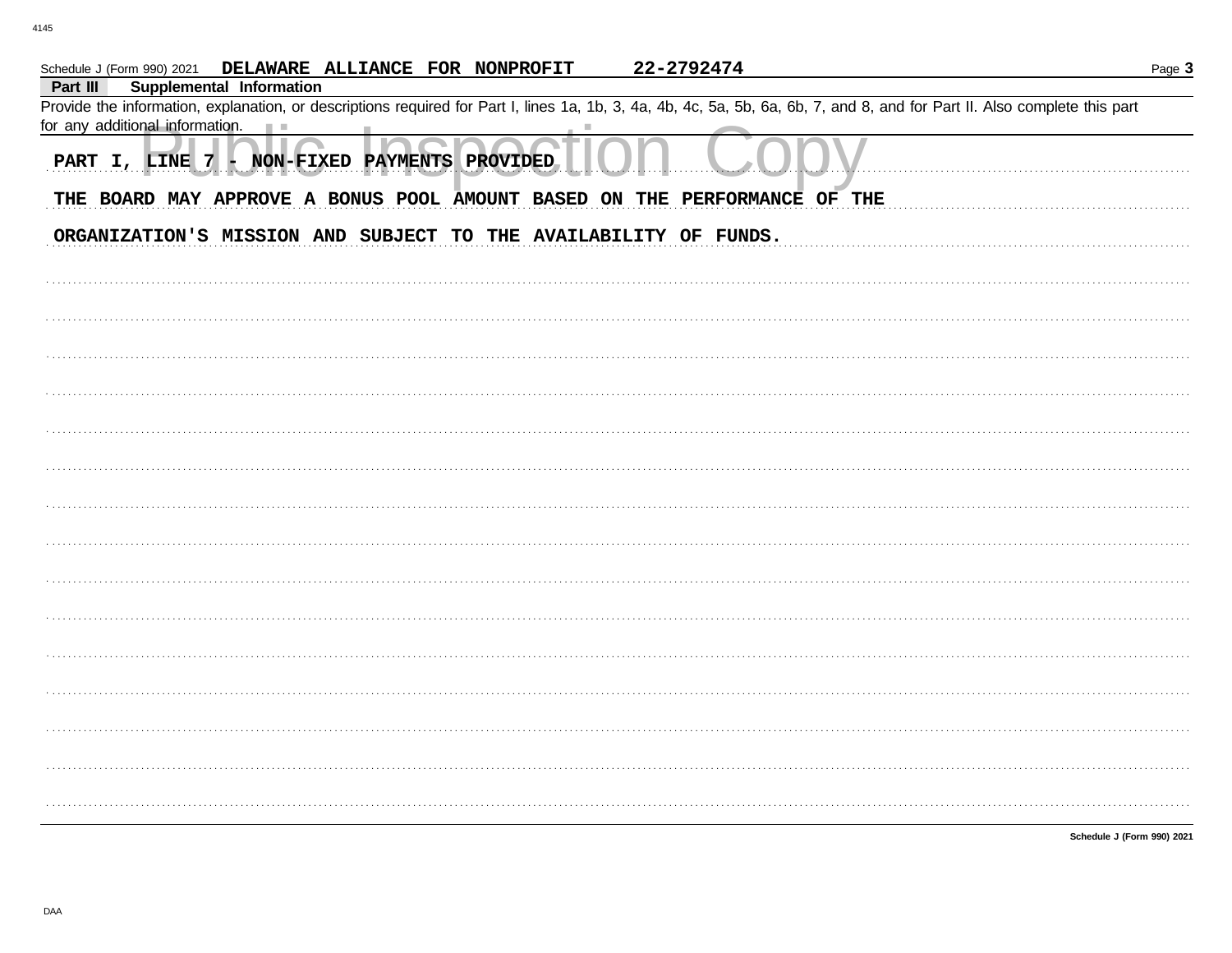Service<br>
Tganization DELAWARE ALLIANCE FOR NONPROFIT<br>
ADVANCEMENT INC<br>
ADVANCEMENT INC<br>
PUBLIC COPY CONTROLLER SUBARARE ALLIANCE FOR NONPROFIT<br>
22-2792474 **Form 990 or 990-EZ or to provide any additional information.** Name of the organization **DELAWARE ALLIANCE FOR NONPROFIT** Internal Revenue Service Department of the Treasury OMB No. 1545-0047 **(Form 990) Complete to provide information for responses to specific questions on SCHEDULE O Supplemental Information to Form 990 or 990-EZ 2021 Open to Public Inspection**<br>Employer identification number u **Attach to Form 990 or Form 990-EZ.** u **Go to** *www.irs.gov/Form990* **for the latest information. ADVANCEMENT INC <b>22-2792474 22-2792474** 

FORM 990, PART III, LINE 4A - FIRST ACCOMPLISHMENT STRENGTHENING NONPROFIT CAPACITY - THROUGH CONSULTING SERVICES, TRAINING, THE ANNUAL CONFERENCE AND NETWORKING, DANA DEVELOPS LEADERSHIP SKILLS IN THE AREAS OF GOVERNANCE, STRATEGIC PLANNING, FINANCIAL SUSTAINABILITY, COMMUNICATIONS, HUMAN CAPITAL, AND COLLABORATION. THE COVID-19 PANDEMIC AND ITS COMMUNITY IMPACTS ALTERED DANA'S TRAINING AND CONSULTING SUPPORT FOR THE DELAWARE NONPROFIT SECTOR. IN LIEU OF THE ANNUAL MEMBERS CONFERENCE IN 2021, DANA CREATED FIVE COMMUNITIES OF PRACTICE, FREE TO DANA MEMBERS. THESE MONTHLY AFFINITY GROUPS PROVIDED A SAFE SPACE FOR PEER LEARNING, NETWORKING, AND COLLABORATION. OVER 1000 INDIVIDUALS PARTICIPATED IN ONE OF THE FIVE PRACTICE AREAS: EXECUTIVE DIRECTORS, MARKETING & COMMUNICATIONS, FUNDRAISING, PUBLIC POLICY, AND DIVERSITY, EQUITY, & INCLUSION. THROUGH GRANTS, DANA ALSO PROVIDED FREE COACHING AND CONSULTATION ON SUSTAINABILITY, DIVERSITY, EQUITY, AND INCLUSION, AND COLLABORATION. THE VALUE OF THOSE FREE SERVICES WAS \$40K. IN ADDITION, DANA PROVIDED FREE GRANT APPLICATION SUPPORT TO OVER 90 ORGANIZATIONS TO ASSIST THEM IN SECURING COVID-RELATED GRANT OPPORTUNITIES. COLLECTIVELY, 103 NONPROFITS BENEFITTED FROM CUSTOM TRAINING OR CONSULTING ENGAGEMENTS. DANA'S BOARD CONNECTIONS WHICH CONNECTS NONPROFIT BOARDS TO DIVERSE BOARD CANDIDATES, PLACED 26 INDIVIDUALS ON 18 NONPROFIT BOARDS OF DIRECTORS IN 2021, OF WHICH 38% WERE PERSONS OF COLOR, AND 58% USES SHE PRONOUNS, AND 13% IDENTIFIED AS DISABLED.

FORM 990, PART III, LINE 4C - THIRD ACCOMPLISHMENT ENHANCING DANA MEMBERS - DELIVERED FORUMS/COST SAVINGS OPPORTUNITIES/TOOLS

. . . . . . . . . . . . . . . . . . . . . . . . . . . . . . . . . . . . . . . . . . . . . . . . . . . . . . . . . . . . . . . . . . . . . . . . . . . . . . . . . . . . . . . . . . . . . . . . . . . . . . . . . . . . . . . . . . . . . . . . . . . . . . . . . . . . . . . . . . . . . . . . . . . . . . . . . . . . . . . . . . . . . .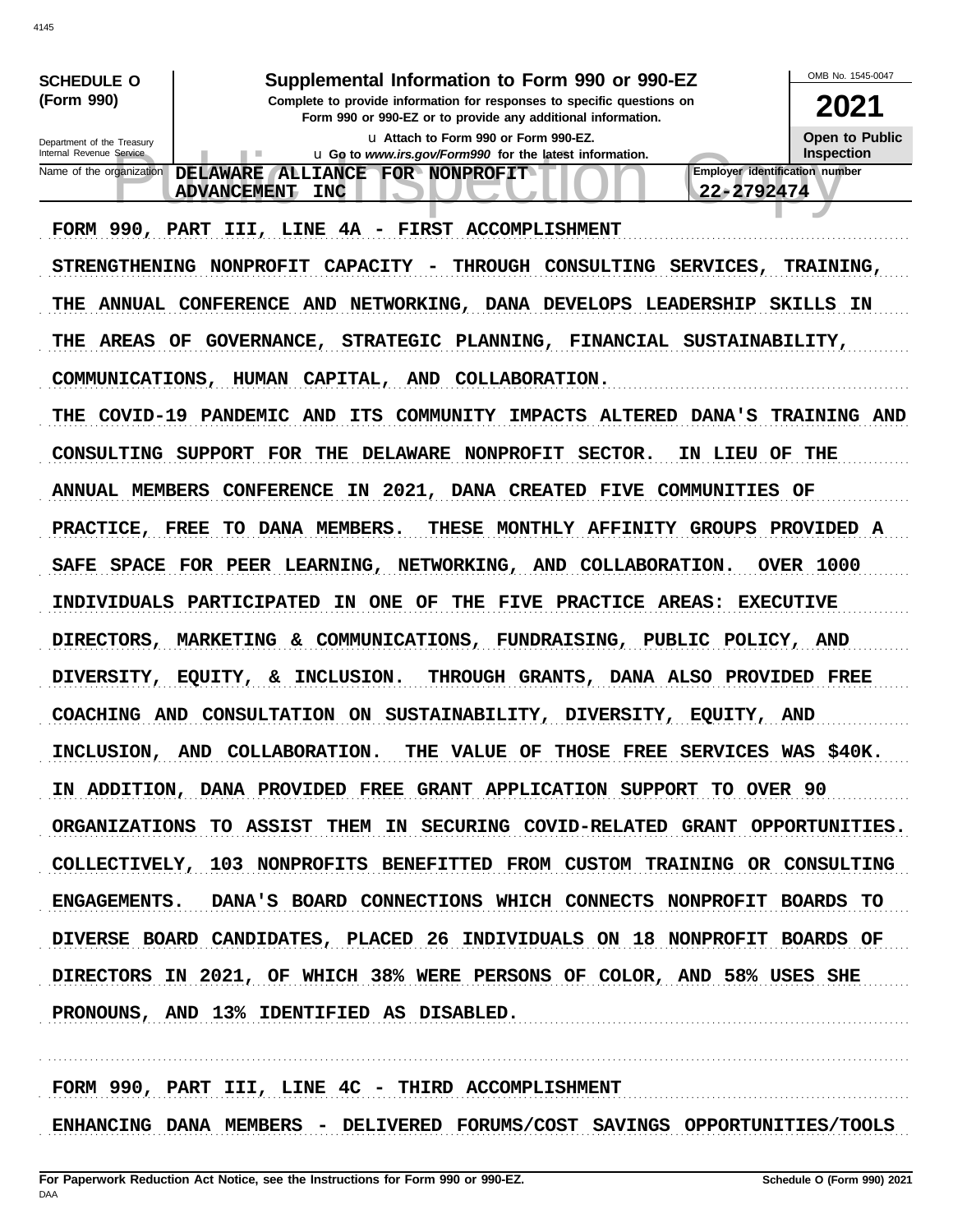| Schedule O (Form 990) 2021<br>Name of the organization                       | Page 2<br>Employer identification number |
|------------------------------------------------------------------------------|------------------------------------------|
| DELAWARE ALLIANCE FOR NONPROFIT                                              | 22-2792474                               |
| FOR NONPROFIT ORGANIZATIONS TO SHARE IDEAS AND RESOURCES WITH ONE ANOTHER    |                                          |
| TO CREATE CONNECTIONS WITH COMMUNITY MEMBERS, FUNDERS, ELECTED<br><b>AND</b> |                                          |
| OFFICIALS, AND OTHER POTENTIAL PARTNERS.                                     |                                          |
| IN 2021 DANA'S MEMBERSHIP GREW TO 423. WE SAW GROWTH WITH SMALLER, GRASS-    |                                          |
| ROOTS LED NONPROFITS AS DANA EXPANDED MORE FREE SERVICES (SUCH AS GRANT      |                                          |
| REVIEWS) THAT APPEALED TO SMALLER AGENCIES. DANA DISTRIBUTED FREE            |                                          |
| RESOURCES TO MEMBERS INCLUDING: STANDARDS FOR EXCELLENCE PACKETS,            |                                          |
| COMPENSATION BENCHMARK DATA, SAMPLE BOARD POLICY TEMPLATES, AND (THANKS TO   |                                          |
| A GRANT) FREE DIVERSITY, EQUITY, AND INCLUSION ORGANIZATIONAL ASSESSMENTS    |                                          |
| THROUGH OUR PARTNERSHIP WITH MICHIGAN NONPROFIT ASSOCIATION.                 |                                          |
| FORM 990, PART III, LINE 4D - ALL OTHER ACCOMPLISHMENTS                      |                                          |
| STARTED SEVERAL OTHER PROGRAMS IN RESPONSE TO THE COVID-19 PANDEMIC.         |                                          |
| FORM 990, PART VI, LINE 6 - CLASSES OF MEMBERS OR STOCKHOLDERS               |                                          |
| THE ORGANIZATION HAS MEMBERS                                                 |                                          |
| FORM 990, PART VI, LINE 7A - ELECTION OF MEMBERS AND THEIR RIGHTS            |                                          |
| DANA HAS JUST ONE CLASS - MEMBERS - THAT HAVE THE RIGHT, IN CONJUNCTION      |                                          |
| WITH THE ANNUAL MEETING, TO VOTE ON THE ELECTION OF INDIVIDUALS TO THE       |                                          |
| GOVERNING BOARD AND CHANGES TO THE BY-LAWS. MEMBERS DO NOT HAVE APPROVAL     |                                          |
| RIGHTS FOR ANY OTHER DECISIONS OF THE GOVERNING BOARD.                       |                                          |
|                                                                              |                                          |
| FORM 990, PART VI, LINE 7B - DECISIONS SUBJECT TO APPROVAL OF MEMBERS        |                                          |
| DANA BY-LAWS: NONPROFIT ORGANIZATIONS WHICH ARE TAX EXEMPT UNDER SECTION     |                                          |
| $501(C)(3)$ OR SUCCESSOR PROVISIONS OF THE INTERNAL REVENUE CODE WILL BE     |                                          |
|                                                                              | PAGE 1 OF 3                              |

4145

Schedule O (Form 990) 2021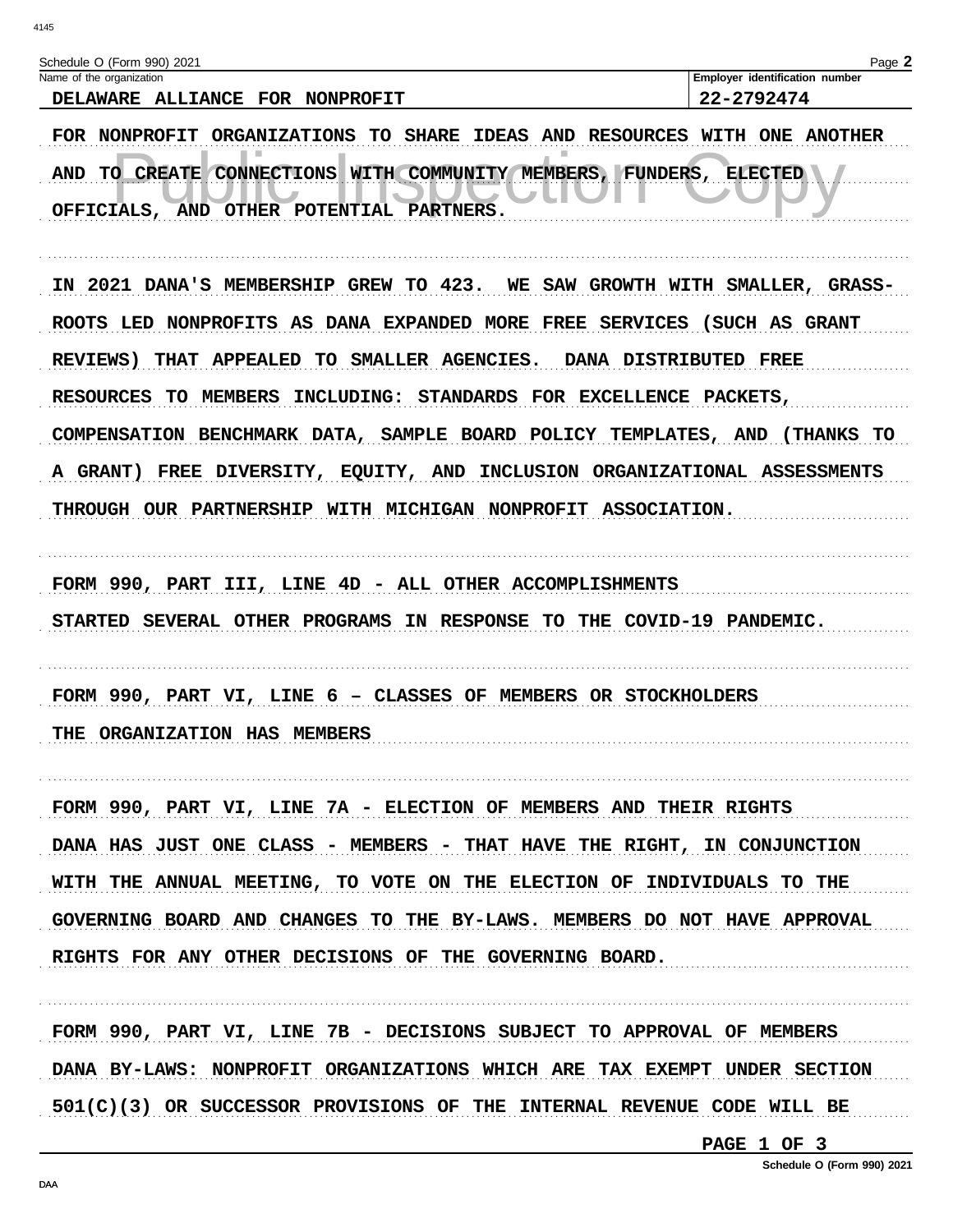| CONFLICT OF INTEREST ARISE, THE CEO AND/OR BOARD CHAIR (DEPENDING ON THE<br>PERSON) WILL ADDRESS THE SITUATION TO SEEK CLARITY - AND THEN TAKE<br>APPROPRIATE ACTION.<br>FORM 990, PART VI, LINE 15A - COMPENSATION PROCESS FOR TOP OFFICIAL |
|----------------------------------------------------------------------------------------------------------------------------------------------------------------------------------------------------------------------------------------------|
|                                                                                                                                                                                                                                              |
|                                                                                                                                                                                                                                              |
|                                                                                                                                                                                                                                              |
|                                                                                                                                                                                                                                              |
| EACH YEAR, BOARD MEMBERS AND STAFF COMPLETE THE FORM. SHOULD A PERCEIVED                                                                                                                                                                     |
| FORM 990, PART VI, LINE 12C - ENFORCEMENT OF CONFLICTS POLICY                                                                                                                                                                                |
|                                                                                                                                                                                                                                              |
| FURTHER QUESTIONS, THE STAFF IS THEN AUTHORIZED TO FILE THE TAX FORMS.                                                                                                                                                                       |
| TAKES INTO CONSIDERATION ANY RECOMMENDATIONS THAT ARE MADE. PROVIDED NO                                                                                                                                                                      |
| BOARD MEETING INCLUDES REVIEW OF THE 990 AND THE BOARD ASKS QUESTIONS AND                                                                                                                                                                    |
| THE AUDIT COMMITTEE WILL REVIEW THE DRAFT 990 WITH THE AUDIT FIRM. THE MAY                                                                                                                                                                   |
| FORM 990, PART VI, LINE 11B - ORGANIZATION'S PROCESS TO REVIEW FORM 990                                                                                                                                                                      |
|                                                                                                                                                                                                                                              |
| MEETING OF MEMBERS OF THE CORPORATION.                                                                                                                                                                                                       |
| ON EACH MATTER UPON WHICH MEMBERS HAVE VOTING RIGHTS AT ANY DULY CONVENED                                                                                                                                                                    |
| NONPROFIT MEMBER PRESENT AND IN GOOD STANDING SHALL BE ENTITLED TO ONE VOTE                                                                                                                                                                  |
| BOARD OF DIRECTORS. EXCEPT<br>AS OTHERWISE PROVIDED IN THESE BYLAWS, EACH                                                                                                                                                                    |
| ANNUAL MEMBERSHIP DUES AND ANY ADDITIONAL STANDARDS THAT MAY BE SET BY THE                                                                                                                                                                   |

ELIGIBLE FOR MEMBERSHIP IN THE CORPORATION, SUBJECT TO THE PAYMENT OF

Name of the organization

DELAWARE ALLIANCE FOR NONPROFIT

 $\blacksquare$ 

4145

Employer identification number

22-2792474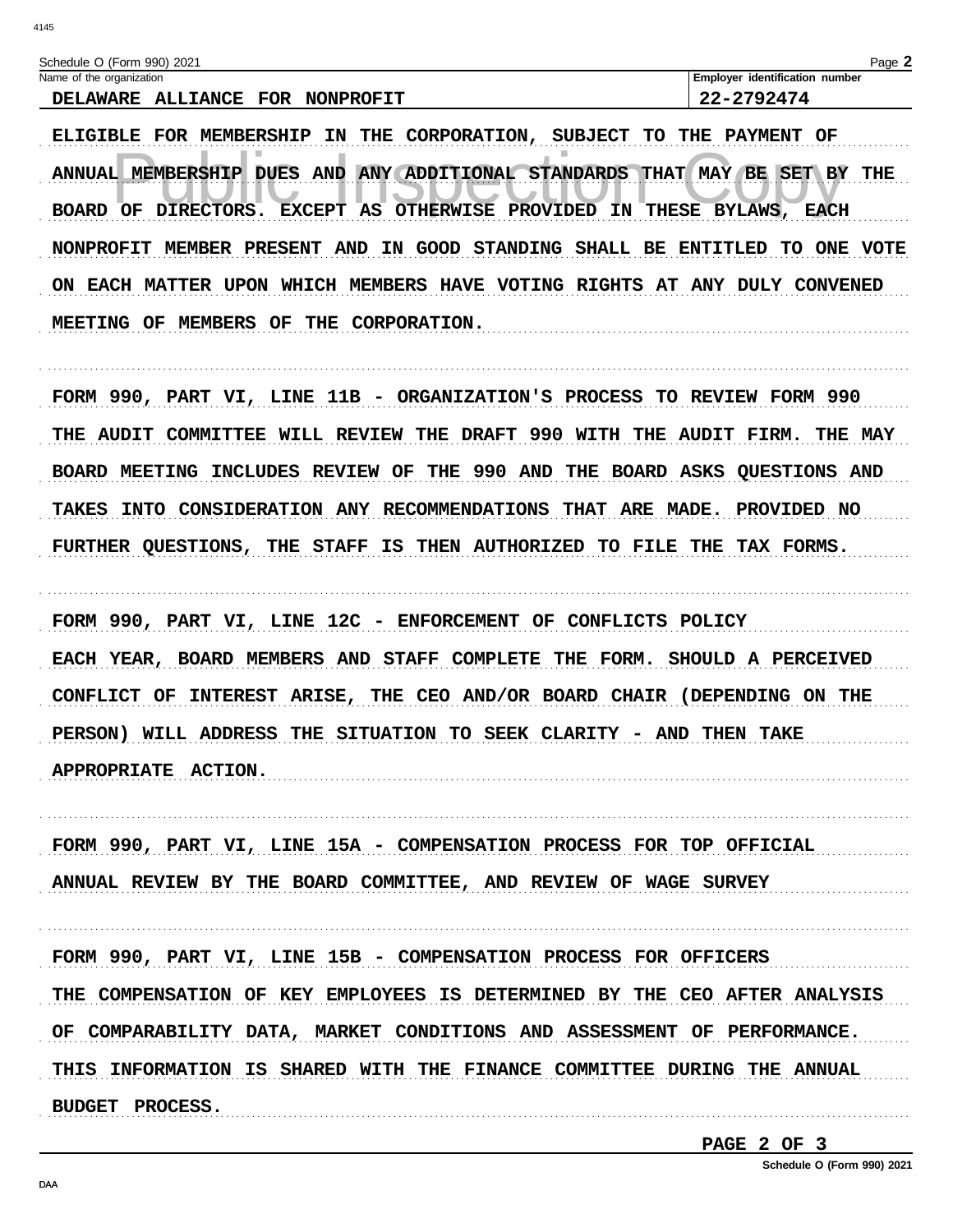| Schedule O (Form 990) 2021                                                                                      |                                | Page 2      |
|-----------------------------------------------------------------------------------------------------------------|--------------------------------|-------------|
| Name of the organization                                                                                        | Employer identification number |             |
| DELAWARE ALLIANCE FOR NONPROFIT                                                                                 | 22-2792474                     |             |
| FORM 990,<br>PART VI, LINE 18 - NO PUBLIC DISCLOSURE EXPLANATION<br>COPY OF FORM 990 AVAILABLE ON GUIDESTAR.ORG |                                |             |
| FORM 990, PART VI, LINE 19 - GOVERNING DOCUMENTS DISCLOSURE EXPLANATION                                         |                                |             |
| <b>UPON REQUEST</b>                                                                                             |                                |             |
| FORM 990, PART VIII - ADDITIONAL INFORMATION                                                                    |                                |             |
| FOR FORM 990 REPORTING PURPOSES, DANA HAS ELECTED TO FOLLOW THE SAME                                            |                                |             |
| ACCOUNTING TREATMENT FOR THE PPP LOAN FORGIVENESS                                                               | <b>AS IS REFLECTED</b>         | IN THE      |
| AUDITED FINANCIAL STATEMENTS. ACCORDINGLY, THE LOAN FORGIVENESS                                                 |                                | IS REPORTED |
|                                                                                                                 |                                |             |
| AS A GOVERNMENT GRANT ON PART VIII, LINE 1E IN THE YEAR THE CRITERIA FOR                                        |                                |             |
| FORGIVENESS WAS MET.                                                                                            |                                |             |
| FORM 990, PART XI, LINE 9 - OTHER CHANGES IN NET ASSETS EXPLANATION                                             |                                |             |
|                                                                                                                 | \$                             | 101         |
| LOSS REDUCED INCOME ON RETURN<br>LOSS REPORTED AS EXPENSE ON FINANCIAL STATEMENTS                               | \$                             | $-101$      |
| FORM 990, PART XII, LINE 2C - CHANGE IN FINANCIAL REVIEW PROCESS                                                |                                |             |
| THERE IS NO CHANGE TO ITS OVERSIGHT PROCESS IN 2021.                                                            |                                |             |
|                                                                                                                 |                                |             |
|                                                                                                                 |                                |             |
|                                                                                                                 |                                |             |
|                                                                                                                 |                                |             |
|                                                                                                                 |                                |             |
|                                                                                                                 |                                |             |

Schedule O (Form 990) 2021